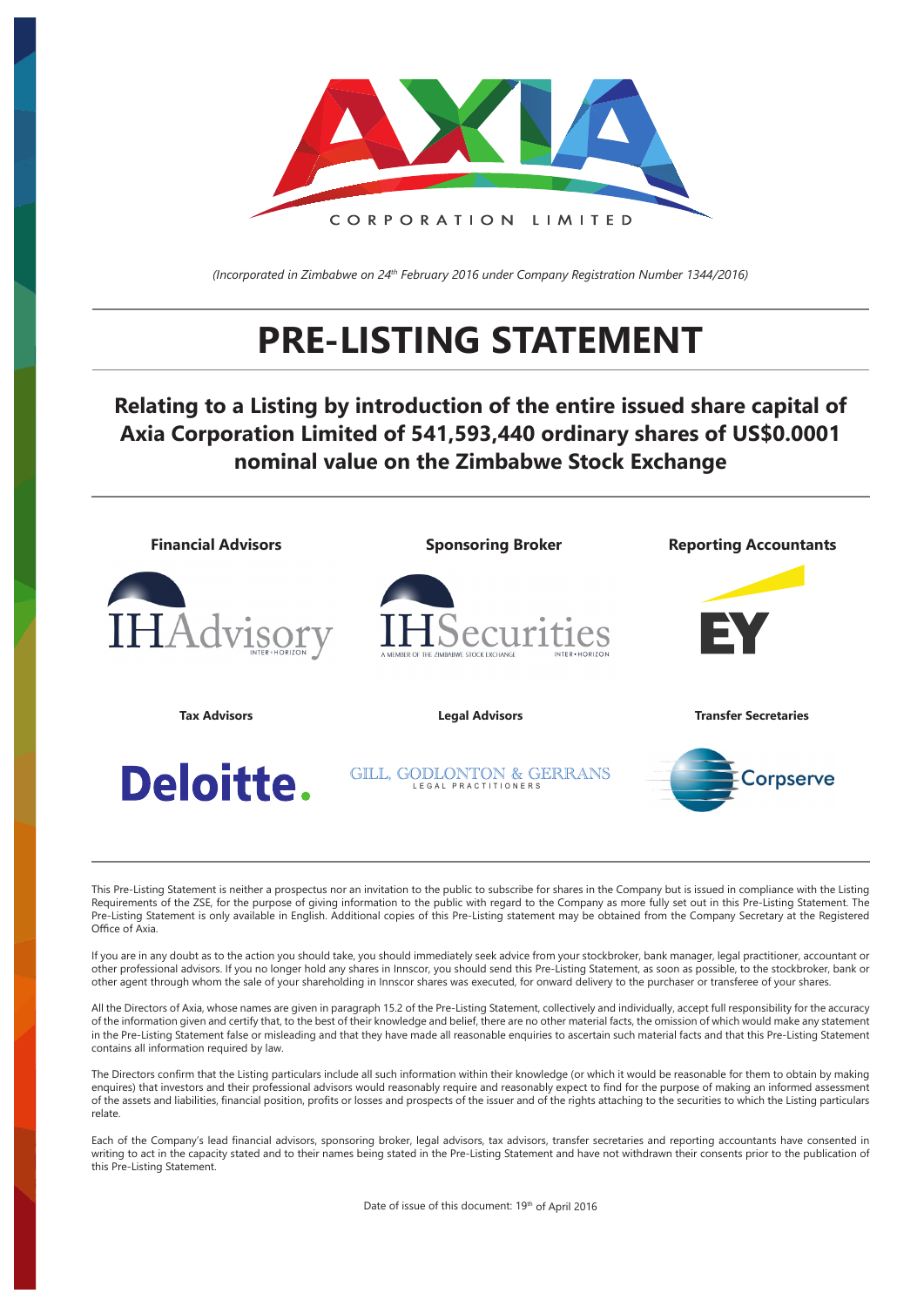# **TABLE OF CONTENTS**

| <b>Corporate information</b>                                      | j.           |
|-------------------------------------------------------------------|--------------|
| <b>Forward looking statements</b>                                 | ii.          |
| <b>Interpretation and definitions</b>                             | iii.         |
| <b>Salient features of the Listing</b>                            | vi           |
|                                                                   |              |
| <b>PRE-LISTING STATEMENT</b>                                      |              |
| Overview of Axia                                                  | $\mathbf{1}$ |
| Share capital                                                     | 4            |
| Indigenisation                                                    | 5            |
| Reorganisation and restructuring                                  | 6            |
| Recent acquisitions                                               | 6            |
| Financial information                                             | 7            |
| Material changes                                                  | 11           |
| Available for sale financial assets                               | 11           |
| Capital commitments, lease commitments and contingent liabilities | 11           |
| Interest-bearing loans and borrowings                             | 12           |
| Material contracts                                                | 12           |
| Litigation statement                                              | 13           |
| <b>Business risk factors</b>                                      | 13           |
| Facts and events which may have a material adverse effect on Axia | 15           |
| Corporate governance                                              | 16           |
| Management                                                        | 20           |
| Dividend policy                                                   | 20           |
| Skills retention arrangements and remuneration                    | 20           |
| Future prospects for the Company                                  | 20           |
| Articles and Memorandum of Association of Axia                    | 20           |
| Major shareholders                                                | 21           |
| Withholding tax payable on the Dividend in Specie                 | 22           |
| Exchange control approval                                         | 22           |
| Experts' consents                                                 | 22           |
| <b>Conditions Precedent</b>                                       | 22           |
| Regulatory Issues                                                 | 22           |
| Documents and consents available for inspection                   | 22           |
| Directors responsibility statement                                | 23           |
| <b>APPENDICES</b>                                                 |              |

| Annexure 1 Independent reporting accountants' report on the historical financial information |  |
|----------------------------------------------------------------------------------------------|--|
| Annexure 2 Axia group structure                                                              |  |

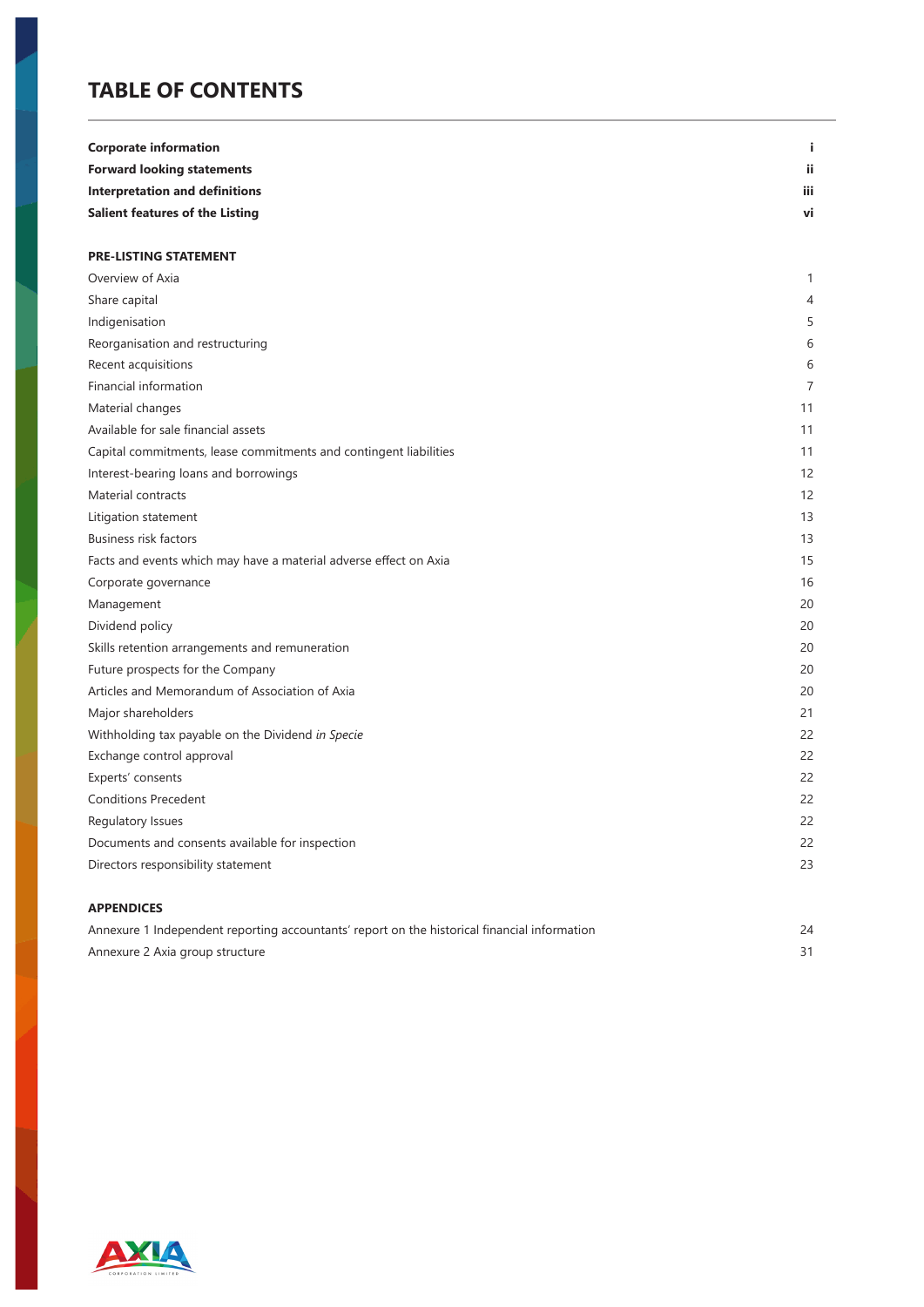# **CORPORATE INFORMATION**

The information below is given in compliance with the requirements of the Zimbabwe Stock Exchange. Axia derives professional services from the following:

| <b>Company Secretary and Registered Office</b>          | Andrew Lorimer<br><b>Edward Building</b><br>Corner 1 <sup>st</sup> Street & Nelson Mandela Avenue<br>Harare<br>Zimbabwe                  |
|---------------------------------------------------------|------------------------------------------------------------------------------------------------------------------------------------------|
| <b>Financial Advisors</b>                               | Inter-Horizon Advisory (Private) Limited<br>4 Fleetwood Road<br>Alexandra Park<br>Harare<br>Zimbabwe                                     |
| <b>Sponsoring Brokers</b>                               | Inter-Horizon Securities (Private) Limited<br>4 Fleetwood Road<br>Alexandra Park<br>Harare<br>Zimbabwe                                   |
| <b>Independent Auditors &amp; Reporting Accountants</b> | Ernst & Young Chartered Accountants (Zimbabwe)<br>Angwa City<br>Corner Julius Nyerere Way/<br>Kwame Nkrumah Avenue<br>Harare<br>Zimbabwe |
| <b>Legal Advisors</b>                                   | Gill, Godlonton & Gerrans<br><b>Beverley Court</b><br>100 Nelson Mandela Avenue<br>Harare<br>Zimbabwe                                    |
| <b>Tax Advisors</b>                                     | Deloitte & Touche Chartered Accountants (Zimbabwe)<br>Borrowdale Office Park<br>Borrowdale Road<br>Harare<br>Zimbabwe                    |
| <b>Transfer Secretaries</b>                             | Corpserve Registrars (Private) Limited<br>2 <sup>nd</sup> Floor ZB Centre<br>Corner 1st & Kwame Nkrumah Avenue<br>Harare<br>Zimbabwe     |
| Bankers                                                 | <b>CABS Zimbabwe</b><br>Northridge Close<br>Northridge Park<br>Harare<br>Zimbabwe                                                        |
|                                                         | Stanbic Bank Zimbabwe Limited<br><b>Stanbic Centre</b><br>59 Samora Machel Avenue<br>Harare<br>Zimbabwe                                  |
|                                                         | Standard Charted Bank Zimbabwe Limited<br>1st Floor Africa Unit Square Building<br>68 Nelson Mandela Avenue<br>Harare<br>Zimbabwe        |

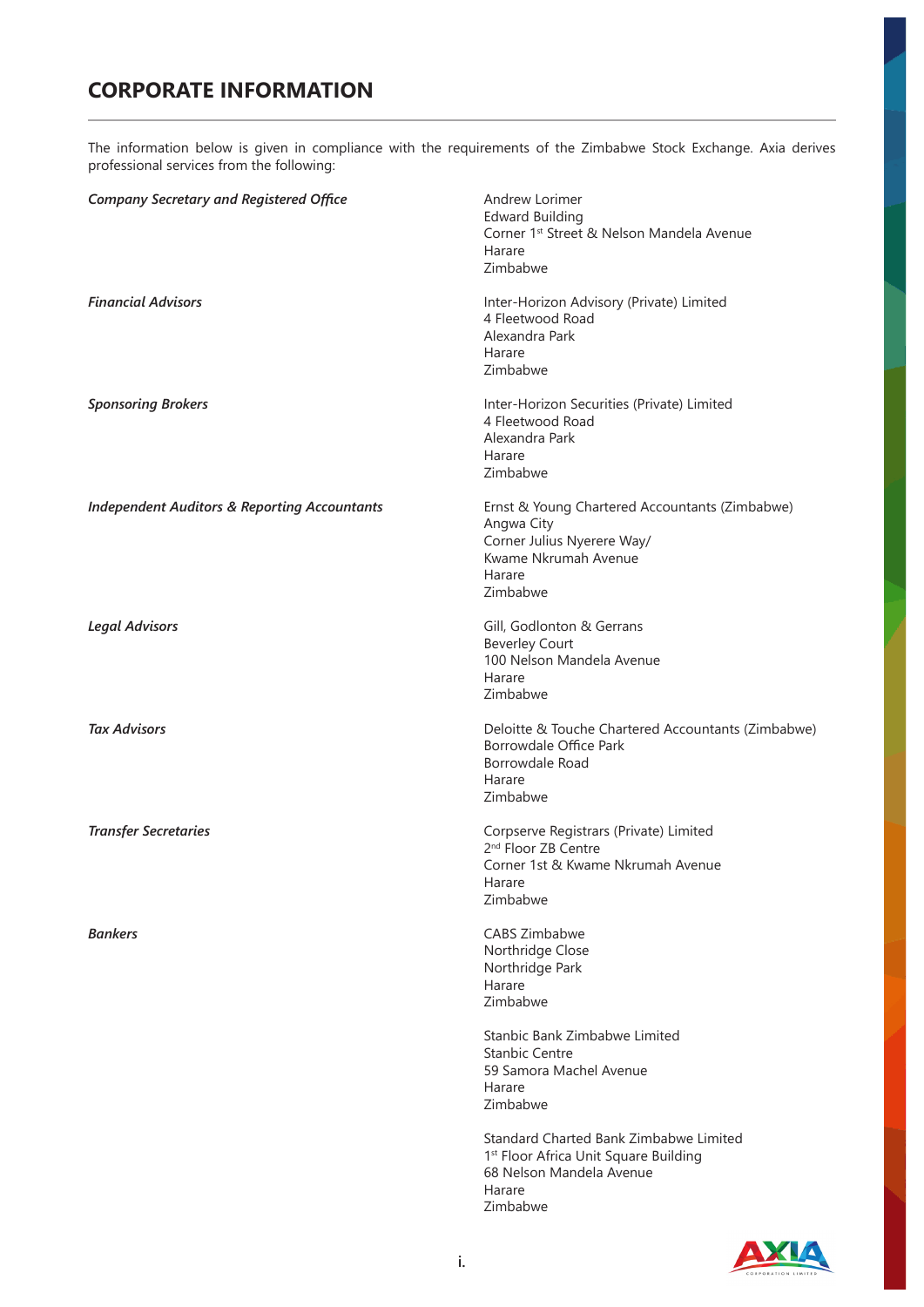This Pre-Listing Statement includes forward looking statements regarding Axia. Forward looking statements are those other than statements of historical facts included in this Pre-Listing Statement, and include without limitation those regarding Axia's financial position, business strategy, plans and objectives of management for future operations (including development plans and objectives relating to Axia's products and services). Any statements preceded by, followed by or including the words "believes", "expects", "aims", "estimates", "anticipates", "may", "will", "should", "could", "intends", "plans", "seeks", or similar expressions, are forward looking statements. Such forward looking statements involve known and unknown risks, uncertainties and other important factors that could cause Axia's actual results, performance or achievements to be materially different from any future results, performance or achievements expressed or implied by such forward looking statements. Such forward looking statements are inherently based on numerous assumptions regarding Axia's present and future business strategies and the environment in which Axia will operate in the future. The important factors that could cause Axia's actual results, performance or achievements to differ materially from those in forward looking statements include, but are not limited to, those discussed under Section 14. These forward looking statements speak only as at the date of this Pre-Listing Statement. The Directors of Axia expressly disclaim any obligation or undertaking to disseminate after the distribution of this Document any updates or revisions to any forward looking statements contained herein to reflect any change in their expectations with regard thereto or any change in events, conditions or circumstances on which any such forward looking statements are based, unless required to do so by any legal obligation.

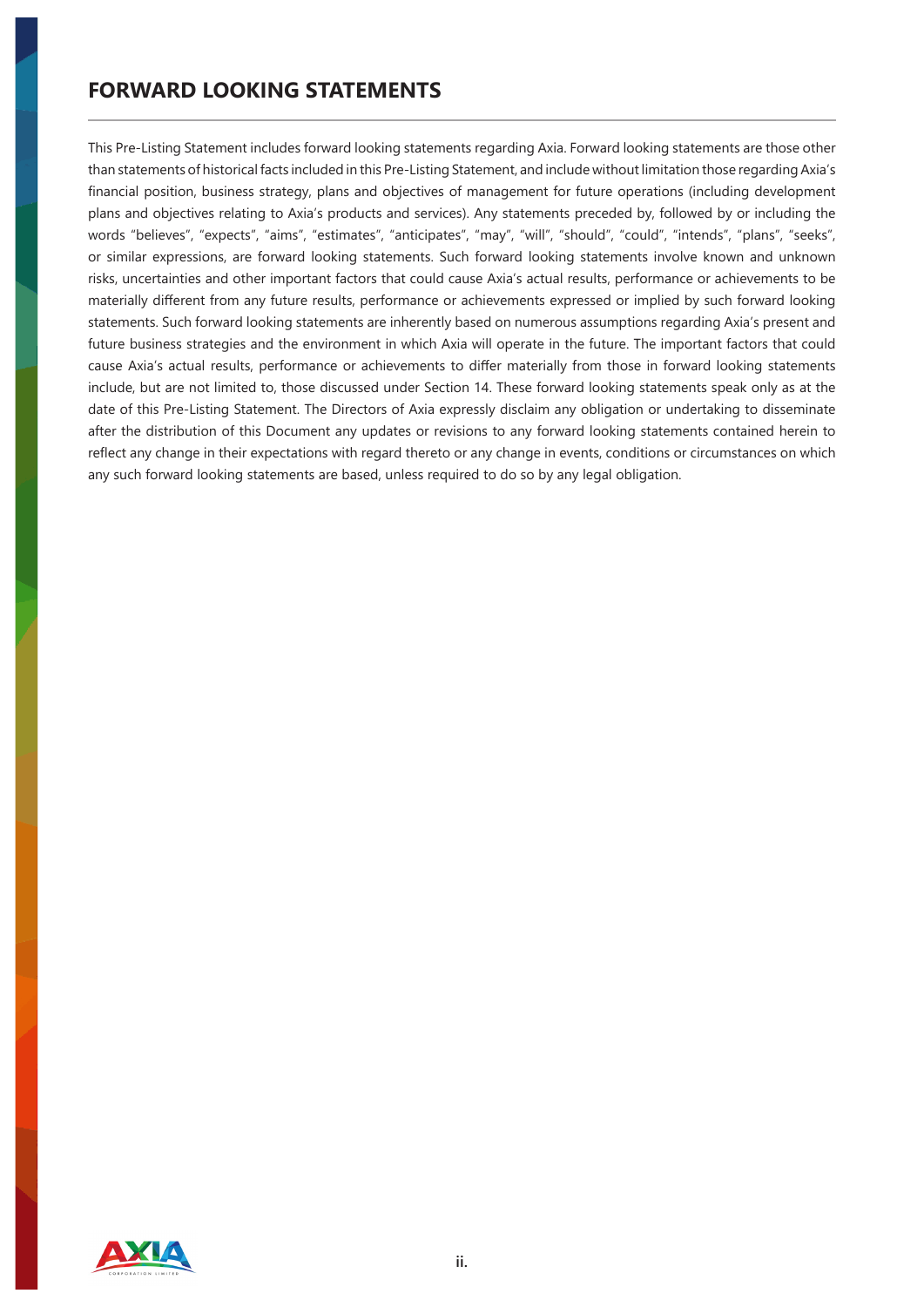# **INTERPRETATION AND DEFINITIONS**

In this document, unless otherwise stated or the context otherwise requires, the words in the first column have the meanings stated opposite them in the second column, words in the singular shall include the plural and vice versa and words importing natural persons shall include juristic persons, whether corporate or incorporate and vice versa.

| "Agreement" or "the Agreement"                    | The Agreement which is effective on the 1 <sup>st</sup> of April 2016, and in terms of which<br>Axia acquired through a scheme of reconstruction, the Speciality Retail and<br>Distribution Business of Innscor as a going concern, including the issued share<br>capital of relevant subsidiaries, in exchange for issuing 541,593,440 shares in Axia<br>to Innscor;                                                                             |
|---------------------------------------------------|---------------------------------------------------------------------------------------------------------------------------------------------------------------------------------------------------------------------------------------------------------------------------------------------------------------------------------------------------------------------------------------------------------------------------------------------------|
| "Articles"                                        | The Articles of Association of Axia;                                                                                                                                                                                                                                                                                                                                                                                                              |
| "Auditors" or "Independent Reporting Accountants" | Ernst & Young Chartered Accountants (Zimbabwe), independent auditors of<br>the Company and independent reporting accountants in connection with the<br>Unbundling and Listing;                                                                                                                                                                                                                                                                    |
| "Axia" or "the Company" or "the Group"            | Axia Corporation Limited, a public company incorporated in Zimbabwe on the<br>24 <sup>th</sup> of February 2016 under company registration number 1344/2016. Axia's<br>entire issued share capital of 541,593,440 ordinary shares is held by Innscor.<br>Innscor intends to distribute these shares to Innscor Shareholders by way of a<br>Dividend in Specie, following which these shares will be listed on the ZSE on the<br>17th of May 2016; |
| "Axia Corporation Limited Employee Share Trust"   | A trust to be established for the purposes of empowering qualifying employees<br>of Axia;                                                                                                                                                                                                                                                                                                                                                         |
| "Benvenue"                                        | Benvenue Investments (Private) Limited;                                                                                                                                                                                                                                                                                                                                                                                                           |
| "Board" or "Directors"                            | The Board of Directors of Axia;                                                                                                                                                                                                                                                                                                                                                                                                                   |
| "Companies Act"                                   | The Companies Act of Zimbabwe, Chapter 24:03, as amended;                                                                                                                                                                                                                                                                                                                                                                                         |
| "CSD"                                             | Central Securities Depository;                                                                                                                                                                                                                                                                                                                                                                                                                    |
| "DGA"                                             | Distribution Group Africa (Private) Limited, a subsidiary of Innscor;                                                                                                                                                                                                                                                                                                                                                                             |
| "Dividend in Specie"                              | The Dividend in Specie of Axia's ordinary shares to Innscor's shareholders<br>registered as such on the Record Date;                                                                                                                                                                                                                                                                                                                              |
| "Distribution Ratio"                              | The ratio of the Dividend in Specie of shares in Axia to Innscor shareholders<br>registered as such on the Record Date, shall be on the basis of one (1) ordinary<br>share in Axia for every one (1) existing Innscor ordinary share held;                                                                                                                                                                                                        |
| "EBITDA"                                          | Earnings before Interest, Taxation, Depreciation and Amortisation;                                                                                                                                                                                                                                                                                                                                                                                |
| "EGM"                                             | The Extraordinary General Meeting of the shareholders of Innscor to be held at<br>Royal Harare Golf Club, Fifth Street Extension, Harare on the 10 <sup>th</sup> of May 2016 at<br>0900 hours, for the purpose of considering for approval the proposed Dividend<br>in Specie of Axia's shares;                                                                                                                                                   |
| "EGM Notice" or "Notice"                          | The notice which was published in accordance with the Companies Act and the<br>Articles on the 19th of April 2016, advising Innscor shareholders of the EGM;                                                                                                                                                                                                                                                                                      |
| "Exchange Control Regulations"                    | The Exchange Control Regulations in force in Zimbabwe;                                                                                                                                                                                                                                                                                                                                                                                            |
| "EPS"                                             | Earnings Per Share;                                                                                                                                                                                                                                                                                                                                                                                                                               |
| "Financial Year"                                  | The fiscal year for the Company which runs from 1 July to 30 June;                                                                                                                                                                                                                                                                                                                                                                                |
| "FMCG"                                            | Fast moving consumer goods;                                                                                                                                                                                                                                                                                                                                                                                                                       |

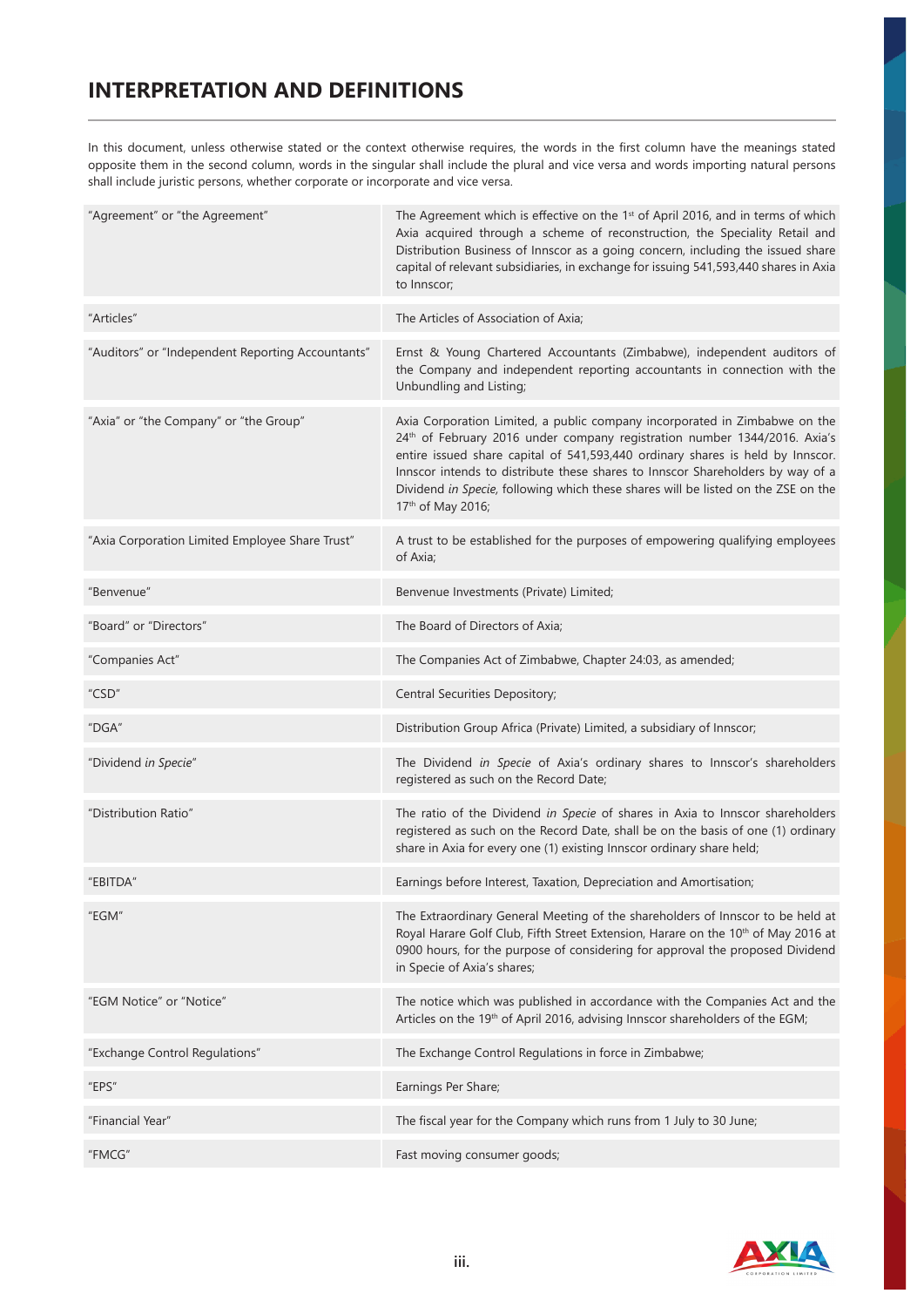# **INTERPRETATION AND DEFINITIONS (CONTINUED)**

| "FY"                                          | Financial Year;                                                                                                                                                                                                                                     |
|-----------------------------------------------|-----------------------------------------------------------------------------------------------------------------------------------------------------------------------------------------------------------------------------------------------------|
| "IFRS"                                        | International Financial Reporting Standards;                                                                                                                                                                                                        |
| "IH Advisory"                                 | Inter-Horizon Advisory (Private) Limited, the financial advisors to the Unbundling<br>and Listing;                                                                                                                                                  |
| "IH Securities"                               | Inter-Horizon Securities (Private) Limited, the sponsoring brokers for the<br>Unbundling and Listing;                                                                                                                                               |
| "Innscor"                                     | Innscor Africa Limited, a public Company incorporated in Zimbabwe and listed on<br>the ZSE;                                                                                                                                                         |
| "LDT" or "Last Day of Trading"                | The last business day to trade in a security in order to settle by the Record Date<br>to be able to qualify or participate in the Dividend in Specie;                                                                                               |
| "Legal Advisors"                              | Gill, Godlonton & Gerrans Legal Practitioners, the legal advisors to Axia on the<br>proposed Unbundling and Listing;                                                                                                                                |
| "Listing"                                     | The proposed listing of Axia shares by way of Introduction on the Main Board of<br>the ZSE on the 17th of May 2016;                                                                                                                                 |
| "NAV"                                         | Net Asset Value;                                                                                                                                                                                                                                    |
| "Non-Resident Shareholder(s)"                 | A holder(s) of Innscor shares who is designated as "non-resident" in terms of the<br><b>Exchange Control Regulations;</b>                                                                                                                           |
| "Pre-Listing Statement" or "Document"         | This Pre-Listing statement dated the 19th of April 2016 including the appendices<br>hereto;                                                                                                                                                         |
| "RBZ"                                         | Reserve Bank of Zimbabwe;                                                                                                                                                                                                                           |
| "Record Date"                                 | The date on which the register of Innscor shareholders will be closed to determine<br>the eligibility of Shareholders for participation in the Dividend in Specie, which<br>date is expected to be on the 6 <sup>th</sup> of May 2016 (1600 hours); |
| "Region"                                      | Any jurisdiction outside of Zimbabwe, but primarily within Africa;                                                                                                                                                                                  |
| "Return On Equity"                            | Measures the return earned on the average capital provided by shareholders;                                                                                                                                                                         |
| "Return On Total Assets"                      | Measures the return earned on average total assets of the Company;                                                                                                                                                                                  |
| "Shares"                                      | The issued and/or authorised share capital of Axia.                                                                                                                                                                                                 |
| "Speciality Retail and Distribution Business" | The Speciality Retail and Distribution Business of Innscor's operations;                                                                                                                                                                            |
| "Tax Advisors"                                | Deloitte & Touche Chartered Accountants (Zimbabwe), the taxation advisors to<br>the Unbundling and Listing;                                                                                                                                         |
| "Transerv"                                    | A private limited company Geribran Services (Private) Limited incorporated in<br>Zimbabwe and trading as Transerv;                                                                                                                                  |
| "Transfer Secretaries"                        | Corpserve Registrars (Private) Limited who will provide share transfer secretarial<br>services to Axia;                                                                                                                                             |
| "TV Sales & Home"                             |                                                                                                                                                                                                                                                     |

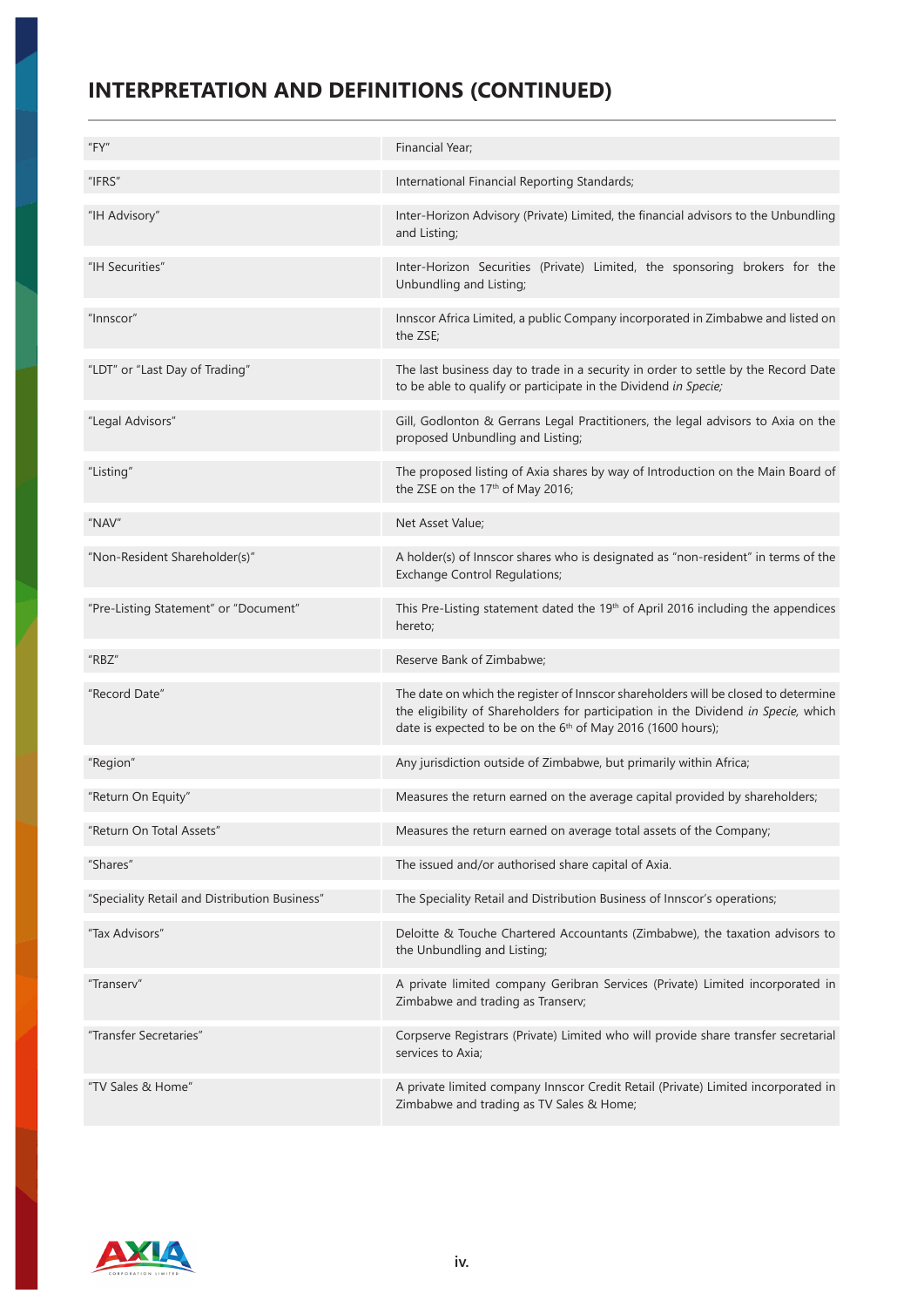# **INTERPRETATION AND DEFINITIONS (CONTINUED)**

| "Unbundling" or "the Transaction" | The acquisition through a scheme of reconstruction by Axia of the issued share<br>capital of the companies comprising Innscor's Speciality Retail and Distribution<br>Business together with relevant subsidiaries, effective on the 1 <sup>st</sup> of April 2016 and<br>the subsequent distribution of the entire issued share capital of Axia by way of a<br>Dividend in Specie to shareholders of Innscor; |
|-----------------------------------|----------------------------------------------------------------------------------------------------------------------------------------------------------------------------------------------------------------------------------------------------------------------------------------------------------------------------------------------------------------------------------------------------------------|
| "US\$" or "USD"                   | The United States dollar, allowable trading currency under the multicurrency<br>trading system in Zimbabwe;                                                                                                                                                                                                                                                                                                    |
| "VAT"                             | Value added taxation;                                                                                                                                                                                                                                                                                                                                                                                          |
| "ZIMRA"                           | The Zimbabwe Revenue Authority;                                                                                                                                                                                                                                                                                                                                                                                |
| "ZSE"                             | The Zimbabwe Stock Exchange, a stock exchange that is established in terms of<br>the Securities Act of 2004 (Chapter 24:25) and regulates the conduct of companies<br>whose shares are listed on the Official List and traded on the Zimbabwe Stock<br>Exchange;                                                                                                                                               |

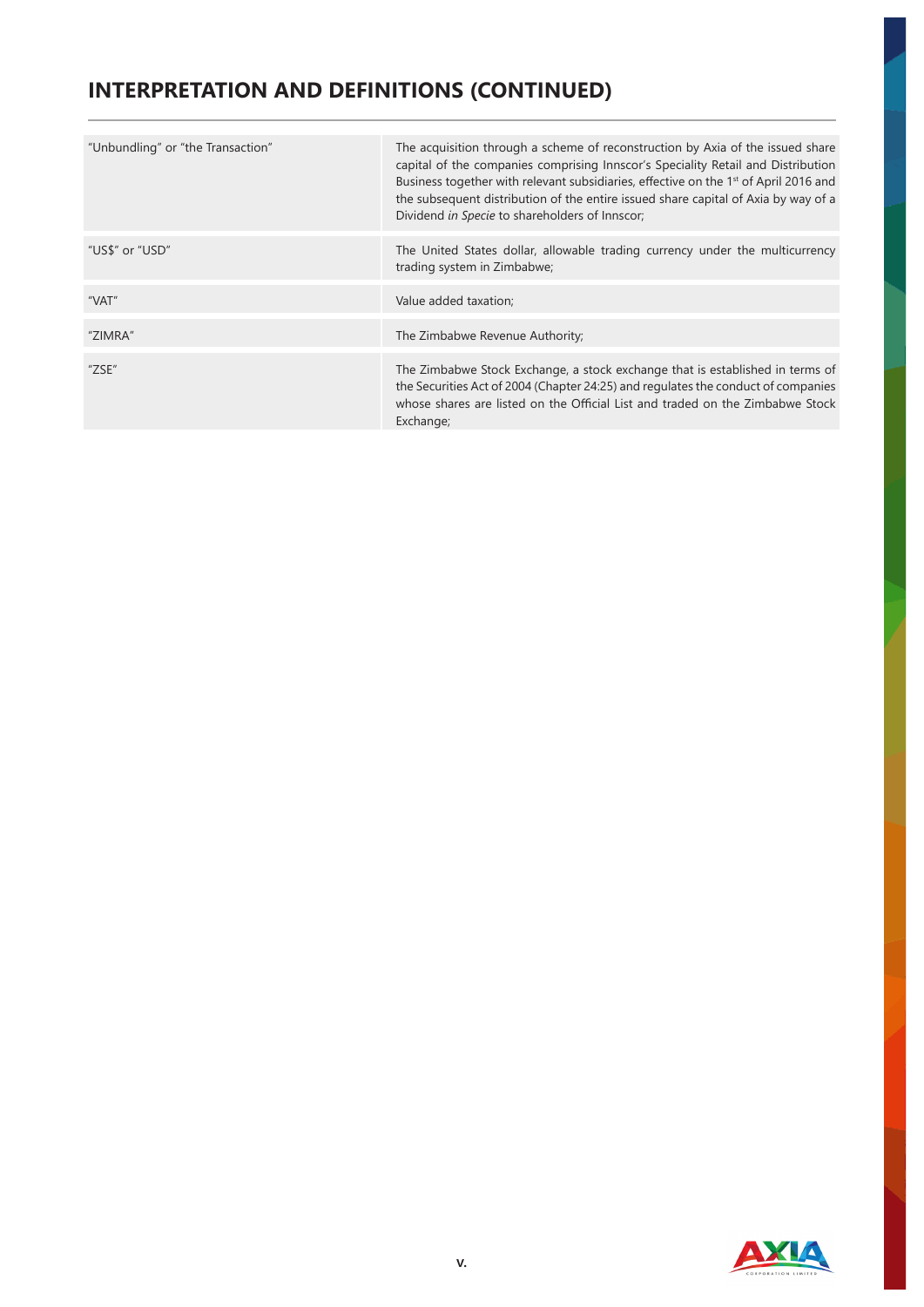This summary presents the salient information in relation to the proposed Listing of Axia. The detailed information on the Company together with the terms and conditions of the proposed Listing is fully set out in this Pre-Listing Statement. Accordingly, this Pre-Listing Statement should be read in its entirety for a full appreciation of the proposed Listing of Axia.

#### **Terms of the Listing**

At a meeting of the Board of Directors of Innscor, held on the 20<sup>th</sup> of November 2015, a decision was taken approving the Unbundling and Listing of the Speciality Retail and Distribution Business from Innscor to become a stand-alone business to capitalise on its achievements to date and for it to benefit from renewed and specific focus.

Axia acquired through a scheme of reconstruction the issued share capital of the companies comprising the Speciality Retail and Distribution Business together with relevant subsidiaries from Innscor under the terms of the Agreement effective on the 1<sup>st</sup> of April 2016, in exchange for issuing 541,593,440 shares in Axia to Innscor. The proposed Unbundling, which is subject to the approval of the Shareholders of Innscor, will be effected through a distribution of the entire issued share capital of Axia, being 541,593,440 ordinary shares of nominal value US\$0.0001 each, to the shareholders of Innscor registered as such at the close of business (1600 hours) on the 6th of May 2016 through a Dividend *in Specie*. Shareholders and investors should note the LDT to be eligible for this Dividend *in Specie* is the 29th of April 2016. The Dividend *in Specie* of shares in Axia to Innscor shareholders registered as such on the Record Date shall be on the basis of one (1) ordinary share in Axia for every one (1) existing Innscor ordinary share held.

The Directors also agreed to seek a Listing of the Company on the ZSE by way of introduction.

The Innscor shareholders have been notified of the proposed Unbundling through a press announcement published in the national press on the 19<sup>th</sup> of April 2016 and will vote on the relevant resolutions at an EGM to be held on the 10<sup>th</sup> of May 2016.

The ZSE has approved the distribution of the Pre-Listing Statement as well as the Listing of the entire issued share capital of Axia.

Axia's Articles provide for the issuance and trading of shares in dematerialised form. Shareholders with CSD accounts will therefore have their CSD accounts credited with the respective entitlements while shareholders without CSD accounts will receive physical share certificates. The new ZSE platform trades securities that are dematerialised only and shareholders should contact their stockbrokers for further information.

#### **Rationale for the Unbundling and Listing**

The principal reasons for the Unbundling and Listing of the Speciality Retail and Distribution Business are as follows:

- To unlock value for shareholders:
- To enable the Company to pursue strategies that maximise shareholder value, enabling a clear operational focus that is attractive to investors;
- To establish investment flexibility for investors;
- To allow greater financial reporting and enhanced transparency for the Speciality Retail and Distribution Business to its shareholders, allowing accurate valuation of the business;
- To enable the Speciality Retail and Distribution Business to gain direct access to capital markets;
- To allow the Speciality Retail and Distribution Business the ability to undertake mergers with and acquisitions of entities in complementary spheres of operation, without competing internally with other Innscor divisions for allocation of capital; and
- To secure and entrench trading relationships by allowing customers access to the Company's performance and sustainability.

#### **Tax implications of the Listing**

In terms of existing legislation on dividends, Innscor is obliged to deduct ten per cent (10%) withholding tax and remit this to ZIMRA in respect of the Dividend *in Specie* of Axia's ordinary shares to all individuals, trusts and Non-Resident Shareholders. To fund this withholding tax liability, Innscor will withhold ten per cent (10%) of the ordinary shares of Axia due to all individuals, trusts and Non-Resident Shareholders in respect of this Dividend *in Specie* and remit this to ZIMRA. The Listing itself is not taxable.

For the purposes of this Transaction shares withheld from shareholders for withholding tax purposes will be rounded to the nearest whole number.

#### **Costs of the Listing**

The costs of the Listing amount to approximately US\$300,000, being US\$30,000 for regulatory fees and US\$270,000 for professional fees, printing and distribution.

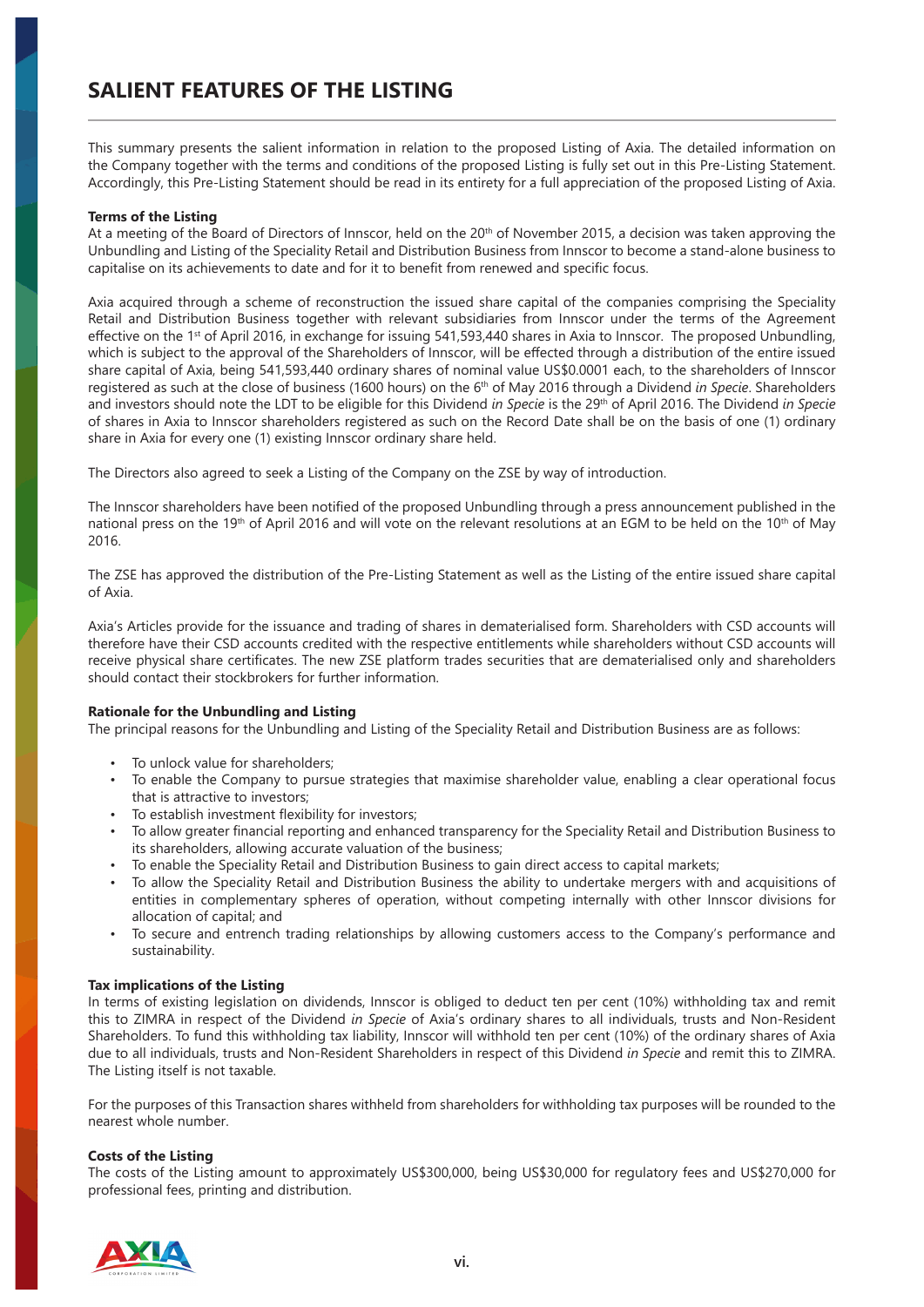# **SALIENT FEATURES OF THE LISTING (CONTINUED)**

#### **Overview of the Business**

Axia operates within the speciality retail, distribution and logistics industries selling products such as automotive spares, homeware furniture and electrical appliances as well as the distribution of many local and international branded FMCG products into the general retail and wholesale sectors whilst offering logistics, transport, marketing, merchandising and storage services thereon. Axia was incorporated on the 24<sup>th</sup> of February 2016 as a wholly owned subsidiary of Innscor.

#### **Business Units**

Axia operates 3 business units, each operating as an independent profit centre with a dedicated management team.



*Note: A detailed Group Structure can be found in Annexure 2*

#### **Share Capital**

The share capital of Axia is summarised below:

#### **Authorised:**

999,999,000 ordinary shares of nominal value US\$0.0001 each. 1,000 non-voting Class "A" ordinary shares of nominal value US\$0.0001 each.\*

*\*Note Class "A" shares are non-voting ordinary shares that will be used for the Axia Corporation Limited Employee Share Trust*

#### **Issued: (1st of April 2016)**

541,593,440 ordinary shares of nominal value US\$0.0001 each.

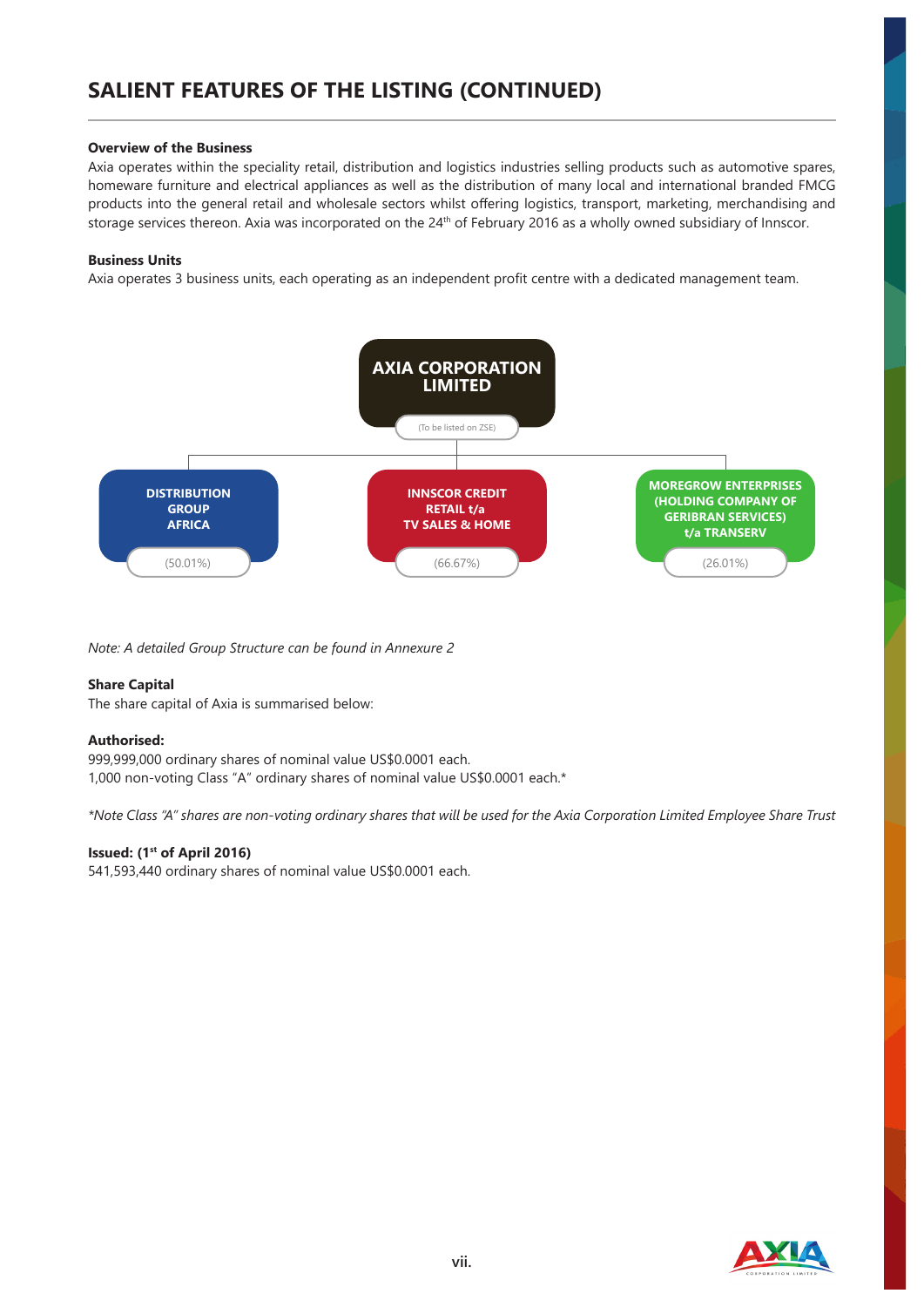#### **Financial Highlights**

The following abridged financial information has been extracted from the audited and reviewed financial statements of Innscor, in respect of the Speciality Retail and Distribution Business, under which Axia has been reported for the periods ended 30<sup>th</sup> of June 2011 to 2015 and the 6 months to 31<sup>st</sup> of December 2015.

|                                        | <b>Reviewed</b><br>6 months<br>31-Dec-15<br>US\$ | <b>Audited</b><br>12 months<br>30-Jun-15<br>US\$ | <b>Audited</b><br>12 months<br>30-Jun-14<br>US\$ | <b>Audited</b><br>12 months<br>30-Jun-13<br>US\$ | <b>Audited</b><br>12 months<br>30-Jun-12<br>US\$ | <b>Audited</b><br>12 months<br>30-Jun-11<br>US\$ |
|----------------------------------------|--------------------------------------------------|--------------------------------------------------|--------------------------------------------------|--------------------------------------------------|--------------------------------------------------|--------------------------------------------------|
| <b>Statement of profit or loss and</b> |                                                  |                                                  |                                                  |                                                  |                                                  |                                                  |
| other comprehensive income             |                                                  |                                                  |                                                  |                                                  |                                                  |                                                  |
| and cash flows                         |                                                  |                                                  |                                                  |                                                  |                                                  |                                                  |
| Revenue                                | 104,455,611                                      | 154,854,577                                      | 132,497,700                                      | 131,016,579                                      | 124,721,901                                      | 90,953,981                                       |
| <b>EBITDA</b>                          | 13,494,398                                       | 15,918,406                                       | 15,825,831                                       | 17,447,338                                       | 16,336,836                                       | 8,901,647                                        |
| <b>EBITDA</b> margin                   | 12.92%                                           | 10.28%                                           | 11.94%                                           | 13.32%                                           | 13.10%                                           | 9.79%                                            |
| Profit before taxation                 | 12,631,142                                       | 14,658,160                                       | 14,231,085                                       | 15,878,016                                       | 14,511,682                                       | 7,148,464                                        |
| Profit before taxation margin          | 12.09%                                           | 9.47%                                            | 10.74%                                           | 12.12%                                           | 11.64%                                           | 7.86%                                            |
| Profit after taxation                  | 9,397,883                                        | 10,609,382                                       | 10,642,753                                       | 11,871,088                                       | 11,144,426                                       | 5,285,630                                        |
| Cash generated from                    |                                                  |                                                  |                                                  |                                                  |                                                  |                                                  |
| operating activities                   | 4,642,400                                        | 11,749,051                                       | 14,954,359                                       | 11,592,326                                       | 3,827,498                                        | 5,858,931                                        |
| Cash realisation rate*                 | 36.44%                                           | 78.50%                                           | 102.47%                                          | 71.06%                                           | 24.81%                                           | 73.72%                                           |
| <b>Statement of financial position</b> |                                                  |                                                  |                                                  |                                                  |                                                  |                                                  |
| Total assets                           | 103,713,296                                      | 81,444,017                                       | 69,880,213                                       | 62,314,267                                       | 53,351,962                                       | 39,014,545                                       |
| Total equity                           | 52,464,767                                       | 44,237,405                                       | 39,284,833                                       | 32,544,142                                       | 23,335,433                                       | 15,963,006                                       |
| Net debt                               | 2,135,232                                        | (1,988,089)                                      | (3,230,893)                                      | 2,119,708                                        | 4,750,525                                        | 3,023,075                                        |
| <b>Profitability and asset</b>         |                                                  |                                                  |                                                  |                                                  |                                                  |                                                  |
| management                             |                                                  |                                                  |                                                  |                                                  |                                                  |                                                  |
| Return on total assets                 | 20.30%                                           | 14.02%                                           | 16.10%                                           | 20.53%                                           | 24.13%                                           | 16.74%                                           |
| Return on equity                       | 38.87%                                           | 25.40%                                           | 29.63%                                           | 42.49%                                           | 56.72%                                           | 38.32%                                           |
| Interest cover (x)                     | 94                                               | 83                                               | 39                                               | 37                                               | 17                                               | 10                                               |
| Net debt/equity                        | 4.07%                                            | $-4.49%$                                         | $-8.22%$                                         | 6.51%                                            | 20.36%                                           | 18.94%                                           |

#### *Note:*

*\*Cash realisation rate is calculated as cash generated from operating activities divided by operating profit before interest and tax.* 

*Historical financials (June 2011 – June 2015) exclude Transerv. Transerv was acquired effective 1st July 2015.*

#### **Timetable of the Listing**

| <b>Important Dates</b>                                             |                                       |  |  |
|--------------------------------------------------------------------|---------------------------------------|--|--|
| Innscor EGM Notice and announcement published                      | Tuesday, 19 <sup>th</sup> April, 2016 |  |  |
| Axia abridged Pre-Listing Statement published                      | Tuesday, 19 <sup>th</sup> April, 2016 |  |  |
| Axia Pre-Listing Statement posted to shareholders                  | Tuesday, 19 <sup>th</sup> April, 2016 |  |  |
| Innscor Announcement posted to shareholders                        | Tuesday, 19 <sup>th</sup> April, 2016 |  |  |
| Last Day of Trading                                                | Friday, 29th April, 2016              |  |  |
| Last day of lodging Proxy Forms (at 0900 hours)                    | Friday, 6th May, 2016                 |  |  |
| Record Date, Innscor share register closed (end of day 1600 hours) | Friday, 6th May, 2016                 |  |  |
| Innscor EGM (at 0900 hours)                                        | Tuesday, 10th May, 2016               |  |  |
| Innscor share register reopens (After EGM)                         | Tuesday, 10 <sup>th</sup> May, 2016   |  |  |
| Publication of Innscor EGM resolution results                      | Wednesday, 11 <sup>th</sup> May, 2016 |  |  |
| Axia shares issued and Listing on the ZSE                          | Tuesday, 17 <sup>th</sup> May, 2016   |  |  |

The above dates may be subject to change and any such change will be published in the Zimbabwe national press. All times indicated above and elsewhere in the Pre-Listing Statement are Zimbabwean local times.

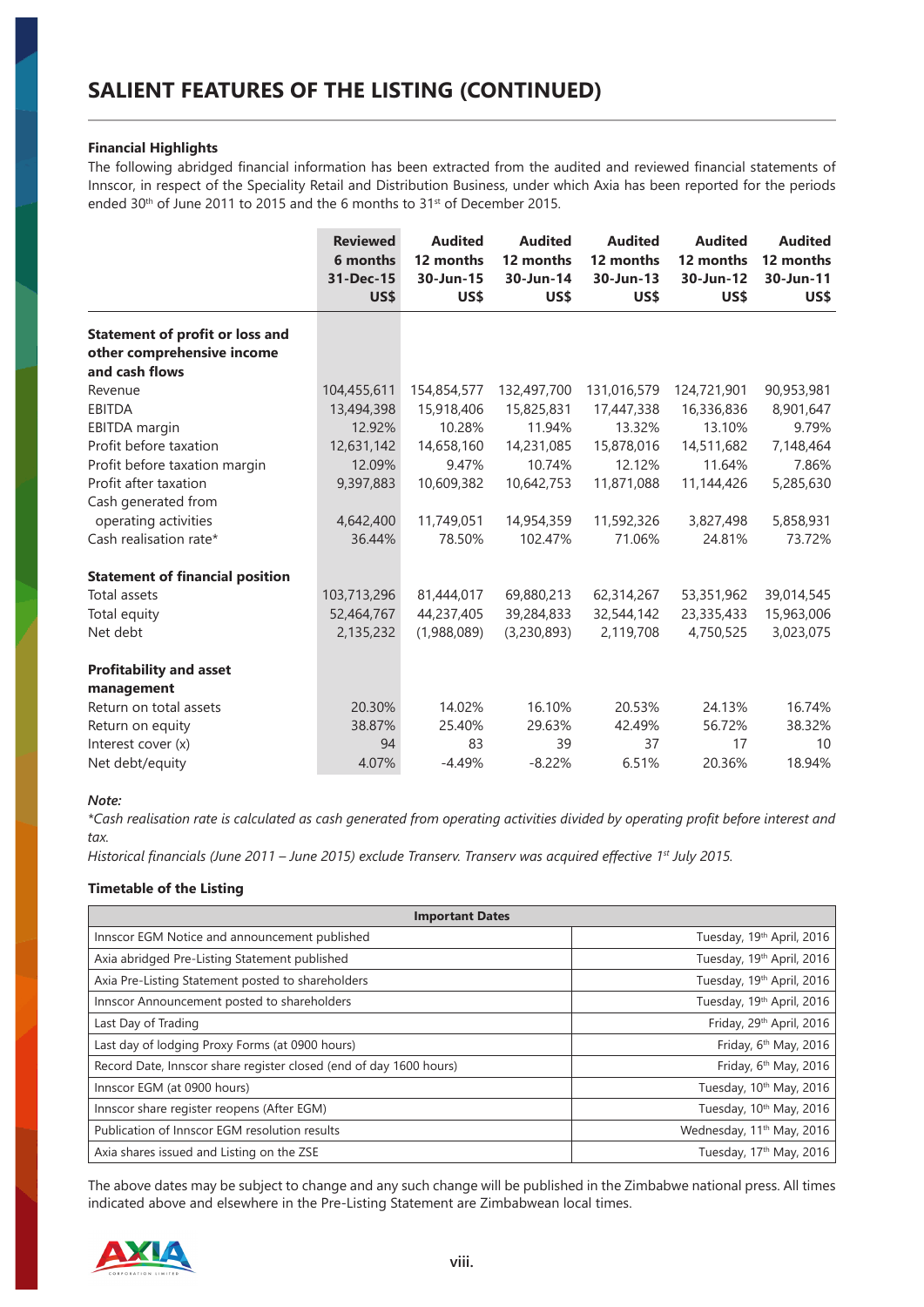# **PRE-LISTING STATEMENT**

# **1. OVERVIEW OF AXIA**

# **1.1 Naming and Logo of Axia**

Axia is a Greek word meaning "value" or "worth", both of which are fundamental Group aspirations. Axia's logo is a fresh, prismatic amalgamation of the primary colours of its three founding constituent subsidiaries with the Red of TV Sales & Home merging into the Green of Transerv which in turn flows into the Blue of DGA. Together these colours form a cohesive and distinctive brand identity.

# **1.2 History of the Speciality Retail and Distribution Business**

Innscor has been operating since 1987 initially focussing on the fast foods industry. In 1998, Innscor listed on the Zimbabwe Stock Exchange and over the years has grown to become a conglomerate group with interests in various industries.

Innscor's Speciality Retail and Distribution Business consists of three main operations:

- **• Distribution Group Africa –** A business established by Innscor in 1999, in which a 50.01% stake is retained.
- **• TV Sales & Home –** A company established in 1968, in which a 66.67% stake is retained.
- **• Transerv –** Established in 2002, Innscor acquired an effective 26.01% shareholding in the business in July 2015.

At a meeting of the Board of Directors of Innscor, held on the 20<sup>th</sup> of November 2015, a decision was taken approving the Unbundling and Listing of the Speciality Retail and Distribution Business as part of its continued strategy to focus on core activities and to allow the Speciality Retail and Distribution Business to benefit from specific focus. The proposed Unbundling, which is subject to the approval of the shareholders of Innscor, will be effected through a distribution of the entire issued share capital of Axia to the shareholders of Innscor registered as such at the end of business on the 6<sup>th</sup> of May 2016 through a Dividend *in Specie.* The Dividend *in Specie* of shares in Axia to Innscor shareholders registered as such on the Record Date, shall be on the basis of one (1) ordinary share in Axia for every one (1) existing Innscor ordinary share held. The Directors also agreed to seek a Listing of the Company on the ZSE by way of introduction.

On the 24th of February 2016 Axia was incorporated as a wholly owned subsidiary of Innscor. Effective on the 1st of April 2016 Axia acquired through a scheme of reconstruction, in accordance with the Agreement, the issued share capital of the companies comprising the Speciality Retail and Distribution Business together with relevant subsidiaries from Innscor in exchange for 541,593,440 shares in the Company.

#### **1.3 The Sector**

The Zimbabwean market as a whole has faced significant challenges over several years with low Gross Domestic Product growth, high unemployment and extremes of hyperinflation followed more recently by a period of deflation. In 2015, the trend within the Zimbabwean retail sector continued with consumer down-trading as well as further informalisation of the retail sector.

In the face of further informalisation of the economy and consumer-down trading, traditional counters operating in the sector have continued to lose market share to the growing informal sector. This has been further compounded by depressed demand and consumer spend.

Despite the challenges faced within the economy, the Speciality Retail and Distribution Business adopted a competitive pricing strategy as well as growth through acquisitions and new store openings. From the 1<sup>st</sup> of July 2015 the Speciality Retail and Distribution Business acquired an effective 26,01% stake in Transerv which has increased the Speciality Retail and Distribution Business' footprint with 24 retail outlets and 19 fitment or special service centres with a total of 16,600m<sup>2</sup> of retail, service and storage space as at the 31<sup>st</sup> of March 2016.

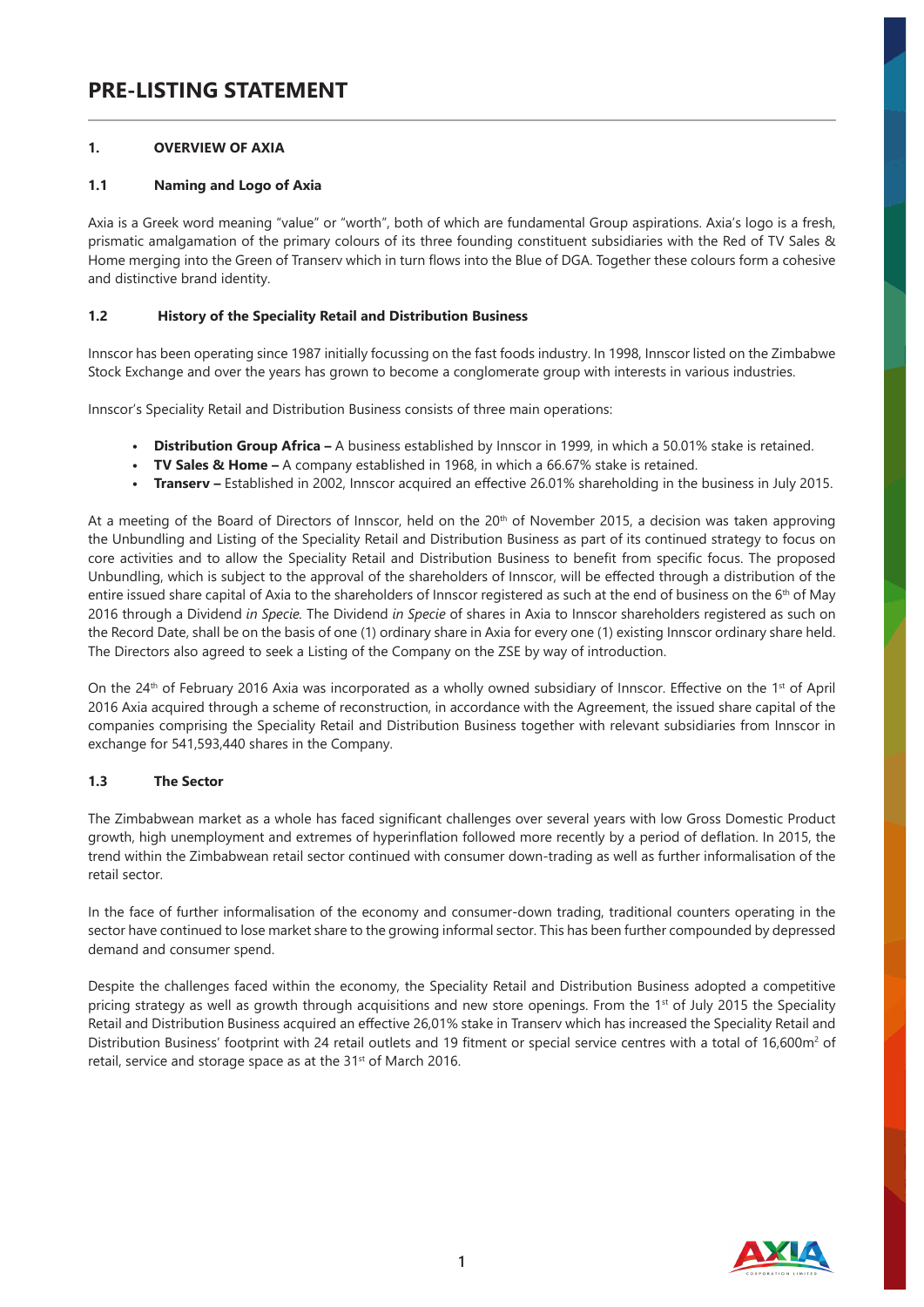# **PRE-LISTING STATEMENT (CONTINUED)**

### **1.4 Vision and Mission**

#### **1.4.1 Vision**

• To create value through the provision of high quality consumer and durable goods in Zimbabwe and the Region.

### **1.4.2 Mission**

- To sustainably and profitably distribute, market, merchandise and retail leading consumer and durable goods, thereby growing stakeholder value; and
- To enable easier access to high quality consumer and durable goods at reasonable prices to our customers.

# **1.5 Operations**

Axia operates three separate business units as detailed below. Each business unit is managed as an independent profit centre, each with a dedicated management team. These business units are in turn overseen by a centralised management team which includes a Chief Executive Officer and Finance Director who ensure that the business units are operating at their optimal capacity and capability as well as identifying any areas where there is growth potential and allotting resources thereto.



*Note: Detailed Group Structure can be found in Annexure 2*

# **1.5.1 Distribution Group Africa ("DGA")**

DGA was established in 1999 by Innscor and has grown to become one of the largest and most successful distribution businesses in Zimbabwe, Zambia and Malawi. The business has exclusive relationships with many blue chip brands including Colgate Palmolive, Pepsi, Johnson & Johnson, Tiger Brands, Unilever, Eveready, AVI International and Reckitt Benckiser. It also counts amongst its principals Kelloggs, 3M, Rhodes Foods and Philips Electrical, to name a few.

The business boasts world class warehousing capability and vehicle fleets. It is equally proficient in both ambient and chilled/ frozen logistics and warehousing. The core areas of expertise lie in inbound clearing and bonded warehousing, ambient and chilled/frozen warehousing, full national logistics in all three countries, and marketing, sales and merchandising services.

DGA owns two warehouses measuring 10,000m<sup>2</sup> and leases five warehouses measuring 27,300m<sup>2</sup> and has a fleet of 65 vehicles with varying carrying capacities of up to 40 tonnes each. The company employs a total 1,019 staff with 799 in Zimbabwe, 139 in Zambia and 81 in Malawi respectively. Included in these workforces are merchandisers numbering 365 in Zimbabwe, 65 in Zambia and 40 in Malawi.

Having won numerous All Africa Awards for being one of the top distributors in Africa, DGA is well positioned for continued profitable long term growth using a multi-talented, experienced and passionate team to deliver results of the highest order.

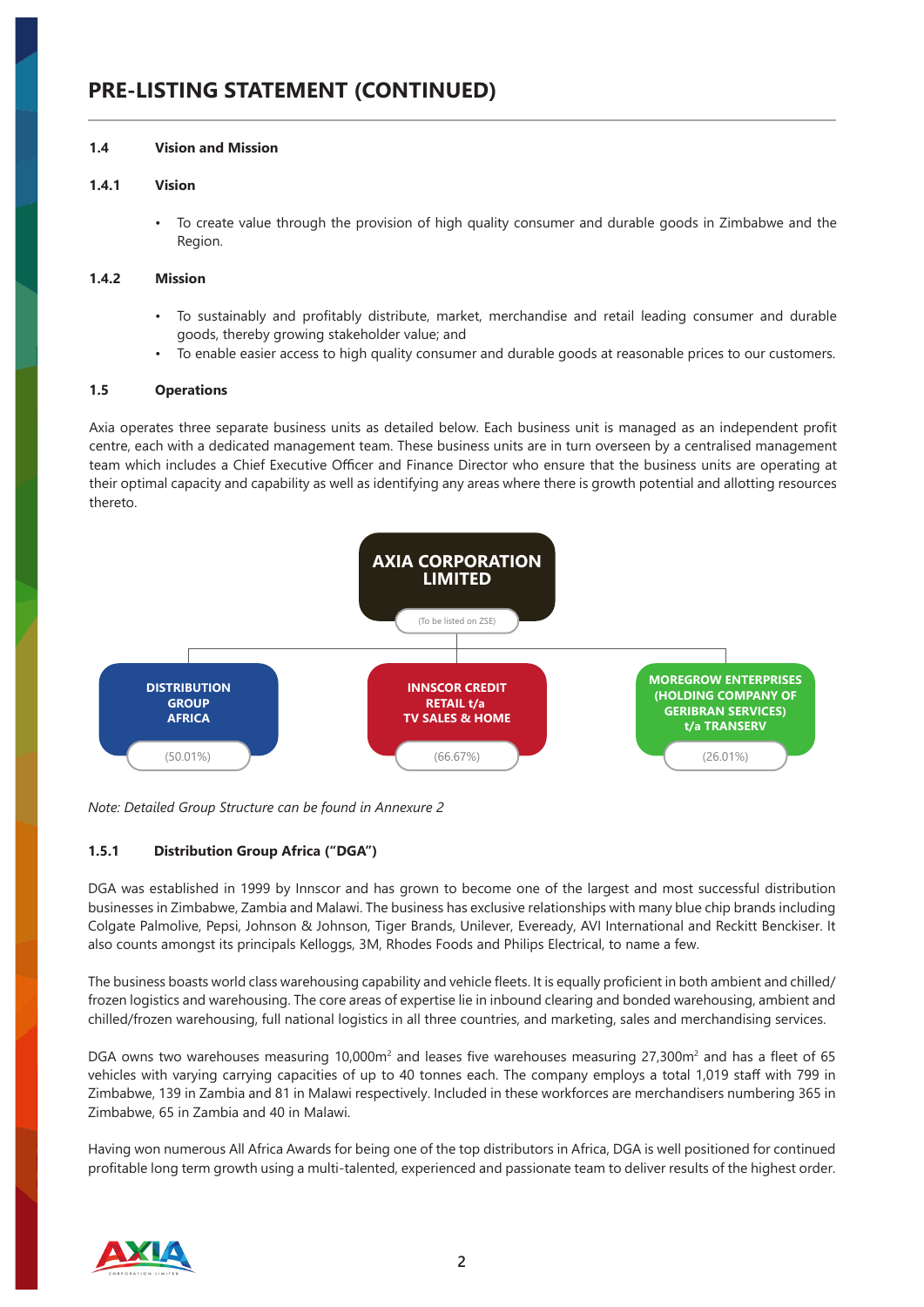# **1.5.2 TV Sales & Home**

Launched in 1968 the company originally became a household name as TV Sales & Hire. In the early days, the business model was to sell electronic appliances on credit via its "hire to buy" scheme as well as leasing appliances to customers who never intended owning the product.

In the 2000's as the sourcing of product improved, the brand was re-invented and it soon became known as the leader in quality branded electronics in Zimbabwe. After the years of hyperinflation and price controls (2008/9), there was further rebranding to show the market that the company had expanded further into furniture and no longer hired out electronic products and thus the company became known as TV Sales & Home. Today TV Sales & Home is a leading furniture and electronic retailer in Zimbabwe with 38 retail sites totalling 22,780m² located countrywide and has a staff complement of 270.

The company maintains strong long term partnerships with many key suppliers to ensure quality products. Some of these partnerships include: Alpine Lounge, Calgan Lounge, Flair International, KIC/Whirlpool, Defy, Sony, Samsung, La-z-Boy, and Serta Bedding.

After nearly 50 years of trading, the company's brand is synonymous with "trust". Zimbabwean customers' trust and loyalty has been earned through providing durable and quality home appliances and furniture and investing in reputable customer care service teams.

# **1.5.3 Transerv**

Transerv was established in 2002 initially as a cross border transport company also importing automotive spares for light vehicle workshops. Transerv capitalised on a niche market opportunity that arose in the spares wholesale market supplying larger operators with fast moving stock. Following Zimbabwe's dollarization in 2009, the wholesale market became more competitive and a decision was taken to expand into the retail space with the first retail branch opened in Graniteside in May 2009.

Today, Transerv employs 339 people and utilises multiple retail channels to service the needs of its customers countrywide, operating through a network of 21 of its homegrown branded Transerv retail branches and 3 franchised Midas retail branches operating a total of 8,290m<sup>2</sup> in retail space.

In addition, Transerv Fitment Center was launched as a complementary brand to offer customers a venue to fit their tyres, batteries and suspension, etc bought at Transerv. There are now 15 Transerv fitment centres operating from a total of 5,050m<sup>2</sup> spread across the country.

The company continues to service a small portion of the wholesale market through Zimbabwe Spares Wholesalers (ZSW) and also opened the first and only Zimbabwe franchise of Midas' Clutch & Brake Specialists (CBS) as well as ADCO and Transerv Auto Cycle Centre. These various outlets together with the Central Warehouse occupy 3,260m<sup>2</sup>.

The business has been grown and managed with strong disciplines in place that have created excellent relationships with both suppliers and customers and offers quality services and products in a sector which is permeated with informal trading.

The company's other two shareholders are the founders with an effective 25% shareholding and Africa Automotive Aftermarket Solutions (Proprietary) Limited (formerly known as Midas Group (Proprietary) Limited) of South Africa with an effective 49% shareholding.

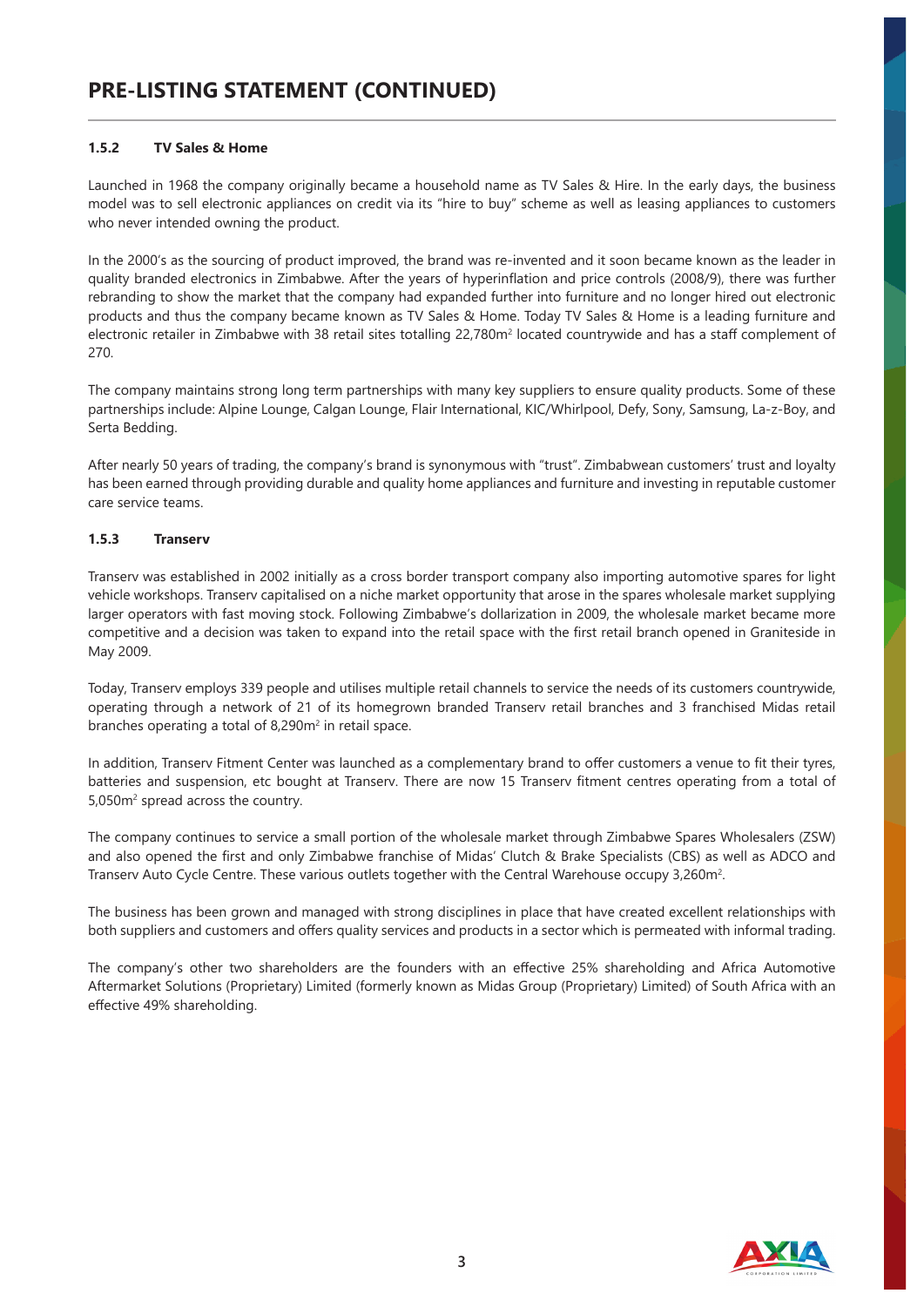# **PRE-LISTING STATEMENT (CONTINUED)**

#### **1.5.4 Summary**

A summary of Speciality Retail and Distribution outlets as at 31<sup>st</sup> of March 2016 is found in the table below:

| <b>Outlets</b>                    | <b>Total</b>   |
|-----------------------------------|----------------|
| <b>Distribution Group Africa</b>  | $\overline{7}$ |
| Warehouses                        | 7              |
| TV Sales & Home                   | 38             |
| Retail outlets                    | 38             |
| Transerv                          | 43             |
| Transery retail outlets           | 21             |
| Midas retail outlets              | 3              |
| Transery fitment centre           | 15             |
| Auto Cycle centre                 |                |
| Zimbabwe Spares Wholesaler (ZSW)  |                |
| Clutch and Brake Specialist (CBS) |                |
| <b>ADCO</b>                       |                |
| <b>Total</b>                      | 88             |

# **2. SHARE CAPITAL**

The share capital of Axia is shown below:

#### **Authorised:**

999,999,000 ordinary shares of nominal value US\$0.0001 each. 1,000 non-voting Class "A" ordinary shares of nominal value US\$0.0001 each.\*

\*Note Class "A" shares are non-voting ordinary shares that will be used for Axia Corporation Limited Employee Share Trust

#### **Issued: (1st of April 2016)**

541,593,440 ordinary shares of nominal value US\$0.0001 each.

#### **2.1 Authorised but unissued share capital**

The authorised but unissued share capital of the Company is under the control of the Directors.

#### **2.2 Variation of Rights**

According to the Company's Articles, the rights attached to any class (unless otherwise provided by the terms of issue of the shares of that class), may be varied with the consent in writing of the holders of not less than three-fourths of the issued shares of that class, or with the sanction of a resolution passed by a majority of not less than three-fourths of the members of that class present at a separate general meeting of the holders of the shares of the class.

The rights conferred upon the holders of the shares of any class issued with preferred or other rights shall not, unless otherwise expressly provided by the terms of the issue of the shares of that class, be deemed to be varied by the creation or issue of further shares ranking *pari passu* therewith.

## **2.3 Summary of Issues and Offers**

Since the date of incorporation of Axia, there has been no additional issue of shares, other than the 541,593,440 shares that were issued to Innscor.

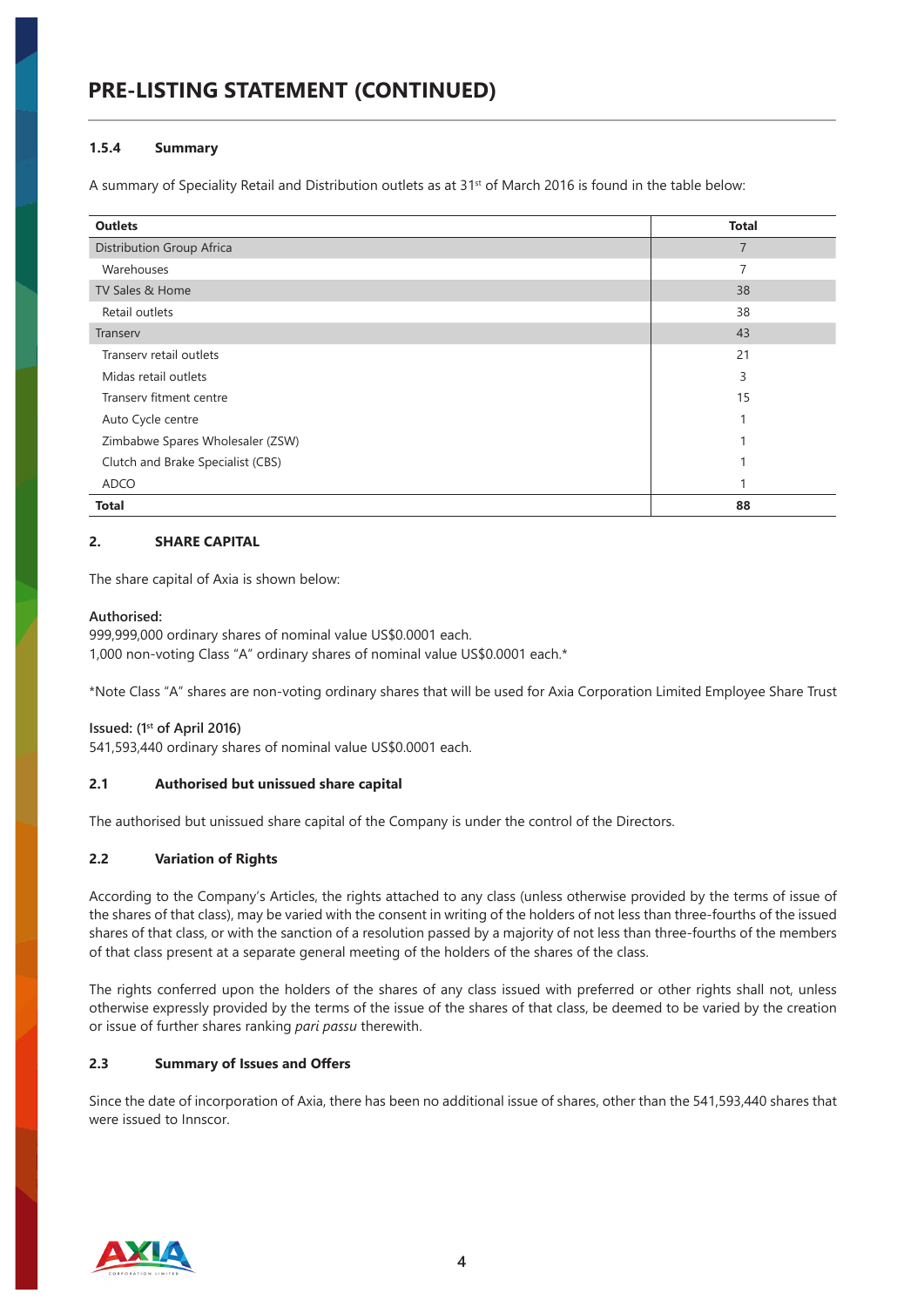# **2.4 Voting Rights**

The authorised but unissued and issued Axia ordinary shares are of the same class and rank *pari passu* in every respect.

The authorised but unissued Class "A" shares are non-voting ordinary shares that will be used for Axia Corporation Limited Employee Share Trust to ensure the Company adheres to the requirements of the Indigenisation and Empowerment Act of the Republic of Zimbabwe.

# **2.5 Adequacy of Capital, Working Capital and Cash Flow**

The Directors are of the opinion that the Company's share capital and working capital are adequate for the foreseeable future. The Directors are of the opinion that the available working capital is sufficient to cover the cash flow requirements of the Company.

# **3. INDIGENISATION**

In line with Innscor's indigenisation transaction, approved by its shareholders on the 24<sup>th</sup> of January 2014, Innscor entered into the following two Share Option Agreements:

1) The first option agreement is with an indigenous company, Benvenue. The terms of the Benvenue Share Option are as follows:

| <b>Benvenue Share Option</b>      |                                                                                                                                                                                                                     |  |  |
|-----------------------------------|---------------------------------------------------------------------------------------------------------------------------------------------------------------------------------------------------------------------|--|--|
| Number of Innscor Ordinary shares | Fifty million (50,000,000)                                                                                                                                                                                          |  |  |
| Tenure                            | Ten years                                                                                                                                                                                                           |  |  |
| Pricing                           | The higher of 75% of the volume weighted average price of Innscor<br>shares over the previous 60 trading days, or for the first five years, USD<br>0.89 per share and for the second five years, USD 1.31 per share |  |  |

These two adjusted prices were recently approved by the Boards of Directors of Innscor and the recently unbundled Simbisa Brands Limited. Prior to the unbundling of Simbisa Brands Limited these two option prices were USD 1.37 and USD 2.01 respectively.

2) The second option is with the Innscor Africa Limited Employee Share Trust. The terms of the Innscor Africa Limited Employee Share Trust are as follows:

| <b>Employee Share Trust</b>       |                                                                                                                                                                                                   |  |  |
|-----------------------------------|---------------------------------------------------------------------------------------------------------------------------------------------------------------------------------------------------|--|--|
| Number of Innscor Ordinary shares | Thirty million (30,000,000)                                                                                                                                                                       |  |  |
| Tenure                            | Ten years                                                                                                                                                                                         |  |  |
| Pricing                           | At the volume weighted average price of Innscor shares over the<br>previous 60 trading days                                                                                                       |  |  |
| Discretionary income              | At the sole discretion of the Innscor Board, the Trust would be entitled<br>to receive discretionary income equivalent to up to 5% of any ordinary<br>dividends declared by the Board of Innscor. |  |  |

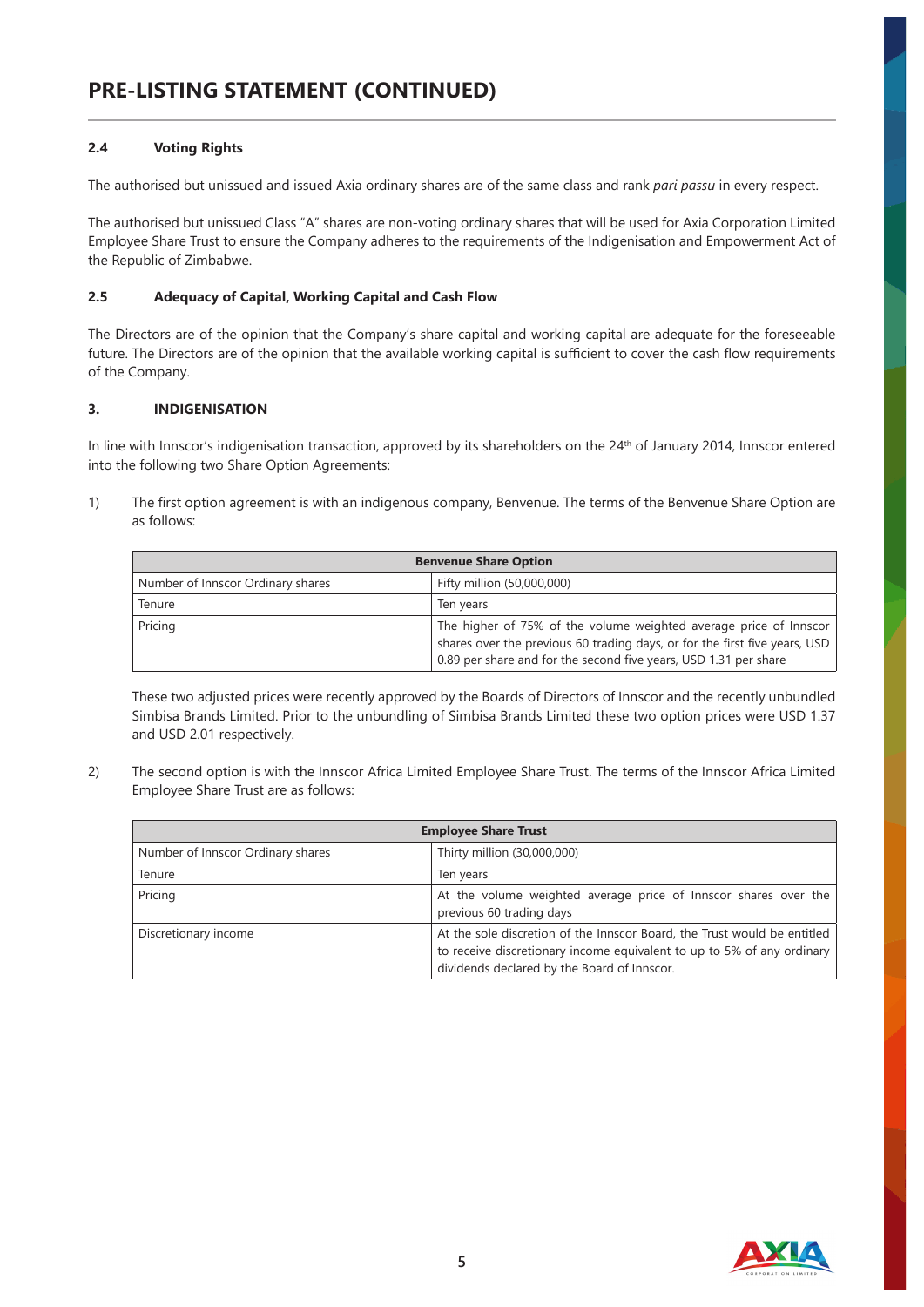Clause 5 in both of the above Share Option Agreements caters for eventualities where an adjustment to either the number of shares under option or the exercise price of such option shares can be effected. One such eventuality included therein was that of a share dividend (i.e. Dividend *in Specie*). Therefore, the Unbundling and Listing of Innscor's Speciality Retail and Distribution Business interests will result in the following positions with regard to the indigenisation transactions of both Innscor and Axia:

- 1) Benvenue will now have options over fifty million shares in Innscor and Axia (as well as Simbisa Brands Limited). The minimum exercise prices of these two separate options will be, as was the case with the Simbisa Brands Limited unbundling, underpinned by reference to the volume weighted average price of Axia shares in their first 60 trading days and the relevant proportion of Innscor earnings and equity which the Speciality Retail and Distribution Business represents. Once the first 60 days trading in Axia shares have elapsed, the Boards of Directors of Innscor and Axia will determine the split of the minimum exercise prices for the periods ending on the  $23rd$  of January 2019 (the first five years from original granting) and the  $23<sup>rd</sup>$  of January 2024 (the second five years from original granting) for Benvenue Share Option agreement.
- 2) Innscor Africa Limited Employee Share Trust will continue to have options over thirty million Innscor shares at the volume weighted price of Innscor shares over the preceding 60 trading days and similarly Axia Corporation Limited Employee Share Trust will have options over thirty million Axia shares at the volume weighted average price of Axia shares over the preceding 60 trading days. An applicable portion of the discretionary income earned by the Innscor Africa Limited Employee Share Trust will be transferred to the Axia Corporation Limited Employee Trust on or around the date of the Unbundling.
- 3) All other terms and conditions of the two Innscor Share Option agreements will be retained in the Axia Share Option agreements.

# **4. REORGANISATION AND RESTRUCTURING**

Axia has acquired through a scheme of reconstruction the issued share capital of the companies comprising the Speciality Retail and Distribution Business of Innscor together with relevant subsidiaries, under the terms of the Agreement effective on the 1st of April 2016, in exchange for issuing 541,593,440 shares in Axia to Innscor. The terms of the Agreement stipulated that Axia would acquire the Speciality Retail and Distribution Business as a going concern, including the issued share capital of relevant subsidiaries, in exchange for issuing 541,593,440 shares in Axia to Innscor.

#### **5. RECENT ACQUISITIONS**

Effective from the  $1<sup>st</sup>$  of July 2015, the Speciality Retail and Distribution Business purchased an effective 26.01% stake in **Transerv.** 

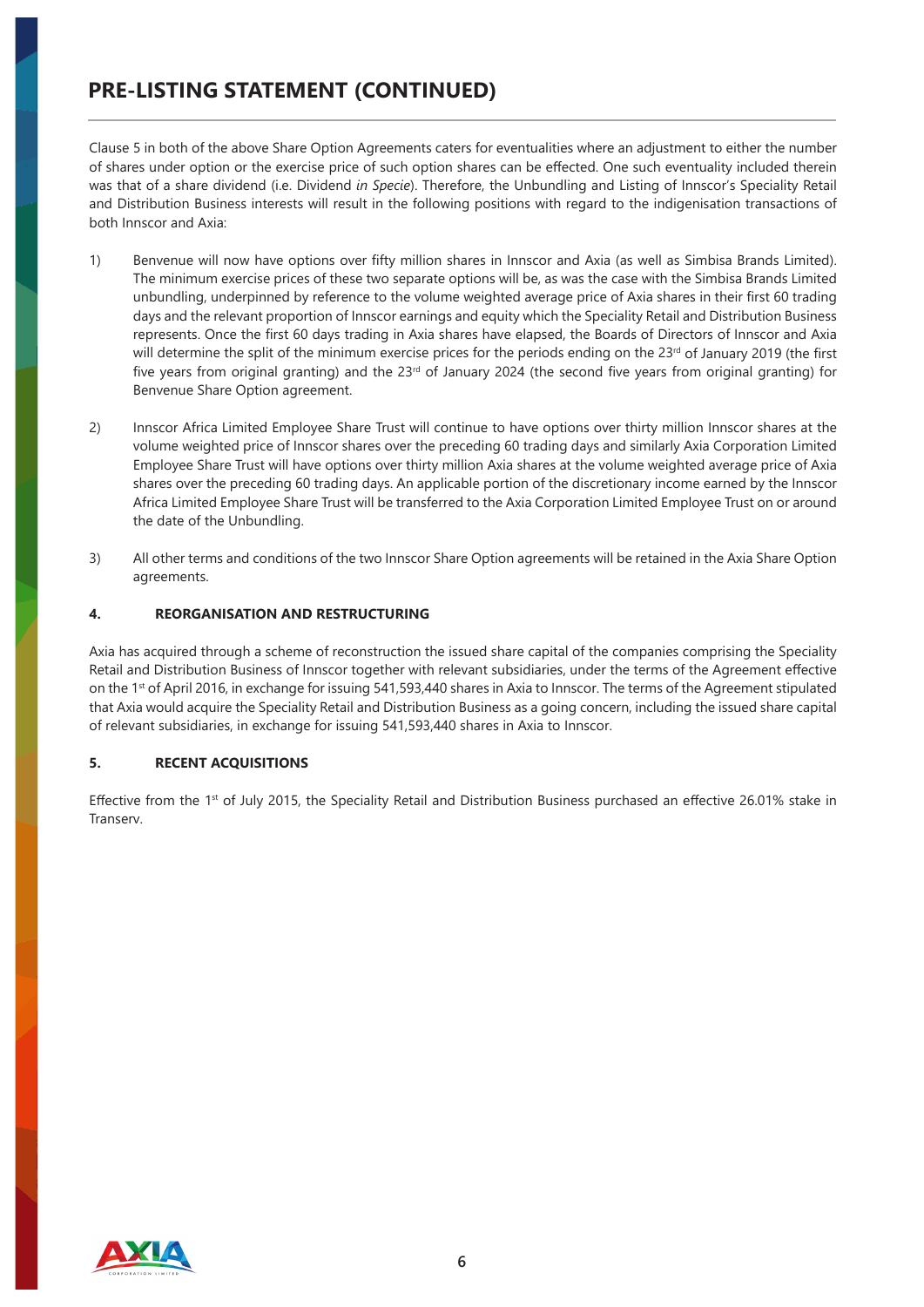# **6. FINANCIAL INFORMATION**

Below are extracts from the financial statements of Innscor relating to the Speciality Retail and Distribution Business. Information in this paragraph should be read in conjunction with Annexure 1 – The Independent Reporting Accountants' Report.

# **6.1 Statement of Comprehensive Income of the Speciality Retail and Distribution Business extracted from Innscor Audited and Reviewed Financial Statements**

|                                                                       | <b>Reviewed</b><br>6 months<br>31-Dec-15<br><b>US\$</b> | <b>Audited</b><br>12 months<br>30-Jun-15<br>US\$ | <b>Audited</b><br>12 months<br>30-Jun-14<br>US\$ | <b>Audited</b><br>12 months<br>30-Jun-13<br>US\$            | <b>Audited</b><br>12 months<br>30-Jun-12<br>US\$ | <b>Audited</b><br>12 months<br>30-Jun-11<br>US\$ |
|-----------------------------------------------------------------------|---------------------------------------------------------|--------------------------------------------------|--------------------------------------------------|-------------------------------------------------------------|--------------------------------------------------|--------------------------------------------------|
| <b>Revenue</b>                                                        |                                                         |                                                  |                                                  | 104,455,611 154,854,577 132,497,700 131,016,579 124,721,901 |                                                  | 90,953,981                                       |
| <b>Operating profit before</b><br>depreciation and amortisation       | 13,494,398                                              | 15,918,406                                       | 15,825,831                                       | 17,447,338                                                  | 16,336,836                                       | 8,901,647                                        |
| Depreciation and amortisation                                         | (726, 400)                                              | (951, 242)                                       | (1,230,994)                                      | (1, 110, 471)                                               | (903, 613)                                       | (967, 019)                                       |
| <b>Operating profit before interest</b><br>and fair value adjustments | 12,767,998                                              | 14,967,164                                       | 14,594,837                                       | 16,336,867                                                  | 15,433,223                                       | 7,934,628                                        |
| Impairment of motor vehicles                                          |                                                         |                                                  | (16, 767)                                        |                                                             |                                                  |                                                  |
| Fair value adjustments -<br>listed equities                           | (29, 406)                                               | (654)                                            | 16,501                                           | (22, 383)                                                   | (5, 389)                                         | 12,500                                           |
| <b>Operating profit before</b><br>interest and tax                    | 12,738,592                                              | 14,966,510                                       | 14,594,571                                       | 16,314,484                                                  | 15,427,834                                       | 7,947,128                                        |
| Net interest                                                          | (135, 486)                                              | (181, 410)                                       | (377, 746)                                       | (436, 468)                                                  | (916, 152)                                       | (798, 664)                                       |
| Equity accounted earnings                                             | 28,036                                                  | (126, 940)                                       | 14,260                                           |                                                             |                                                  |                                                  |
| Profit before tax                                                     | 12,631,142                                              | 14,658,160                                       | 14,231,085                                       | 15,878,016                                                  | 14,511,682                                       | 7,148,464                                        |
| Tax expense                                                           | (3,233,259)                                             | (4,048,778)                                      | (3,588,332)                                      | (4,006,928)                                                 | (3,367,256)                                      | (1,862,834)                                      |
| <b>Profit after tax</b>                                               | 9,397,883                                               | 10,609,382                                       | 10,642,753                                       | 11,871,088                                                  | 11,144,426                                       | 5,285,630                                        |
| Non-controlling interests                                             | (4,877,930)                                             | (4,439,662)                                      | (4,398,144)                                      | (5,015,750)                                                 | (4,695,391)                                      | (2, 190, 730)                                    |
| Net profit attributable<br>to shareholders                            | 4,519,953                                               | 6,169,720                                        | 6,244,609                                        | 6,855,338                                                   | 6,449,035                                        | 3,094,900                                        |
| <b>Dividends</b>                                                      | (1,744,465)                                             | (2,842,038)                                      | (2, 175, 779)                                    | (1, 122, 248)                                               | (1,093,679)                                      | (529, 494)                                       |
| Profit retained for the period                                        | 2,775,488                                               | 3,327,682                                        | 4,068,830                                        | 5,733,090                                                   | 5,355,356                                        | 2,565,406                                        |

*Note: Historical financials (June 2011 – June 2015) exclude Transerv. Transerv was acquired effective 1st July 2015.*

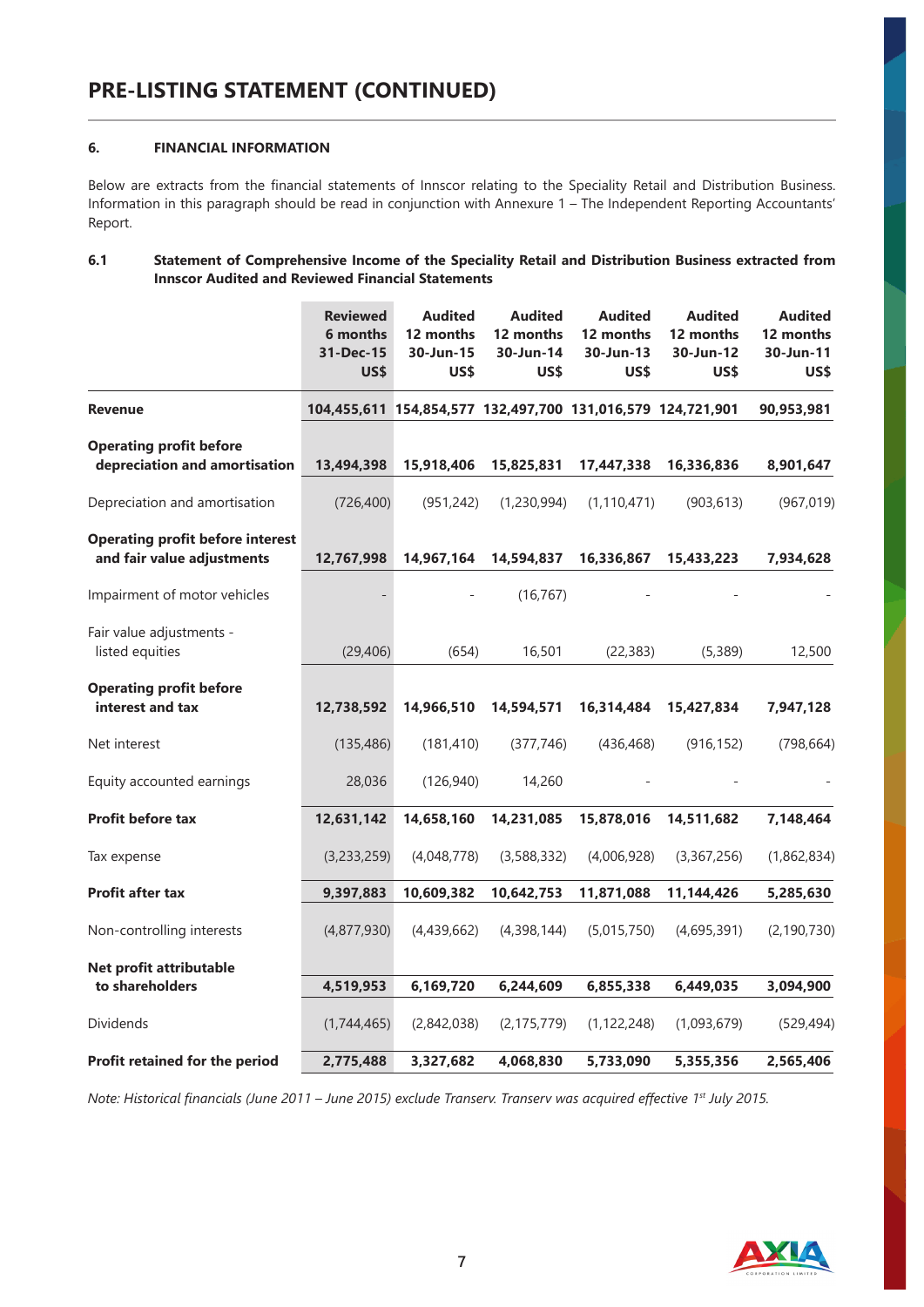#### **6.1.1 Statement of Comprehensive Income Review**

In the six months to the 31st of December 2015, the Speciality Retail and Distribution Business achieved significant growth in turnover and profitability through the acquisition of Transerv. On a like for like basis (including Transerv in the comparative period), turnover grew marginally by 1% year on year despite economic weakness and environmental complexities. With Transerv only included in FY2016, turnover grew by 27% to US\$104,455,611.

Operating expenditure savings contributed to operating margins improving from 9.6% in FY2015 to 11.1% at the half year 31<sup>st</sup> December 2015, on a like for like basis. This resulted in a 16.1% growth in operating profit before interest, equity accounted earnings and tax to US\$12,738,592; if Transerv was only included in FY2016 the growth was 71%. In DGA Zimbabwe, whilst margins in the business were lower than those achieved in the comparative period in response to customer price pressures, profit growth was driven by cost restructuring initiatives, favourable depreciation of the South African Rand against the US\$ and increased revenues from new agencies, all on a substantially fixed overhead base. The creation of Vital Logistics in the previous year resulted in administrative, warehousing and distribution cost efficiencies. The regional businesses were mainly affected by currency depreciation whilst remaining profitable in local currencies. The average regional spend in US\$ terms increased 11% year on year but the volumes decreased by 15% in the six months to 31<sup>st</sup> of December 2015. Given the environmental uncertainty, customers are holding back on credit offerings, resulting in credit sales dropping at TV Sales & Home over the comparative period thus reducing the debtors' book by 9%. Profits dropped at TV Sales & Home by 16% compared to the same period in 2014. Transerv reported a 7% drop on the comparative period's revenue. This decline was however limited to 3% at profit before tax level as a result of efficient procurement, overhead control and the depreciating South African Rand.

The Speciality Retail and Distribution Business recorded a profit before tax of US\$12,631,142 in the six months ended 31<sup>st</sup> of December 2015 which, overall, was 19% above prior year, on a like for like basis; if Transerv was only included in FY2016 the growth was 73%.

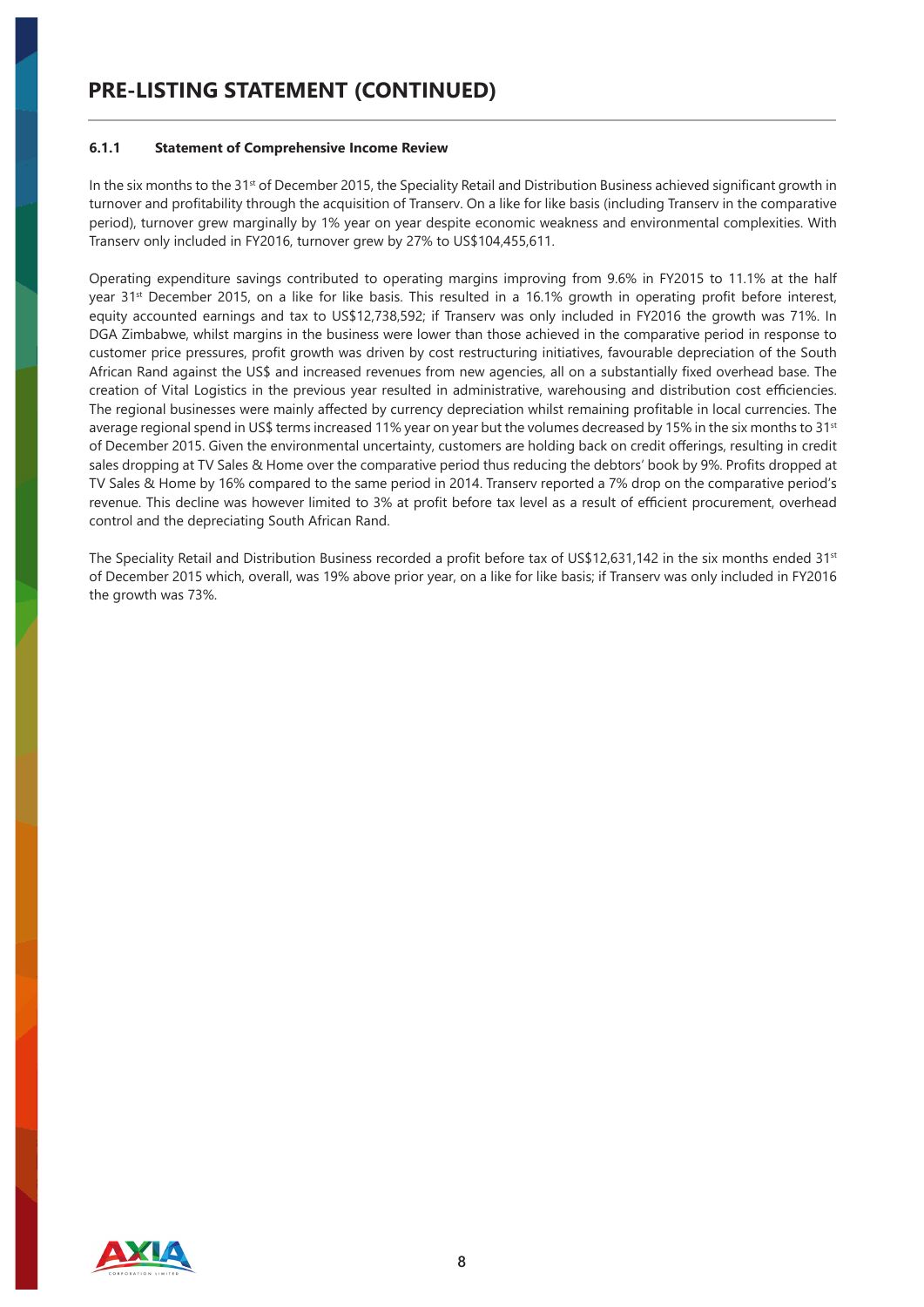#### **6.2 Statement of Financial Position of the Speciality Retail and Distribution Business extracted from Innscor Audited and Reviewed Financial Statements**

|                                                                                                                                                                                                                                                              | <b>Reviewed</b><br>31-Dec-15<br>US\$                                | <b>Audited</b><br>30-Jun-15<br>US\$                                 | <b>Audited</b><br>30-Jun-14<br><b>USS</b>                           | <b>Audited</b><br>30-Jun-13<br>US\$                             | <b>Audited</b><br>30-Jun-12<br>US\$                            | <b>Audited</b><br>30-Jun-11<br>US\$                            |
|--------------------------------------------------------------------------------------------------------------------------------------------------------------------------------------------------------------------------------------------------------------|---------------------------------------------------------------------|---------------------------------------------------------------------|---------------------------------------------------------------------|-----------------------------------------------------------------|----------------------------------------------------------------|----------------------------------------------------------------|
| <b>ASSETS</b>                                                                                                                                                                                                                                                |                                                                     |                                                                     |                                                                     |                                                                 |                                                                |                                                                |
| <b>Non-current assets</b>                                                                                                                                                                                                                                    |                                                                     |                                                                     |                                                                     |                                                                 |                                                                |                                                                |
| Property, plant and equipment                                                                                                                                                                                                                                | 8,012,409                                                           | 6,939,207                                                           | 6,152,745                                                           | 5,570,127                                                       | 4,554,075                                                      | 5,127,254                                                      |
| Intangible assets                                                                                                                                                                                                                                            | 4,171,858                                                           | 101,635                                                             | 101,635                                                             | 101,635                                                         | 101,635                                                        | 101,635                                                        |
| Investment in associates                                                                                                                                                                                                                                     | 2,470,400                                                           | 2,364,379                                                           | 1,750,958                                                           |                                                                 |                                                                |                                                                |
| Financial assets                                                                                                                                                                                                                                             |                                                                     |                                                                     | 103,140                                                             | 93,923                                                          | 74,611                                                         | 80,000                                                         |
| Deferred tax assets                                                                                                                                                                                                                                          | 558,849                                                             | 501,406                                                             | 501,021                                                             | 305,323                                                         | 598,932                                                        |                                                                |
|                                                                                                                                                                                                                                                              | 15,213,516                                                          | 9,906,627                                                           | 8,609,499                                                           | 6,071,008                                                       | 5,329,253                                                      | 5,308,889                                                      |
| <b>Current assets</b>                                                                                                                                                                                                                                        |                                                                     |                                                                     |                                                                     |                                                                 |                                                                |                                                                |
| Financial assets                                                                                                                                                                                                                                             | 122,450                                                             | 253,820                                                             | 111,088                                                             | 83,434                                                          | 83,391                                                         |                                                                |
| Inventories                                                                                                                                                                                                                                                  | 30,484,145                                                          | 25,091,469                                                          | 21,945,027                                                          | 22,323,900                                                      | 21,138,479                                                     | 12,851,241                                                     |
| Trade and other receivables                                                                                                                                                                                                                                  | 46,819,819                                                          | 37,503,062                                                          | 30,717,131                                                          | 29,514,722                                                      | 23,962,201                                                     | 18,270,381                                                     |
| Cash and cash equivalents                                                                                                                                                                                                                                    | 11,073,366                                                          | 8,689,039                                                           | 8,497,468                                                           | 4,321,203                                                       | 2,838,638                                                      | 2,584,034                                                      |
|                                                                                                                                                                                                                                                              | 88,499,780                                                          | 71,537,390                                                          | 61,270,714                                                          | 56,243,259                                                      | 48,022,709                                                     | 33,705,656                                                     |
| <b>Total assets</b>                                                                                                                                                                                                                                          | 103,713,296                                                         | 81,444,017                                                          | 69,880,213                                                          | 62,314,267                                                      | 53,351,962                                                     | 39,014,545                                                     |
| <b>EQUITY AND LIABILITIES</b><br><b>Capital and reserves</b><br>Ordinary share capital<br>Non-distributable reserves<br>Distributable reserves<br><b>Attributable to equity holders</b><br>of the parent<br>Non-controlling interests<br><b>Total equity</b> | (2,825,521)<br>34,676,055<br>31,850,534<br>20,614,233<br>52,464,767 | (2,056,090)<br>27,702,888<br>25,646,798<br>18,590,607<br>44,237,405 | (1,596,629)<br>24,375,206<br>22,778,577<br>16,506,256<br>39,284,833 | 641,181<br>18,447,182<br>19,088,363<br>13,455,779<br>32,544,142 | 899,336<br>12,714,092<br>13,613,428<br>9,722,005<br>23,335,433 | 1,603,680<br>7,358,736<br>8,962,416<br>7,000,590<br>15,963,006 |
|                                                                                                                                                                                                                                                              |                                                                     |                                                                     |                                                                     |                                                                 |                                                                |                                                                |
| <b>Non-current liabilities</b>                                                                                                                                                                                                                               |                                                                     |                                                                     |                                                                     |                                                                 |                                                                |                                                                |
| Deferred tax liabilities                                                                                                                                                                                                                                     | 3,228,043                                                           | 2,777,348                                                           | 3,112,400                                                           | 2,942,735                                                       | 2,203,934                                                      | 1,208,757                                                      |
| Interest bearing borrowings                                                                                                                                                                                                                                  | 170,863                                                             | 3,008,938                                                           | 3,224,394                                                           | 3,966,212                                                       | 4,653,148                                                      | 3,232,346                                                      |
|                                                                                                                                                                                                                                                              | 3,398,906                                                           | 5,786,286                                                           | 6,336,794                                                           | 6,908,947                                                       | 6,857,082                                                      | 4,441,103                                                      |
|                                                                                                                                                                                                                                                              |                                                                     |                                                                     |                                                                     |                                                                 |                                                                |                                                                |
| <b>Current liabilities</b>                                                                                                                                                                                                                                   |                                                                     |                                                                     |                                                                     |                                                                 |                                                                |                                                                |
| Interest bearing borrowings                                                                                                                                                                                                                                  | 13,037,735                                                          | 3,692,012                                                           | 2.042.181                                                           | 2,474,699                                                       | 2,936,015                                                      | 2,374,763                                                      |
| Trade and other payables                                                                                                                                                                                                                                     | 31,693,613                                                          | 26,679,353                                                          | 20,521,534                                                          | 20,007,987                                                      | 18,781,194                                                     | 16,258,000                                                     |
| Provisions and other liabilities                                                                                                                                                                                                                             | 2,224,700                                                           | 710,382                                                             | 623,000                                                             | 548,889                                                         | 468,472                                                        | 424,909                                                        |
| Current tax liabilities                                                                                                                                                                                                                                      | 893,575                                                             | 338,579                                                             | 1,071,871                                                           | (170, 397)                                                      | 973,766                                                        | (447, 236)                                                     |
|                                                                                                                                                                                                                                                              | 47,849,623                                                          | 31,420,326                                                          | 24,258,586                                                          | 22,861,178                                                      | 23,159,447                                                     | 18,610,436                                                     |
| <b>Total liabilities</b>                                                                                                                                                                                                                                     | 51,248,529                                                          | 37,206,612                                                          | 30,595,380                                                          | 29,770,125                                                      | 30,016,529                                                     | 23,051,539                                                     |
|                                                                                                                                                                                                                                                              |                                                                     |                                                                     |                                                                     |                                                                 |                                                                |                                                                |
| <b>Total equity and liabilities</b>                                                                                                                                                                                                                          | 103,713,296                                                         | 81,444,017                                                          | 69,880,213                                                          | 62,314,267                                                      | 53,351,962                                                     | 39,014,545                                                     |

*Note: Historical financials (June 2011 – June 2015) exclude Transerv. Transerv was acquired effective 1st July 2015.* 

#### **6.2.1 Statement of financial position review at 31st December 2015**

#### **Property, plant and equipment (US\$8,012,409)**

The carrying amount of property, plant and equipment has grown significantly over the last 6 months mainly due to the acquisition of an interest in Transerv.

#### **Intangible assets (US\$4,171,858)**

Intangible assets comprise mainly of goodwill arising from the acquisition of an interest in Transerv.

#### **Inventories (US\$30,484,145)**

Inventory balance is within model days and the increase from June 2015 is mainly as a result of the acquisition of an interest in Transerv.

#### **Trade and other receivables (US\$46,819,819)**

This consists of trade receivables, prepayments and other receivables. Increases in trade and other receivables occurred in the distribution business. Trade receivables have increased from the 30<sup>th</sup> of June 2015 balance mainly due to the increase in turnover whilst an increase in other receivables is a result of VAT and duties prepaid.

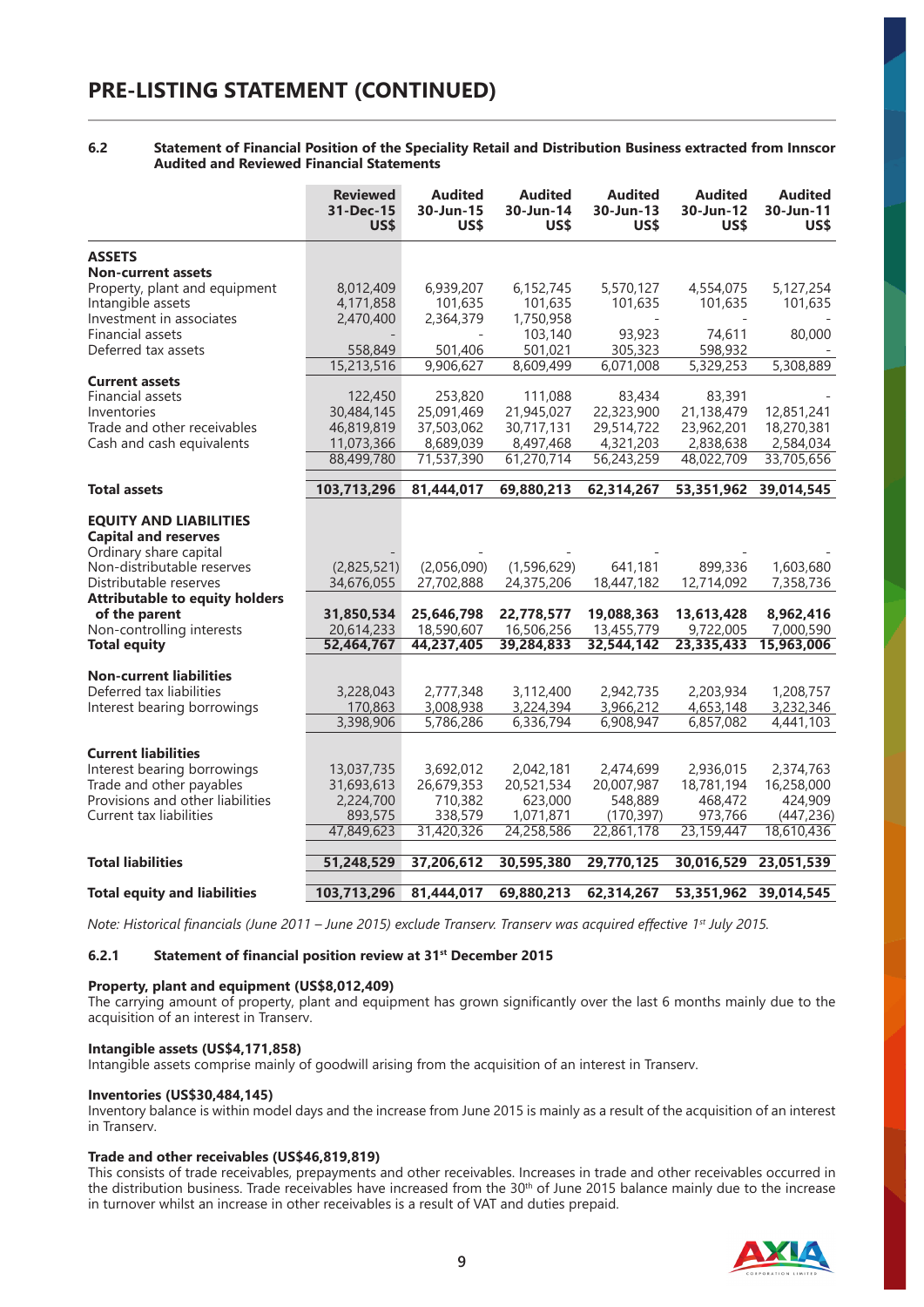#### **6.2.1 Statement of financial position review at 31st December 2015 (continued)**

#### **Non-distributable reserves (-US\$2,825,521)**

The non-distributable reserves are comprised of the foreign currency translation reserve which is used to record exchange differences arising from the translation of financial statements of foreign subsidiaries.

From June 2011 to June 2013, the non-distributable reserves also included the foreign currency conversion reserve that arose as a result of the change in functional currency from the Zimbabwean dollar to the United States dollar. It represented the residual equity in existence as at the change-over period and was recognised as a non-distributable reserve. This reserve was recycled to distributable reserves during the year ended 30<sup>th</sup> June 2014.

#### **Interest bearing borrowings (US\$13,208,598)**

Borrowings have increased with the investment in Transerv and to support working capital requirements. The average cost of borrowings for Axia Group's operations in Zimbabwe is 8.11% per annum, whilst it is 15.00% per annum for Regional operations.

#### **Trade and other payables (US\$31,693,613)**

Trade payables are all within normal business terms. An increase in trade and other payables from June 2015 is mainly driven by the distribution business and the acquisition of an interest in Transerv. In the distribution business, growth in trade payables mainly resulted from more extended payment terms with some suppliers.

#### **Provisions and other liabilities (US\$2,224,700)**

Included in provisions and other liabilities are payroll provisions and dividend accruals, which were not present in June 2015. These were settled post the 31<sup>st</sup> of December 2015 reporting date.

| 6.3 | Statement of Cash Flows of the Speciality Retail and Distribution Business extracted from Innscor Audited and |
|-----|---------------------------------------------------------------------------------------------------------------|
|     | <b>Reviewed Financial Statements</b>                                                                          |

|                                                                                                                                                                                                       | <b>Reviewed</b><br>6 months<br>31-Dec-15<br>US\$      | <b>Audited</b><br>12 months<br>30-Jun-15<br>US\$      | <b>Audited</b><br>12 months<br>30-Jun-14<br>US\$         | <b>Audited</b><br>12 months<br>30-Jun-13<br>US\$           | <b>Audited</b><br>12 months<br>30-Jun-12<br>US\$     | <b>Audited</b><br>12 months<br>30-Jun-11<br>US\$ |
|-------------------------------------------------------------------------------------------------------------------------------------------------------------------------------------------------------|-------------------------------------------------------|-------------------------------------------------------|----------------------------------------------------------|------------------------------------------------------------|------------------------------------------------------|--------------------------------------------------|
| <b>Cash generated from</b><br>operating activities<br>Net interest paid<br>Taxation paid                                                                                                              | 4,642,400<br>(135, 486)<br>(2,305,009)                | 11,749,051<br>(181, 410)<br>(5,030,334)               | 14,954,359<br>(377, 746)<br>(2,539,529)                  | 11,592,326<br>(436, 468)<br>(4, 139, 340)                  | 3,827,498<br>(916, 152)<br>(1,786,318)               | 5,858,931<br>(798, 664)<br>(1,812,979)           |
| <b>Total cash generated from</b><br>operations                                                                                                                                                        | 2,201,905                                             | 6,537,307                                             | 12,037,084                                               | 7,016,518                                                  | 1,125,028                                            | 3,247,288                                        |
| <b>Investing activities</b>                                                                                                                                                                           | 1,078,164                                             | (3,068,246)                                           | (3, 196, 737)                                            | (2,225,728)                                                | (553, 442)                                           | (2,361,291)                                      |
| Net cash flow before financing<br><b>activities</b>                                                                                                                                                   | 3,280,069                                             | 3,469,061                                             | 8,840,347                                                | 4,790,790                                                  | 571,586                                              | 885,997                                          |
| <b>Financing activities</b>                                                                                                                                                                           | (895, 742)                                            | (3,277,490)                                           | (4,664,082)                                              | (3,308,225)                                                | (316, 982)                                           | 822,717                                          |
| Dividends paid to holding company<br>Dividends paid by subsidiaries to<br>non-controlling interests<br>Increase/(decrease) in borrowings<br>Cash (paid to)/received from<br>non-controlling interests | (1,744,465)<br>(2,218,939)<br>3,318,253<br>(250, 591) | (2,842,038)<br>(1,670,694)<br>1,455,398<br>(220, 156) | (2, 175, 779)<br>(1,800,763)<br>(1, 151, 182)<br>463,642 | (1, 122, 248)<br>(840, 944)<br>(1, 162, 156)<br>(182, 877) | (1,093,679)<br>(974, 321)<br>1,995,853<br>(244, 835) | (529, 494)<br>(482,098)<br>1,444,309<br>390,000  |
| Net increase in cash and cash<br>equivalents                                                                                                                                                          | 2,384,327                                             | 191.571                                               | 4,176,265                                                | 1,482,565                                                  | 254.604                                              | 1,708,714                                        |
| Cash and cash equivalents at the<br>beginning of the year                                                                                                                                             | 8,689,039                                             | 8,497,468                                             | 4,321,203                                                | 2,838,638                                                  | 2,584,034                                            | 875,320                                          |
| Cash and cash equivalents at the<br>end of the period                                                                                                                                                 | 11,073,366                                            | 8,689,039                                             | 8,497,468                                                | 4,321,203                                                  | 2,838,638                                            | 2,584,034                                        |

*Note: Historical financials (June 2011 – June 2015) exclude Transerv. Transerv was acquired effective 1st July 2015.*

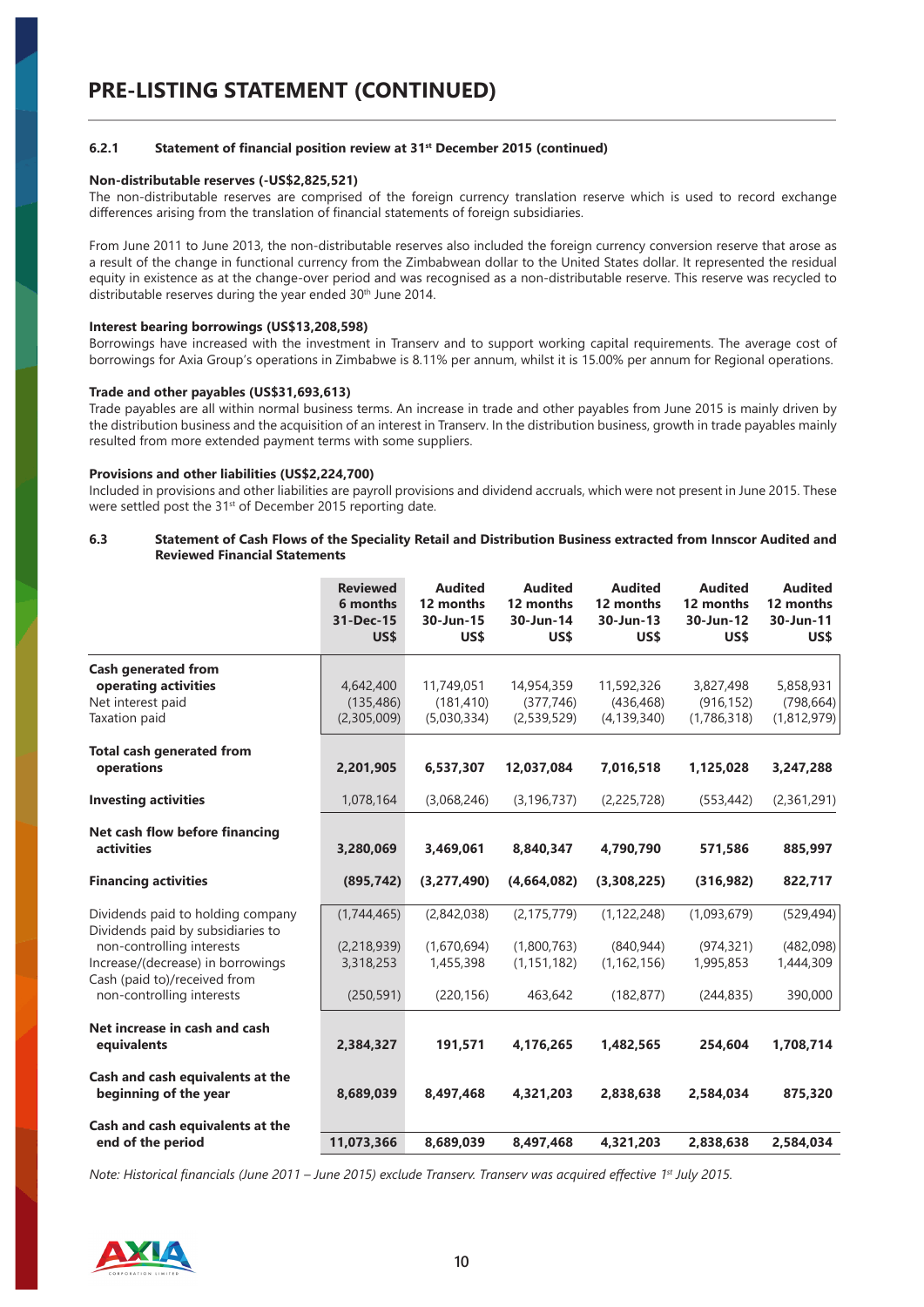# **7. MATERIAL CHANGES**

There have been no material changes in the trading and financial position of Axia since acquiring, through a scheme of reconstruction, the issued share capital of the companies comprising the Speciality Retail and Distribution Business of Innscor together with relevant subsidiaries, effective on the 1<sup>st</sup> of April 2016.

# **8. AVAILABLE FOR SALE FINANCIAL ASSETS**

The Company has no financial assets available for sale.

# **9. CAPITAL COMMITMENTS, LEASE COMMITMENTS AND CONTINGENT LIABILITIES**

#### **9.1 Capital Commitments**

The Speciality Retail and Distribution Business had the following capital commitments as at the 31<sup>st</sup> of December 2015.

|              | $<$ 1 year  |
|--------------|-------------|
|              | <b>US\$</b> |
| Maintenance  | 955,628     |
| Expansion    | 1,497,878   |
| <b>Total</b> | 2,453,506   |

#### **9.2 Operating Lease Commitments**

The Speciality Retail and Distribution Business had the following material operating leases as at the 31<sup>st</sup> of December 2015.

|                           | US\$      |
|---------------------------|-----------|
| Due within 1 year         | 1,963,972 |
| Due within $2 - 5$ years  | 5,728,709 |
| Due within $6 - 10$ years | 154,508   |
| <b>Total</b>              | 7,847,189 |

#### **9.3 Finance Lease Commitments**

As at the 31<sup>st</sup> of December 2015, the Speciality Retail and Distribution Business had no material Finance Lease Commitments.

#### **9.4 Contingent Liabilities**

As at the 31<sup>st</sup> of December 2015, the Speciality Retail and Distribution Business had no material Contingent Liabilities.

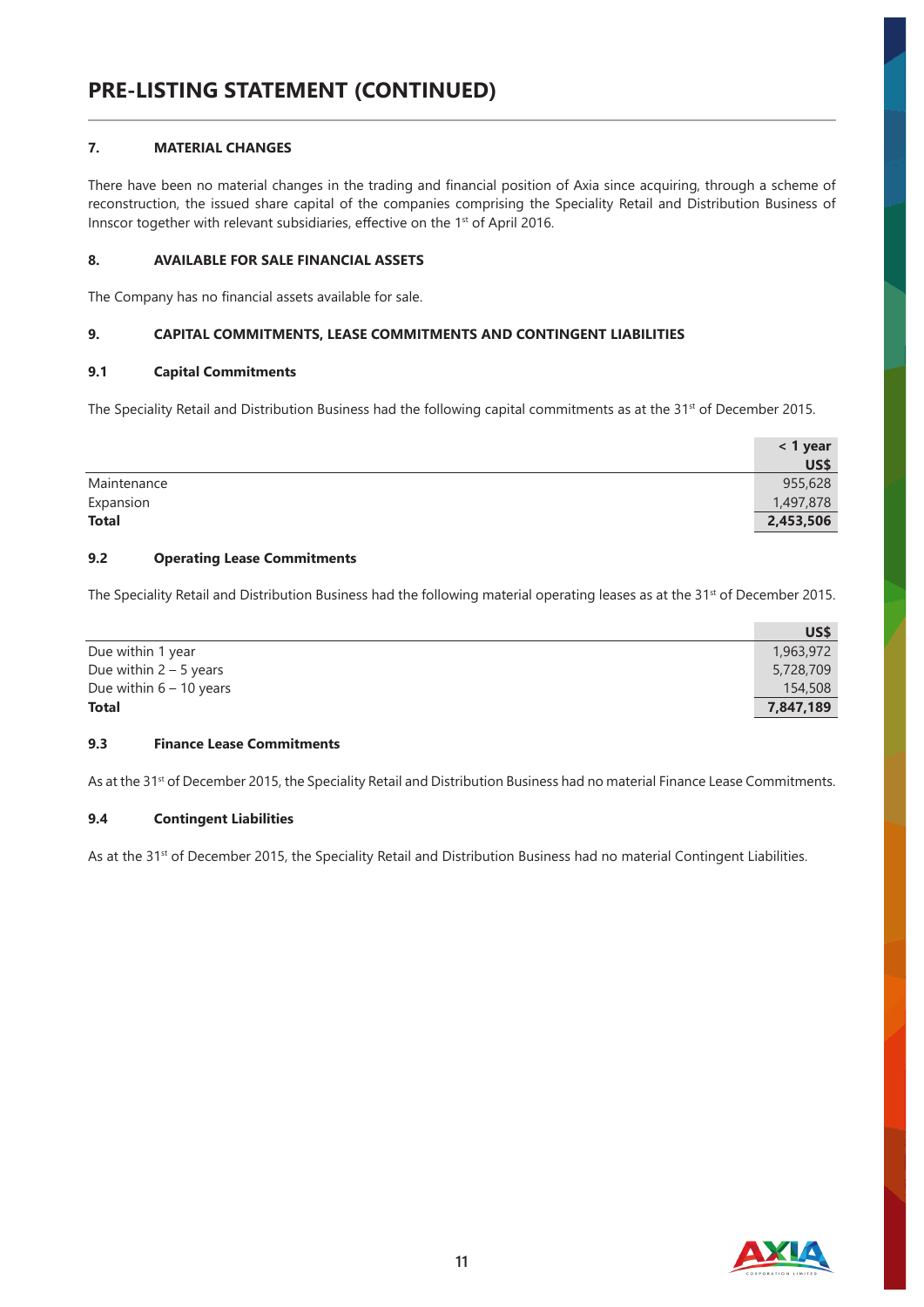# **PRE-LISTING STATEMENT (CONTINUED)**

#### **10. INTEREST-BEARING LOANS AND BORROWINGS**

#### **10.1 Borrowing Powers**

In terms of the Company's Articles, the Directors may from time to time at their discretion raise or borrow or secure the payment of any sum or sums of money for the purposes of the Company save that the Directors shall procure that the aggregate principle amount at any one time outstanding in respect of monies borrowed or raised by the Company and/ or any of its subsidiaries for the time being of the Company (excluding monies borrowed or raised by any such companies from any other of such companies but including the principal amount secured by any outstanding guarantees or suretyship given by the Company or any of its subsidiaries for the time being for the share capital or indebtedness of any other company or companies whatsoever and not already included in the aggregate amount of the monies so borrowed or raised) shall not, without the previous sanction of an ordinary resolution of the Company in general meeting, exceed twice the aggregate of: -

- (i) The nominal amount of the issued and paid share capital for the time being of the Company; and
- (ii) The aggregate of the amounts standing to the credit of all capital and revenue reserve accounts, any share premium account and profit and loss account as set out in the latest consolidated audited balance sheet of the Company and its subsidiaries which has been drawn up to be laid before shareholders of the Company in general meeting at the relevant time.

The borrowing powers of the Directors have not been exceeded since the Company's incorporation on the 24<sup>th</sup> of February 2016.

#### **10.2 Material Borrowings**

The Speciality Retail and Distribution Business has the following material borrowings:

|                                          | <b>Reviewed</b><br>31-Dec-15<br>US\$ | <b>Audited</b><br>30-Jun-15<br>US\$ | <b>Audited</b><br>30-Jun-14<br>US\$ | <b>Audited</b><br>30-Jun-13<br>US\$ | <b>Audited</b><br>30-Jun-12<br>US\$ | <b>Audited</b><br>30-Jun-11<br>US\$ |
|------------------------------------------|--------------------------------------|-------------------------------------|-------------------------------------|-------------------------------------|-------------------------------------|-------------------------------------|
| Long-term financing                      |                                      |                                     |                                     |                                     |                                     |                                     |
| Secured                                  | 170,863                              | 2,996                               | 264,489                             | 400,562                             | 131,869                             | 90,828                              |
| Unsecured                                |                                      | 3,005,942                           | 2,959,905                           | 3,565,650                           | 4,521,279                           | 3,141,518                           |
| <b>Total long-term financing</b>         | 170,863                              | 3,008,938                           | 3,224,394                           | 3,966,212                           | 4,653,148                           | 3,232,346                           |
| <b>Short-term financing</b>              |                                      |                                     |                                     |                                     |                                     |                                     |
| Secured                                  | 5,001                                | -                                   |                                     |                                     |                                     |                                     |
| Unsecured                                | 4,403,117                            | $\overline{\phantom{0}}$            |                                     |                                     | $\overline{\phantom{a}}$            |                                     |
| Short-term portion of                    |                                      |                                     |                                     |                                     |                                     |                                     |
| long-term financing                      | 66,576                               | 36,799                              | 26,093                              | 228,354                             | 65,935                              | 45,415                              |
| Overdraft                                | 8,563,041                            | 3,655,213                           | 2,016,088                           | 2,246,345                           | 2,870,080                           | 2,329,348                           |
| <b>Total short-term financing</b>        | 13,037,735                           | 3,692,012                           | 2,042,181                           | 2,474,699                           | 2,936,015                           | 2,374,763                           |
| <b>Total interest bearing borrowings</b> | 13,208,598                           | 6,700,950                           | 5,266,575                           | 6,440,911                           | 7,589,163                           | 5,607,109                           |

*Note: Historical financials (June 2011 – June 2015) exclude Transerv. Transerv was acquired effective 1st July 2015.*

### **11. MATERIAL CONTRACTS**

As at the 31<sup>st</sup> of December 2015, the Speciality Retail and Distribution Business had not entered into any material contracts, other than in the ordinary course of business.

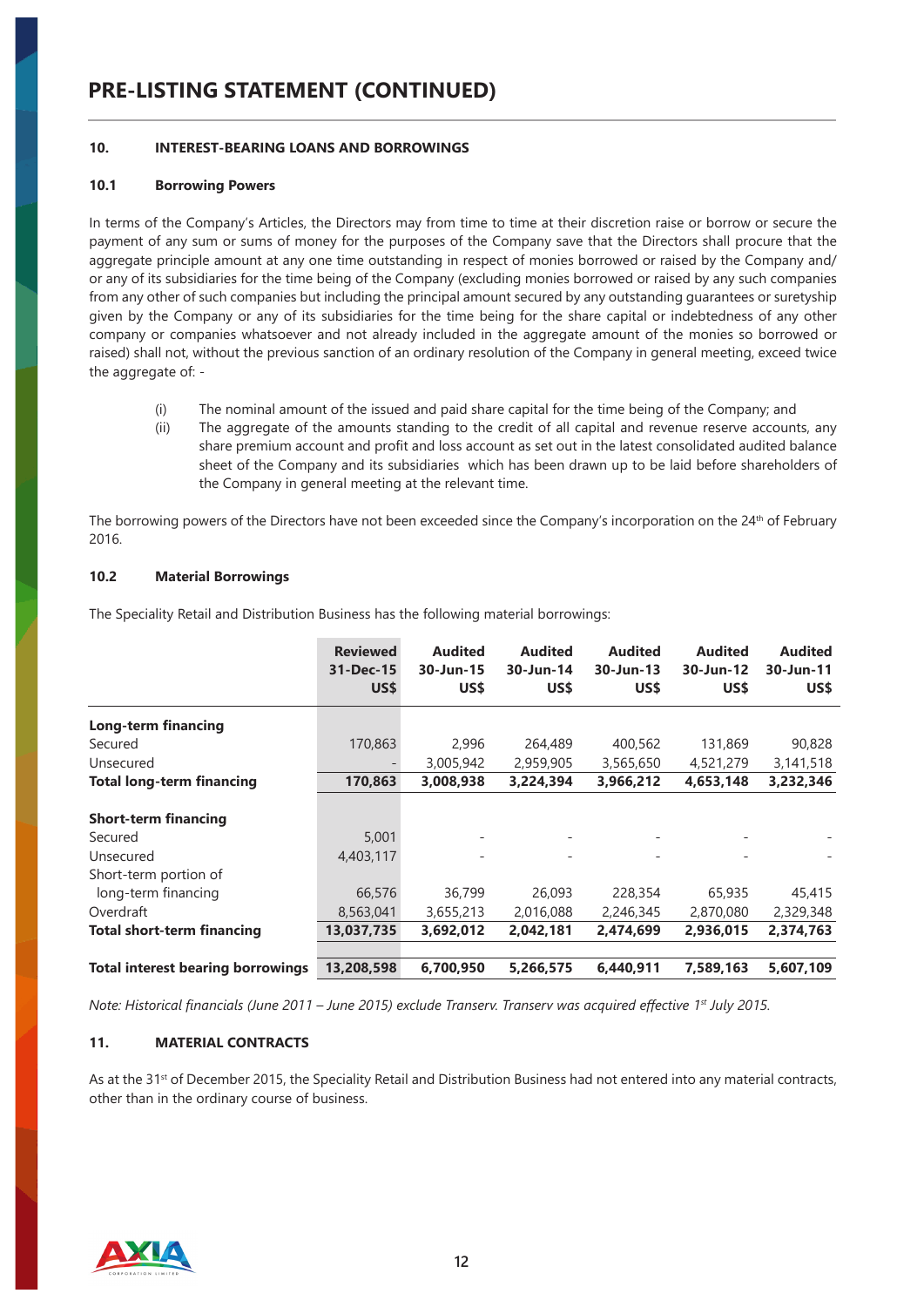# **12. LITIGATION STATEMENT**

The Company is not involved in any material litigation or arbitration proceedings which may have, or which have had, during the twelve months preceding the date of this Pre-Listing Statement, a significant effect on the financial position of the Speciality Retail and Distribution Business, nor is the Company aware that any such proceedings are pending or threatening.

# **13. BUSINESS RISK FACTORS**

# **13.1 Financial Risk Management**

The Company's principal financial instruments comprise interest-bearing borrowings, overdrafts, financial assets, cash and short-term deposits. The main purpose of these financial instruments is to raise finance for the Company's operations or to achieve a return on surplus short-term funds. The Company has various other financial assets and financial liabilities such as trade receivables and trade payables, which arise directly from its operations.

The main risks arising from the Company's financial instruments are interest rate risk, foreign currency risk, credit risk and liquidity risk.

The Board of Directors reviews and agrees policies for managing each of these risks.

# **13.2 Interest Rate Risk**

The Group's exposure to risk for changes in market interest rates relates primarily to variable short-term overdraft rates. The Group's policy is to manage its interest cost by limiting exposure to overdrafts and where borrowings are required to borrow at favourable and fixed rates of interest.

# **13.3 Foreign Currency Risk**

Foreign currency risk is the risk that fair value of future cash flows of a financial instrument will fluctuate because of changes in foreign exchange rates. The Group currently has limited exposure from regional operations with only DGA operating outside of Zimbabwe.

However, the Group has transactional currency exposures, arising from the sale or purchase in currencies other than the Group's functional currency, for example on imported stock for resale. The Group limits exposure to exchange rate fluctuations by either pre-paying for purchases or retaining stocks until the foreign currency to settle the related liability has been secured.

# **13.4 Credit Risk**

Credit risk is the risk that a counterparty will not meet its obligations under a financial instrument or a customer contract, leading to a financial loss.

The Group trades only with recognised, creditworthy third parties. It is the Group's policy that all customers who wish to trade on credit terms are subject to credit verification procedures. Credit granting and vetting procedures in TV Sales & Home are regularly monitored to ensure that they are appropriate to constantly changing market conditions and as such deposit levels, credit limits and the tenure of the debtors' book is amended where deemed appropriate. In addition, receivables balances are monitored on an ongoing basis with the result that the Group's exposure to debt impairment is not significant.

There is no concentration risk as the Group trades with a wide range of customers with different risk profiles. Credit limits are set by the Group to avoid exposure to a single customer.

Where it sees fit, the Group can from time to time ask for collateral security from debtors. This is done by assessing the customers' ability to honour their obligations and the level of exposure. Collateral can be properties, listed shares or other assets.

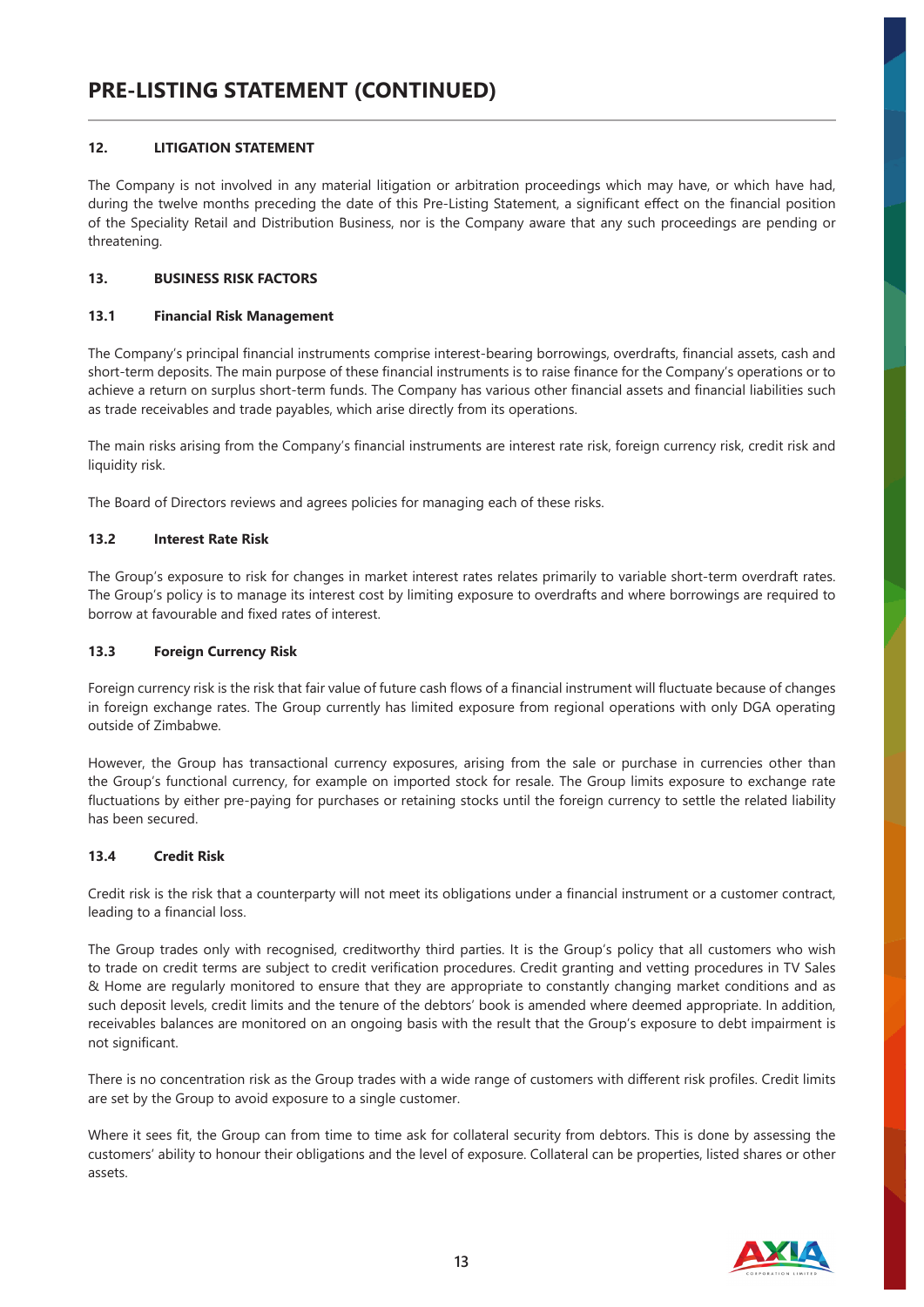# **13.5 Liquidity Risk**

The Group's objective is to maintain a balance between continuity of funding through a well-managed portfolio of shortterm investments and/or flexibility through the use of bank overdrafts and interest-bearing borrowings.

The table below summarises the maturity profile of the Speciality Retail and Distribution Business' financial assets and liabilities as at the 31<sup>st</sup> of December 2015.

|                                                          | US\$           | Within 3 months Between 4-12 months More than 12 months<br>US\$ | US\$       | <b>Total</b><br>US\$ |
|----------------------------------------------------------|----------------|-----------------------------------------------------------------|------------|----------------------|
| <b>Liabilities</b>                                       |                |                                                                 |            |                      |
| Interest bearing borrowings                              | (10, 127, 748) | (5, 176, 443)                                                   | (202, 685) | (15,506,876)         |
| Trade and other payables                                 | (31,693,613)   |                                                                 |            | (31,693,613)         |
| <b>Total</b>                                             | (41, 821, 361) | (5, 176, 443)                                                   | (202, 685) | (47, 200, 489)       |
| <b>Assets</b>                                            |                |                                                                 |            |                      |
| Cash and cash equivalents<br>Trade and other receivables | 11.073.366     |                                                                 |            | 11,073,366           |
| (excluding prepayments)                                  | 42,510,960     | 2,182,788                                                       |            | 44,693,748           |
| <b>Total</b>                                             | 53,584,326     | 2,182,788                                                       |            | 55,767,114           |
|                                                          |                |                                                                 |            |                      |
| <b>Net Position</b>                                      | 11,762,965     | (2,993,655)                                                     | (202, 685) | 8,566,625            |

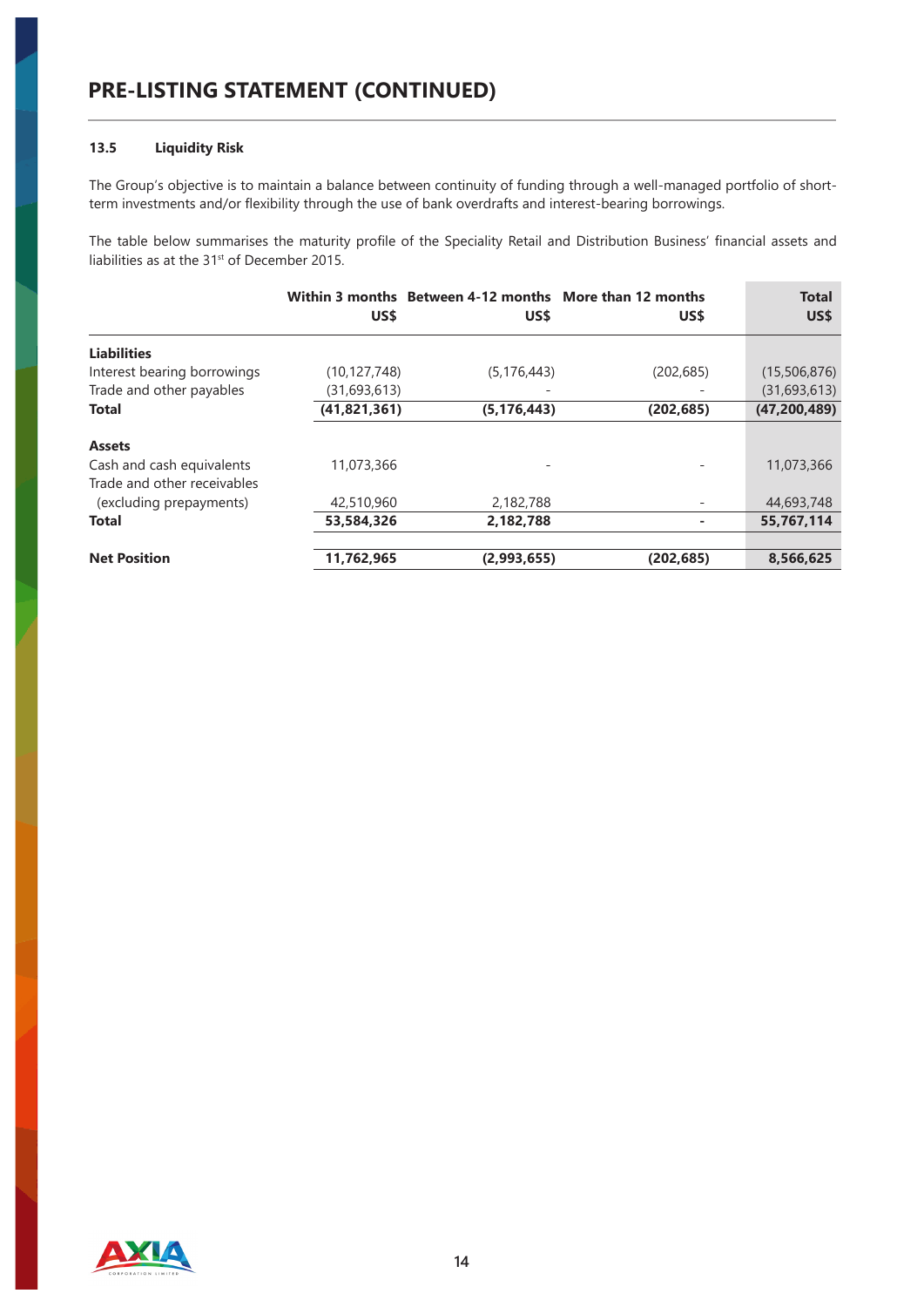# **14. FACTS AND EVENTS WHICH MAY HAVE A MATERIAL ADVERSE EFFECT ON AXIA**

As a Speciality Retail and Distribution Business, Axia is exposed to various risks. These include, but are not limited to:

|      | <b>Risk</b>                                                                                                                                                                                                                                                                                                                                                                                  | <b>Mitigation</b>                                                                                                                                                                                                                                                                                                                                           |
|------|----------------------------------------------------------------------------------------------------------------------------------------------------------------------------------------------------------------------------------------------------------------------------------------------------------------------------------------------------------------------------------------------|-------------------------------------------------------------------------------------------------------------------------------------------------------------------------------------------------------------------------------------------------------------------------------------------------------------------------------------------------------------|
| 14.1 | The Speciality Retail market is deemed as a durable product<br>offering rather than a necessity and so during times when the<br>market conditions are depressed (deflation, high unemployment<br>and high cost of living resulting in lower disposable income), as<br>is the situation in Zimbabwe the demand for durable product<br>offerings is depressed in favour of necessity products. | Axia has somewhat managed to combat this risk by ensuring<br>prices are set at reasonable levels to make its products<br>affordable to consumers. Additionally, through offering credit<br>facilities on some products, the Group stimulates demand<br>through providing an opportunity for consumers to pay for big<br>ticket items over extended periods. |
|      |                                                                                                                                                                                                                                                                                                                                                                                              | The inclusion of DGA in Axia helps mitigate exposure to this risk<br>as the majority of its product offerings are necessities.                                                                                                                                                                                                                              |
| 14.2 | Zimbabwe operates in a multi-currency market mainly using<br>the US\$. Whilst the US\$ is strong, the weakness in other<br>currencies can make sourcing of stocks locally less competitive<br>and fluctuations in currencies can affect the price of imports.                                                                                                                                | In Zimbabwe, Axia reduces currency risk by either pre-paying for<br>purchases and/or securing forward contracts to take advantage<br>of exchange rate movements.                                                                                                                                                                                            |
|      | DGA also operates in Zambia and Malawi where local currencies<br>are inherently volatile at times.                                                                                                                                                                                                                                                                                           | In the Region, DGA also secures forward contracts in Zambia<br>and actively looks to manage its debtors' book downwards<br>both in Zambia and Malawi. Margin management in both these<br>countries is very active to ensure that any currency devaluation<br>is mitigated as much as possible.                                                              |
|      |                                                                                                                                                                                                                                                                                                                                                                                              | Additional mitigating measures include, where appropriate,<br>longer positions taken on stocks where currency devaluations<br>are favourable, stock re-pricing at regular intervals and<br>negotiations are held to ensure that purchases are invoiced in<br>softer currencies.                                                                             |
| 14.3 | Changes in the cost of supplies both locally and internationally<br>can significantly impact the business, making its pricing less<br>competitive. Supply chain disruptions can have a significant<br>impact on the business.                                                                                                                                                                | Through its core supplier networks and relationships, Axia<br>ensures that supplies are sourced sustainably and at affordable<br>prices resulting in reliable supply chain pipelines.                                                                                                                                                                       |
| 14.4 | Government policies impacting the retail industry could<br>include taxes on raw materials, taxes on retail products, import<br>restrictions and changes to industry standards, amongst others.                                                                                                                                                                                               | Axia has an experienced management team, including an in-<br>house legal team to manage the impact of changes in local<br>government policies on the business. The Company also<br>continuously engages stakeholders from local government to<br>identify risks and opportunities.                                                                          |
| 14.5 | The weaknesses experienced in the local manufacturing market<br>have an impact on the ability to source quality and reasonably<br>priced raw materials and stocks to make the retail products<br>competitive.                                                                                                                                                                                | Where possible, Axia will synchronise its procurement of certain<br>inputs (e.g. inventory, freight and warehousing) to curtail cost<br>of sales and boost margins whilst maintaining quality and<br>sustainability of supplies.                                                                                                                            |
| 14.6 | Axia Group operations are mainly domiciled in Zimbabwe<br>where it generates 86% of its turnover. Zimbabwe is currently<br>facing economic weaknesses and environmental complexities.                                                                                                                                                                                                        | Axia will continue to leverage its extensive stakeholder network<br>and manage the day to day challenges that arise from the very<br>fluid and changing dynamics of the Zimbabwean economic<br>landscape.                                                                                                                                                   |

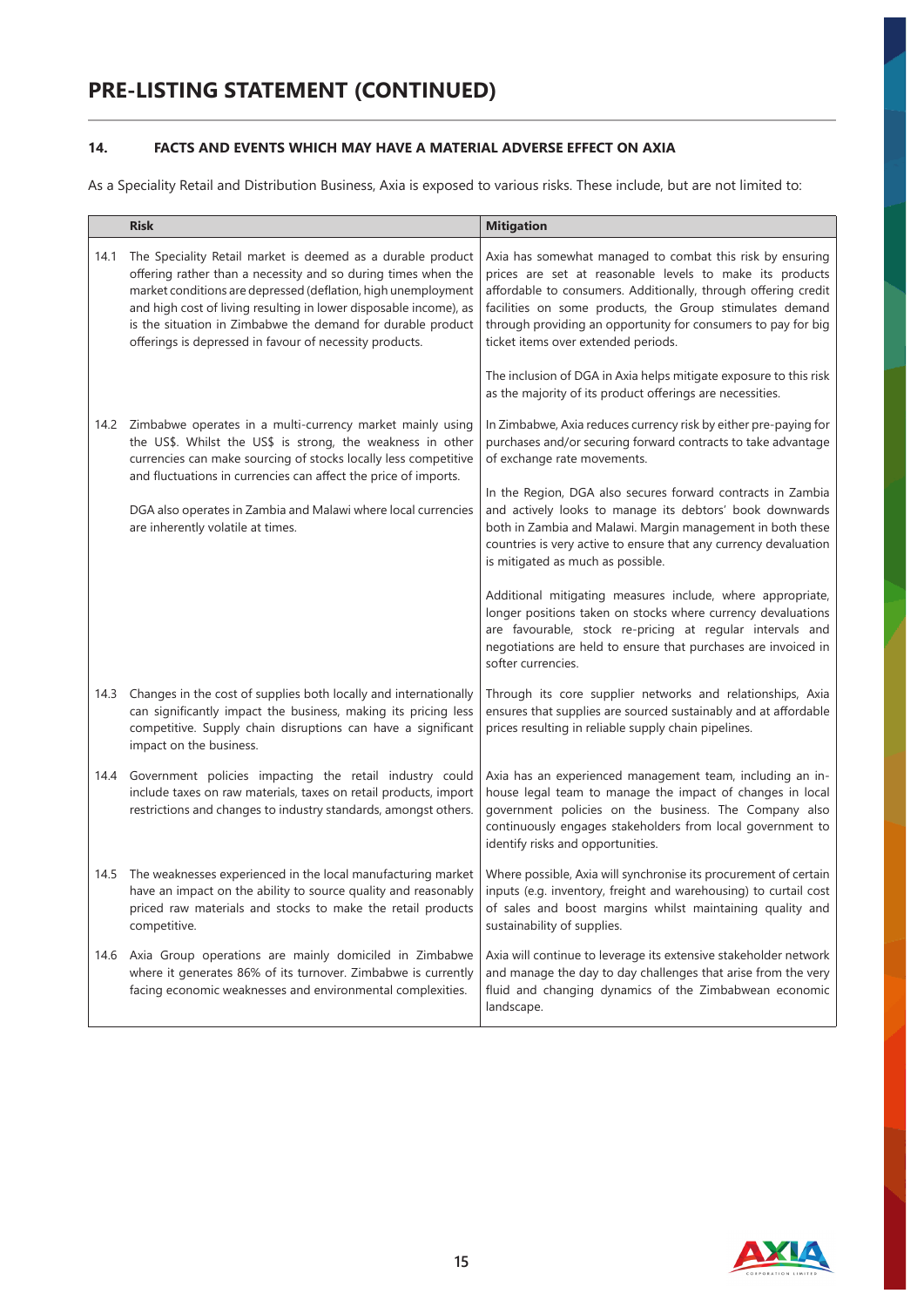# **15. CORPORATE GOVERNANCE**

# **15.1 Introduction**

Axia is committed to a Code of Corporate Practices and Conduct based on the principles laid out in the King Reports and the Principles of Corporate Governance in Zimbabwe as laid out in the Manual of Best Practice. The Directors recognise the need to conduct the affairs of the Group with principles of transparency, integrity, accountability and in accordance with generally accepted corporate practices, in the interests of its shareholders, employees and other stakeholders. This process enables the Company's shareholders and stakeholders to derive the assurance that, in protecting and adding value to Axia's financial and human capital investment, the Company is being managed ethically, according to prudently determined risk parameters and in compliance with the best international practices.

# **15.2 Board of Directors**

The primary responsibility of the Board is to discharge its fiduciary responsibility to the shareholders and the Company. The Board is accordingly the highest policy organ of the Company and also acts to direct strategy. The Board meets regularly to monitor the performance of management and to ensure proper control over the strategic direction of the Company.

The Board comprises 2 Executive and 4 Non-Executive Directors, made up of individuals with proven track records and a wide range of different skills and experience, which they employ for the Company's benefit. The Non-Executive Directors also provide crucial independence and guidance to the Company's strategic decision making process and corporate governance practices.

| <b>Full Name</b>         | Age | <b>Residential Address</b>                                     | <b>Position</b>                    |
|--------------------------|-----|----------------------------------------------------------------|------------------------------------|
| Luke Ngwerume            | 62  | 29 Stratford Drive,<br>Greystone Park,<br>Harare,<br>Zimbabwe. | Independent Non-Executive Chairman |
| John Koumides            | 58  | 3 Cudmore Road,<br>Mount Pleasant,<br>Harare,<br>Zimbabwe      | Group Chief Executive Officer      |
| Ray Rambanapasi          | 32  | 119A Harare Drive,<br>Marlborough,<br>Harare,<br>Zimbabwe.     | Group Finance Director             |
| Zinona (Zed) Koudounaris | 53  | 20 Basset Crescent.<br>Alexandra Park.<br>Harare,<br>Zimbabwe. | Non-Executive Director             |
| Thembiwe Mazingi         | 57  | 5 Viewdale Close,<br>Borrowdale,<br>Harare,<br>Zimbabwe.       | Independent Non-Executive Director |
| Thembinkosi Sibanda      | 61  | 72 Gwanda Road,<br>Sunninghill,<br>Bulawayo,<br>Zimbabwe.      | Independent Non-Executive Director |

The full names, ages, addresses and positions of the Directors of Axia are set out below:

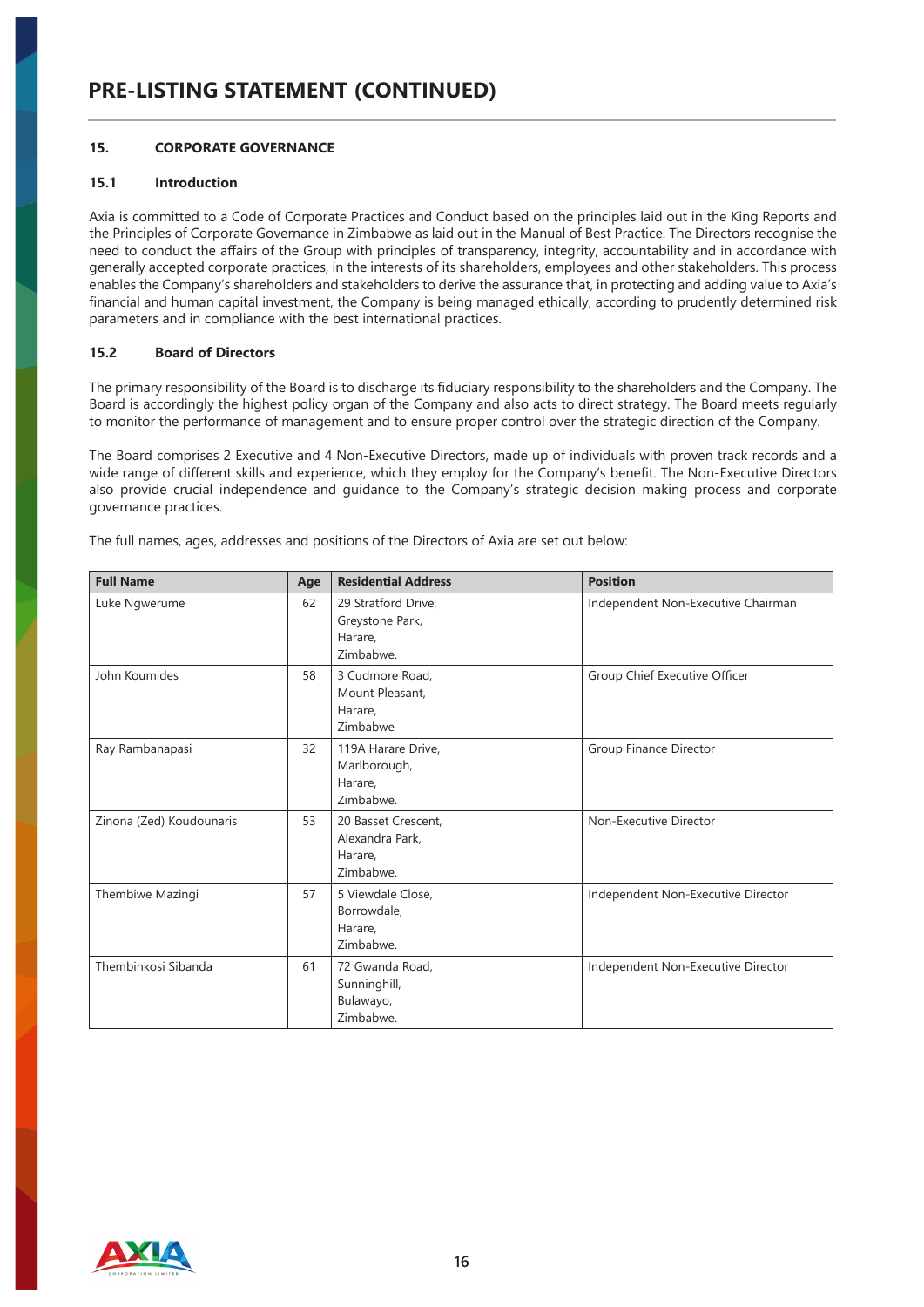#### **Luke Ngwerume – Independent Non-Executive Chairman**

Luke Ngwerume is an MBA graduate from the University of Cape Town Business School. He is a retired Group CEO of Old Mutual, the largest integrated financial services group in Zimbabwe. He comes from an investment background and is a seasoned business leader in Zimbabwe. He sits on the boards of Delta Corporation Limited, CABS, Cimas and Old Mutual Nigeria. He is currently leading an innovative financial services distribution digital business, the first of its kind in Zimbabwe. He was twice voted the Old Mutual African CEO of the year in 2011 and 2012.

#### **John Koumides – Group Chief Executive Officer**

John Koumides is a former partner of Deloitte in Harare. During his career, John spent nine years at Delta Corporation Limited where he served as Group Financial Director and his last year as Group Operations Director. Thereafter, John joined Innscor as a Non-Executive Director in 2003. He was appointed the CEO of Innscor in 2003 until 2006 and was again appointed the CEO of Innscor for two years starting in 2013. John is currently the Executive Director of Corporate Finance at Innscor and has overseen the company's unbundling and disposal processes.

John is a member of Innscor's audit, finance and investment committees. He currently chairs the Board of Directors of Colcom Holdings Limited and is a member of the Board for Irvine's Zimbabwe (Private) Limited.

#### **Ray Rambanapasi – Group Finance Director**

Ray Rambanapasi is a Chartered Accountant experienced in financial analysis, financial control and reporting, corporate finance and internal control. He joined Innscor Africa Limited in December 2011 as an Assistant Group Finance Manager and he is currently the Group Finance Manager. Prior to joining Innscor Africa Limited, Ray worked for PricewaterhouseCoopers (PwC) where he qualified in 2010 and became Assistant Audit Manager the same year. Of the experience gained at PwC, he spent 6 months in the United States of America, New York City Office - Alternative Investments department, where he spent time coaching and supervising audit teams as well as reviewing valuations of private equity firms. Ray is currently studying for a Masters in Business Administration, in his final year, with the University of Cape Town Business School.

#### **Zinona (Zed) Koudounaris – Non-Executive Director**

Born in Zimbabwe, Zinona (Zed) Koudounaris completed his tertiary education at Rhodes University in South Africa where he attained a Bachelor of Commerce degree, majoring in Business and Computer Science. Zed is a founder shareholder of Innscor. He was the driving force behind the initial creation and success of Innscor's core Quick Service Restaurant brands. Zed has held a number of positions within Innscor, including Chief Executive Officer upon Innscor's listing in 1998. Zed remains highly active in pursuing strategic growth opportunities for Innscor and providing guidance to its management team.

Zinona currently sits on the Boards of Directors of Innscor Africa Limited and Simbisa Brands Limited.

#### **Thembiwe Mazingi – Independent Non-Executive Director**

Thembiwe is a partner in the legal firm, Coghlan, Welsh & Guest, a position she has held since 1989, having joined the firm in 1982. Her responsibilities include providing legal services and advice on the law of property, conveyancing and notarial practice, trusts, estate planning, taxation, commercial law, corporate compliance and regulatory issues more particularly the interpretation of a diverse range of legislation, evaluating its impact on organisations and policy development, intellectual property law (patents, trademarks, industrial designs and copyrights).

Thembiwe has a Masters in Business Administration from the University of Zimbabwe and sits on the Board of Directors of Nicoz Diamond Insurance Company, Ariston Holdings Limited and African Century Limited.

#### **Thembinkosi (Themba) Sibanda – Independent Non-Executive Director**

Themba graduated from the University of Zimbabwe in 1978 majoring in Accounting, and subsequently joined Barclays Bank of Botswana at its Head Office in Gaborone. Having returned to Zimbabwe in the early 1980's he qualified as a Chartered Accountant. He has remained in the profession since, and has worked in compliance and audit for the past 34 years at Schmulian & Sibanda where he is the Principal. Themba currently sits on various boards of Stock Exchange listed Companies including Delta Corporation Limited, Innscor Africa Limited and P.P.C Zimbabwe Limited. He currently chairs the Board of Edgars Stores Zimbabwe Limited. Themba is also a trustee of several organisations of a public character.

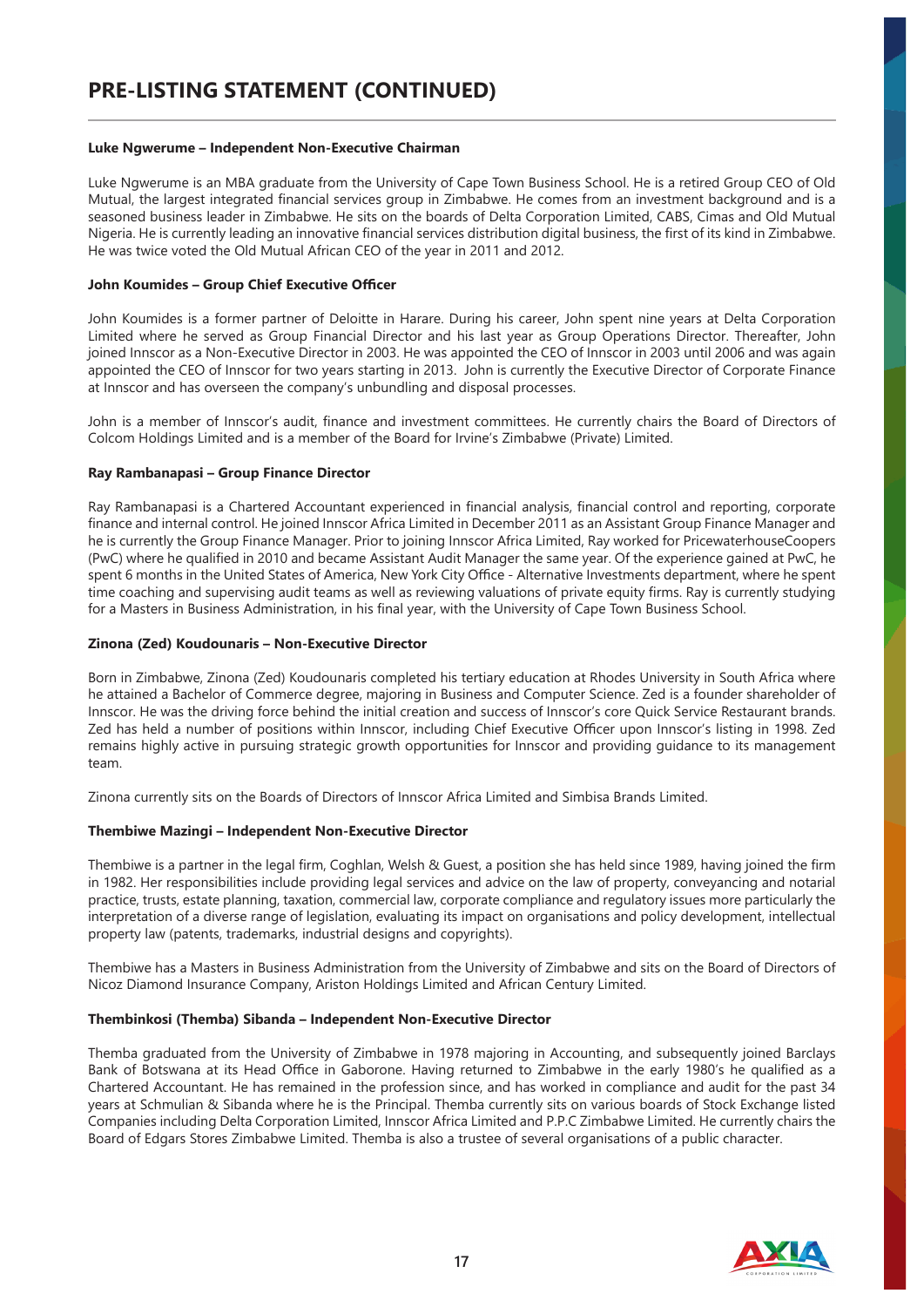#### **15.3 Directors Interests**

As at the 10<sup>th</sup> of March 2016, the Directors directly and/or indirectly, held beneficial interests totalling 110,701,852 Innscor shares representing 20.44% of the issued share capital of Innscor. These holdings will entitle the Directors to the same shareholding in Axia following the Dividend *in Specie* less any shares withheld for withholding tax purposes. The details of the direct and indirect interests held by the Directors are summarised below:

| <b>Directors</b>          | <b>Direct shareholding</b> | Indirect shareholding | <b>Total</b> |
|---------------------------|----------------------------|-----------------------|--------------|
| Luke Ngwerume             | 6.007                      |                       | 6,007        |
| John Koumides             | -                          | 720,000               | 720,000      |
| Ray Rambanapasi           |                            |                       |              |
| Zinona (Zed) Koudounaris* | -                          | 109,973,843           | 109,973,843  |
| Thembiwe Mazingi          | 2.002                      |                       | 2,002        |
| Thembinkosi Sibanda       |                            |                       |              |

The Group leases properties from Television City (Bulawayo) (Private) Limited, a company in which a Director has either a financial or custodial interest, partly or wholly (\*Director as denoted in the table above). The leases are undertaken on an arm's length basis. The financial implications of these leases are as follows:

|                                                                        | <b>Dec 2015</b><br>US\$ |
|------------------------------------------------------------------------|-------------------------|
| Lease payments for the six months ended 31 <sup>st</sup> December 2015 | 71.140                  |

# **15.4 Other interests**

Except as disclosed in this Document, none of the Directors of Axia have an interest in any contracts of significance relating to services provided to Axia by third parties.

#### **15.5 Governance**

Axia is an organisation built on the pillars of transparency, accountability, efficiency, integrity, and sustainability. The Axia Board of Directors is committed to ensuring that these values, standards and principles are upheld and practiced at the highest level. In support of this pledge, the organisation's executive leadership utilises firm corporate governance to guide all aspects of the organisation's business, its never ending development and its application of best practices.

#### **15.6 Audit and Risk Committee**

The Company has an audit and risk committee that assists the Board in the fulfilment of its duties. The audit and risk committee of the Board deals, inter-alia, with compliance, internal control and risk management. The committee currently comprises of Themba Sibanda (Chairman) and Thembiwe Mazingi, with John Koumides and Ray Rambanapasi as invitees. The committee will meet regularly and responsibilities include but are not limited to the following:

- Ensuring that financial reporting across the organisation is transparent, accurate and reliable;
- Overseeing and managing the performance, functioning and effectiveness of the organisation's finance and risk functions and the internal audit functions;
- Assisting the Board in fulfilling its corporate governance oversight responsibility in regards to the identification, evaluation and mitigation of operational, strategic and external risks;
- Monitoring and reviewing the organisation's risk management practices;
- Reviewing and approving risk related disclosures; and
- Appointing external auditors and ensuring that the roles and functions of both internal and external audit are lucid and synchronized.

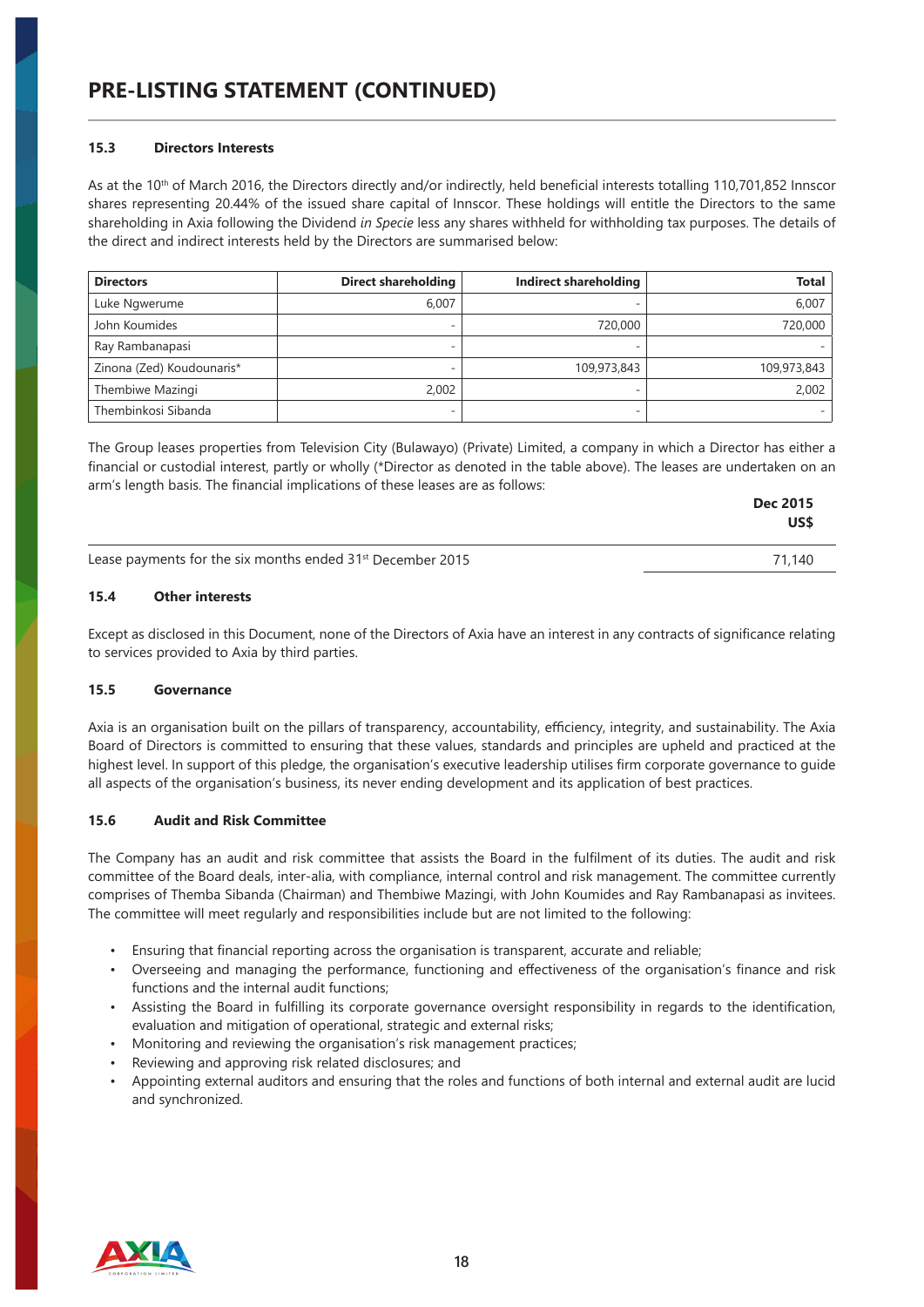## **15.7 Remuneration and Nomination Committee**

The remuneration and nomination committee comprises Luke Ngwerume (Chairman), Themba Sibanda and Thembiwe Mazingi with John Koumides as an invitee. The remuneration and nomination committee's mandate has two primary responsibilities. It is to evaluate and sanction the appointment of, and remuneration packages for, all Board members, Executive Directors and senior management. In doing so, it will assemble a structure and strategy related to the terms of employment for employees, management and board members, as well as any compensation that aims to reward in a manner that attracts and retains talented individuals, and motivates employees to constantly seek to elevate and contribute to the Group's success. It is to assure that Executive Directors and staff receive remuneration packages that are consistent with market reality. The committee is also responsible for orchestrating succession planning within the Company, particularly that of the chief executive and executive management. The responsibilities of the Committee include but are not limited to the following:

- Evaluating and determining the appointment of suitable candidates to the Board, as well as terminations;
- Evaluating, directing and determining human resource policies and systems;
- Annual performance reviews that will determine any changes to the remuneration package of all Directors and Senior Management;
- Producing annual reports that ensure that all statutory requirements concerning disclosure of remuneration, pensions and share options are met;
- Assessing the performance, value and effectiveness of the Board, Board Committees and Directors;
- Development of the remuneration policy which will seek to provide a structured and balanced remuneration package that incorporates performance based variable rewards; core fixed elements, pension, terms of service contracts and/ or compensation payments; and
- Approving remuneration packages for high-performing executives.

# **15.8 Finance and Investment Committee**

The finance and investment committee comprises of a representative management team, including Executive Directors John Koumides and Ray Rambanapasi. The committee is tasked with applying the Board's action plans and policies, as well as establishing and evaluating risks within the organisation and establishing new business opportunities. The committee will also be tasked with evaluating cash forecasts and overseeing both long and short term investments to manage liquidity within the Company. Diversity of the organisation's investments among the various financial establishments is also part of its responsibilities, as it is to maximize returns on investments within the Board's scope of work. The responsibilities of the Committee include but are not limited to the following:

- Systematically assessing business risks, and implementation of mitigation measures;
- Constructing and implementing risk management strategies and policies;
- Constructing operational plans, strategies, guidelines and budgets for consideration by the Board;
- Administering capital allocation across the Company;
- Engineering the Company's strategy;
- Engineering and managing the Company's operational activities.

#### **15.9 Dealing in Shares**

The Company has a policy in line with the ZSE Listing Requirements prohibiting dealings in shares by Directors, officers and executive management for a designated period, which is one month prior to the end of the reporting period and the preliminary announcement of the Company's interim and year end results, or when they are in possession of price sensitive information not within the public domain.

### **15.10 Ethics and Business Integrity**

Professional and ethical standards and the highest standards of integrity are an integral part of how the Company conducts its business affairs. The Company recognises that investor and stakeholder perceptions are based on the manner in which the Company, its Directors, management and staff conduct business and the Company therefore strives to achieve the highest standards of integrity and business ethics at all times.

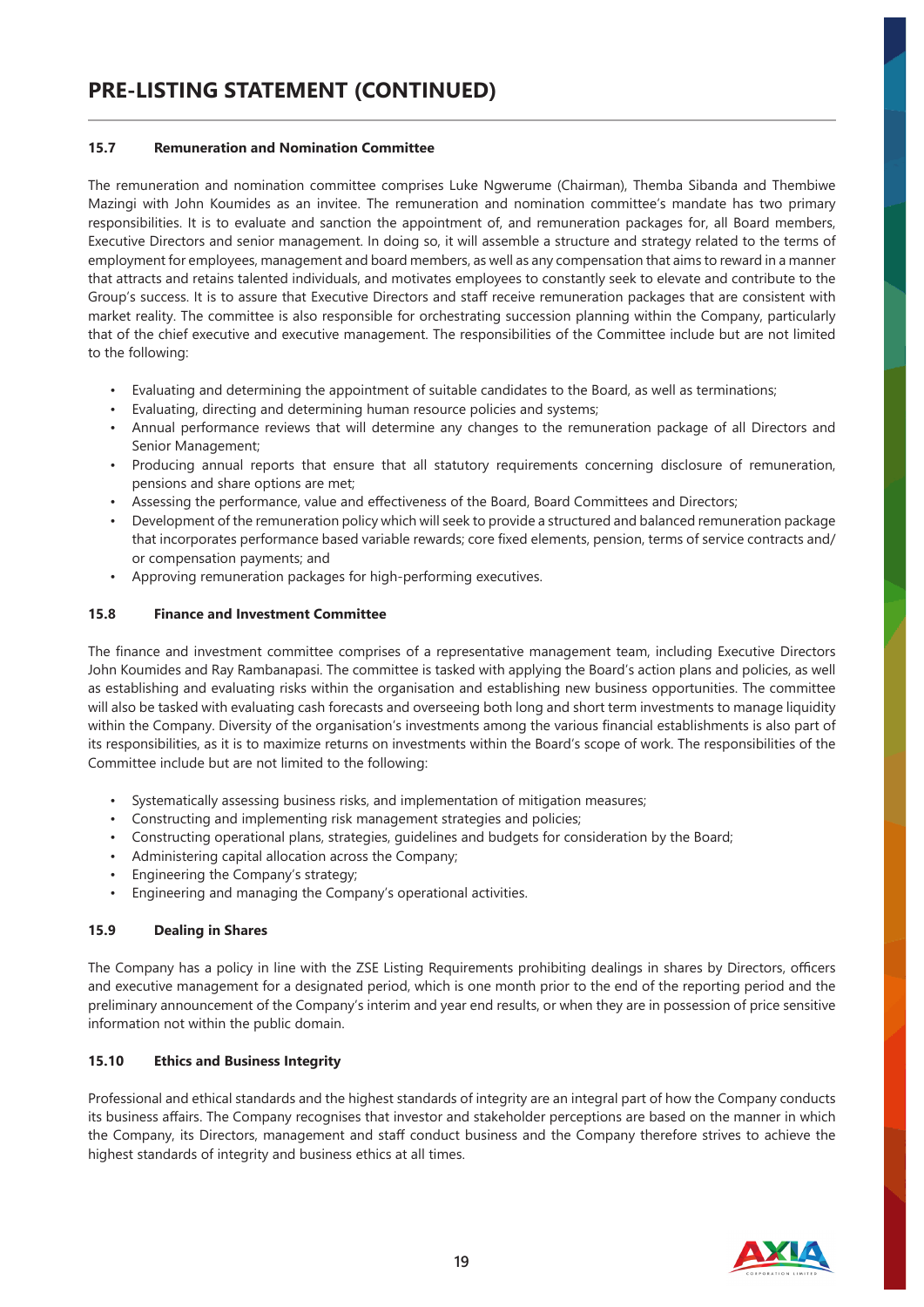# **PRE-LISTING STATEMENT (CONTINUED)**

# **16. MANAGEMENT**

The executive management team are extremely professional and committed to the future growth and profitability of Axia. The key members of the executive management team are included in the table below:

| <b>Management</b> | <b>Position</b>                |
|-------------------|--------------------------------|
| Axia Head Office  |                                |
| John Koumides     | Group Chief Executive Officer  |
| Ray Rambanapasi   | Group Finance Director         |
| <b>DGA</b>        |                                |
| Craig Hodgson     | <b>Chief Executive Officer</b> |
| Sevious Mushosho  | Finance Director               |
| TV Sales & Home   |                                |
| Sean Gorringe     | <b>Chief Executive Officer</b> |
| Joseph Kamasho    | <b>Finance Director</b>        |
| Transerv          |                                |
| Ilonka Bekker     | Managing Director              |
| Ryan Bekker       | <b>Executive Director</b>      |

# **17. DIVIDEND POLICY**

According to the Articles of Axia, the Company in a general meeting may declare dividends but no dividend shall exceed the amount recommended by the Directors. The Directors may from time to time declare and pay to members such dividends and interim dividends as appear to the Directors to be justified by the profits of the Company. No dividends shall be payable except out of profits of the Company, and no dividend shall carry interest against the Company.

#### **18. SKILLS RETENTION ARRANGEMENTS AND REMUNERATION**

#### **18.1 Share Option Scheme**

Currently there is no management share option scheme in place. The Directors of Axia do intend to introduce such a scheme and shareholders will be notified as to the contents of the scheme in due course.

#### **19. FUTURE PROSPECTS FOR THE COMPANY**

Following the Unbundling of Axia from Innscor, the Company will offer a unique speciality retail and distribution value proposition for local and international investors. Following the Listing, Axia will:

- Establish itself as a strong stand alone Group;
- Have clear operational and strategic focus with a clear goal to increase shareholder value;
- Be financially independent which will allow for transparent and understandable reporting to its stakeholders;
- Seek opportunities to undertake mergers with, and acquisitions of, organisations in the same or complementary spheres of operation, both in Zimbabwe and in the Region;
- Expand its existing Speciality Retail footprint; and
- Acquire many more lucrative Distribution agencies.

#### **20. ARTICLES AND MEMORANDUM OF ASSOCIATION OF AXIA**

The ZSE has reviewed the Articles and Memorandum of Association of the Company and has confirmed that they comply with the ZSE Listing Requirements.

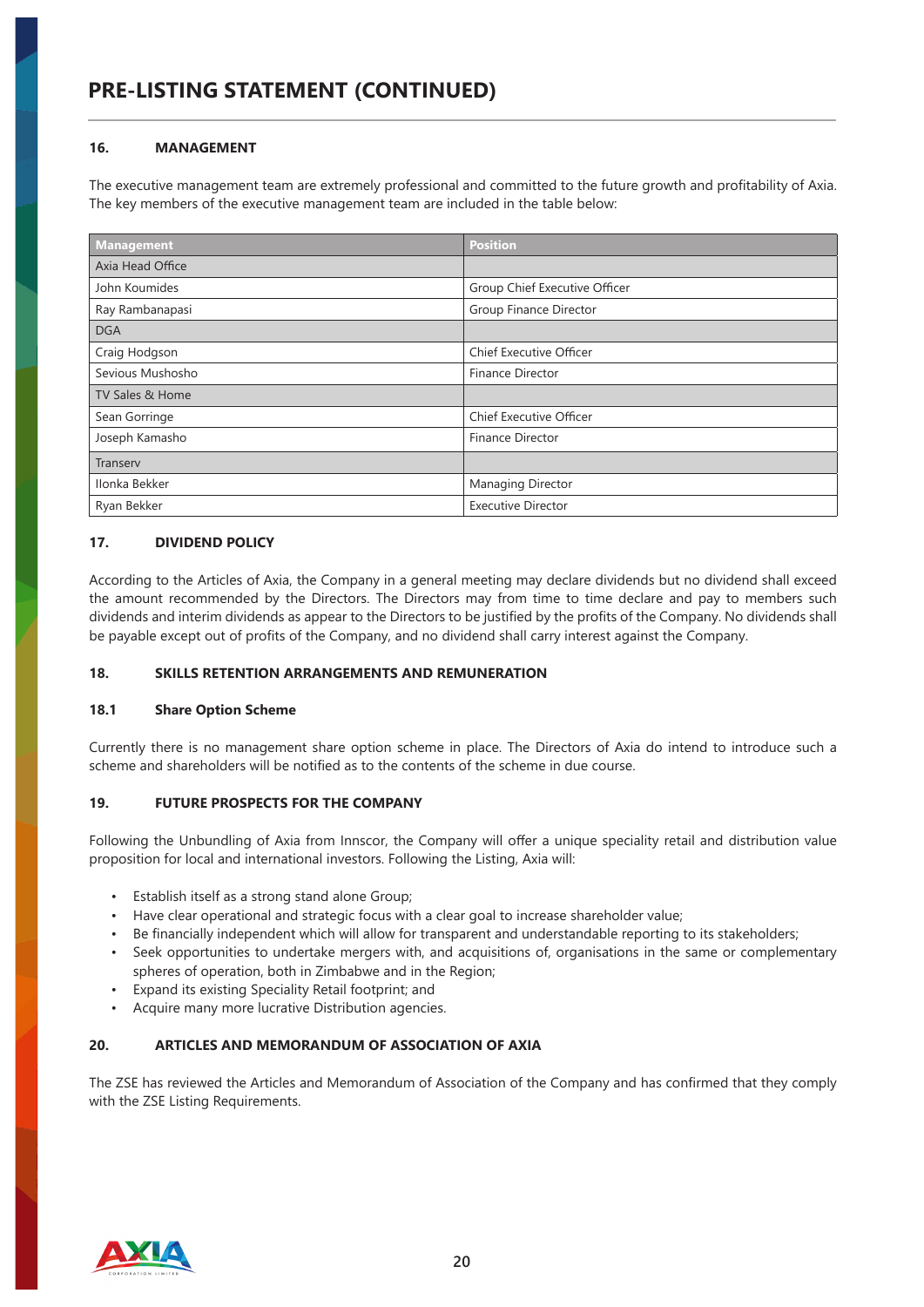# **21. MAJOR SHAREHOLDERS**

# **21.1 Details of the Dividend** *in Specie*

The Dividend *in Specie* of shares will be based on one (1) ordinary share in Axia with a nominal value of US\$0.0001 each for every one (1) Innscor ordinary share already held.

Holders of Innscor ordinary shares registered as such at the close of business (1600 hours) on the 6<sup>th</sup> of May 2016, being the Record Date, will be entitled to receive Axia shares less shares withheld from Non-Resident Shareholders, individuals and trusts for withholding tax purposes. Shareholders and investors should note the LDT to be eligible for this Dividend *in Specie* is the 29th of April 2016. Shareholders with CSD accounts will have their CSD accounts credited with the respective entitlements while shareholders without CSD accounts will receive physical share certificates. The new ZSE platform trades securities that are dematerialised only, and shareholders should contact their stockbrokers for further information. The Axia shares will be listed on the 17<sup>th</sup> of May 2016 on the ZSE.

#### **21.2 Innscor/Axia Shareholding Structure**

The table below details the top twenty shareholders of Innscor as at the 10<sup>th</sup> of March 2016 and these shareholders will have approximately the same initial shareholding in Axia:

| <b>Rank</b>    | Name                                 | Shares as at 10th March 2016 | Percentage |
|----------------|--------------------------------------|------------------------------|------------|
| $\mathbf{1}$   | ZMD INVESTMENTS (PVT) LTD            | 102,829,853                  | 18.99%     |
| $\overline{2}$ | H M BARBOUR (PVT) LTD                | 100,000,000                  | 18.46%     |
| 3              | OLD MUTUAL LIFE ASS CO ZIM LTD       | 34,280,070                   | 6.33%      |
| 4              | SARCOR INVESTMENTS (PVT) LTD         | 22,484,058                   | 4.15%      |
| 5.             | <b>STANBIC NOMINEES 130043040031</b> | 14,386,705                   | 2.66%      |
| 6              | PHARAOH LIMITED- NNR                 | 12,939,921                   | 2.39%      |
| $\overline{7}$ | <b>STANBIC NOMINEES 120024430134</b> | 11,110,584                   | 2.05%      |
| 8              | <b>STANBIC NOMINEES 120024430200</b> | 10,735,448                   | 1.98%      |
| 9              | <b>STANBIC NOMINEES 130043040022</b> | 10,526,667                   | 1.94%      |
| 10             | CITY & GENERAL HOLDINGS (PVT) LTD    | 9,822,598                    | 1.81%      |
| 11             | SCB NOMINEES ZW0000010862            | 9,676,997                    | 1.79%      |
| 12             | <b>STANBIC NOMINEES 110008180010</b> | 9,425,581                    | 1.74%      |
| 13             | MUSIC VENTURES (PVT) LTD             | 7,465,382                    | 1.38%      |
| 14             | MINING INDUSTRY PENSION FUND         | 6,975,660                    | 1.29%      |
| 15             | STANBIC NOMINEES 108092505           | 6,841,511                    | 1.26%      |
| 16             | <b>SCB NOMINEES 033667800001</b>     | 4,720,539                    | 0.87%      |
| 17             | <b>GENERAL ELECTRONICS (PVT) LTD</b> | 4,542,942                    | 0.84%      |
| 18             | SCHUTEX INVESTMENTS (PVT) LTD        | 4,465,319                    | 0.82%      |
| 19             | OLD MUTUAL ZIMBABWE LIMITED          | 4,424,008                    | 0.82%      |
| 20             | J-SOFT (PVT) LTD                     | 4,232,780                    | 0.78%      |
|                | <b>Total Top Twenty Shareholders</b> | 391,886,623                  | 72.36%     |
|                | Other Shareholders                   | 149,706,817                  | 27.64%     |
|                | <b>Total Issued Shares</b>           | 541,593,440                  | 100.00%    |

The Directors of the two (2) largest shareholders, ZMD Investments (Private) Limited and H M Barbour (Private) Limited, who between them own 37.45% of Innscor, have provided written undertakings not to sell their shares in Axia for a period until at least after the first audited results of Axia are published or nine (9) months from the date of Axia Listing on the ZSE which ever period is greater.

The Transfer Secretaries have provided a letter dated the 24th of February 2016 which shows that the shareholders spread according to the ZSE Listing Requirements are met.

The above documents are available for inspection at the Axia Registered Offices.

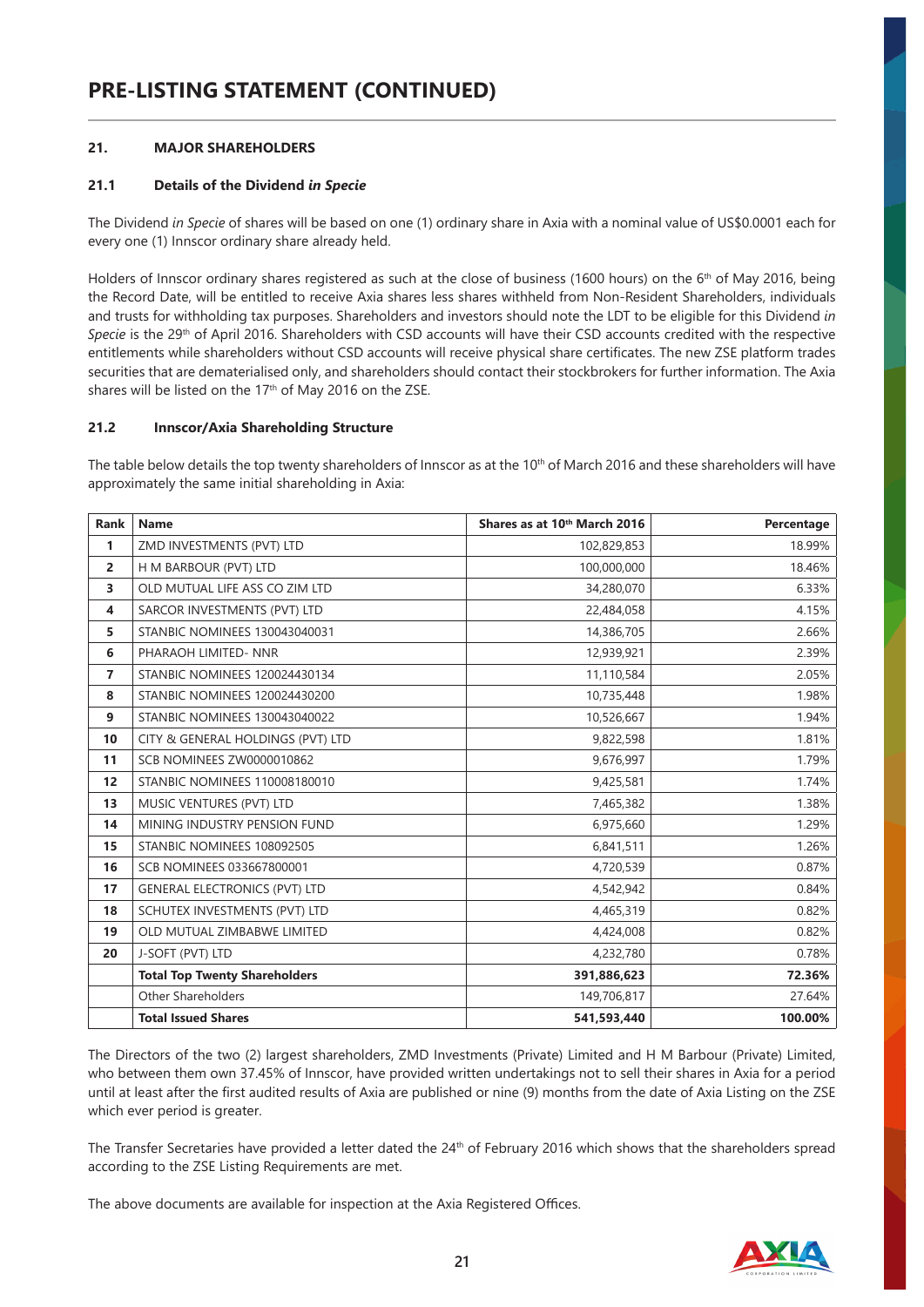# **PRE-LISTING STATEMENT (CONTINUED)**

### **22. WITHHOLDING TAX PAYABLE ON THE DIVIDEND** *IN SPECIE*

In terms of existing legislation on dividends, Innscor is obliged to deduct ten per cent (10%) withholding tax and remit this to ZIMRA in respect of the Dividend *in Specie* of Axia's ordinary shares to all individuals, trusts and Non-Resident Shareholders. To fund this withholding tax liability, Innscor will withhold ten per cent (10%) of the ordinary shares of Axia due to all individuals, trusts and Non-Resident Shareholders in respect of this Dividend in Specie and remit this to ZIMRA. The Listing itself is not taxable.

For the purposes of this Transaction shares withheld from shareholders for withholding tax purposes will be rounded to the nearest whole number.

# **23. EXCHANGE CONTROL APPROVAL**

An application for approval for the Dividend *in Specie* to Non-Resident Shareholders is under consideration by the RBZ.

# **24. EXPERTS' CONSENTS**

The Financial Advisors, Sponsoring Brokers, Legal Advisors, Tax Advisors, Transfer Secretaries, Auditors and Independent Reporting Accountants have submitted their written consents to act in the capacities stated and to their names being stated in this Pre-Listing Statement and these consents have not been withdrawn as at the date of this Pre-Listing Statement. The above mentioned consents are available for inspection by interested parties in terms of Paragraph 27 below.

#### **25. CONDITIONS PRECEDENT**

- The proposed Transaction is subject to the approval by shareholders of Innscor at an EGM to be held on Tuesday the 10th of May 2016 in terms of the Notice of the EGM to Innscor shareholders published in the national press dated the 19th of April 2016; and
- RBZ approval of the Dividend *in Specie* to Non-Resident Shareholders.

#### **26. REGULATORY ISSUES**

This Pre-Listing statement is being issued in compliance with the ZSE Listing Requirements. The ZSE approved the distribution of this Pre-Listing Statement and the Listing of Axia on the 11<sup>th</sup> of April 2016.

#### **27. DOCUMENTS AND CONSENTS AVAILABLE FOR INSPECTION**

Between the 19th of April 2016 and the 10<sup>th</sup> of May 2016, copies of the following documents will be available for inspection, during normal working hours, at the Financial Advisors, Sponsoring Brokers, and Axia's Registered Offices at the addresses set out in the "Corporate Information" section at the beginning of this document:

- The Articles and Memorandum of Association of the Company;
- The written consents stated in Paragraph 24 of the document;
- The written undertakings from ZMD Investments (Private) Limited and H M Barbour (Private) Limited;
- The Agreement effective on the 1<sup>st</sup> of April 2016;
- The written letter from Corpserve showing that the shareholders spread is met according to the ZSE Listing Requirement;
- The financial statements of the Speciality Retail and Distribution Business for the five financial years ended 30<sup>th</sup> of June 2015 and for the six months ended 31<sup>st</sup> of December 2015.
- The Independent Reporting Accountant's Report on the historical information for the five financial years ended  $30<sup>th</sup>$ of June 2015 and for the six months ended 31<sup>st</sup> of December 2015, which is set out in Annexure 1; and
- A letter summarising the terms of the Axia Board of Directors service agreements.

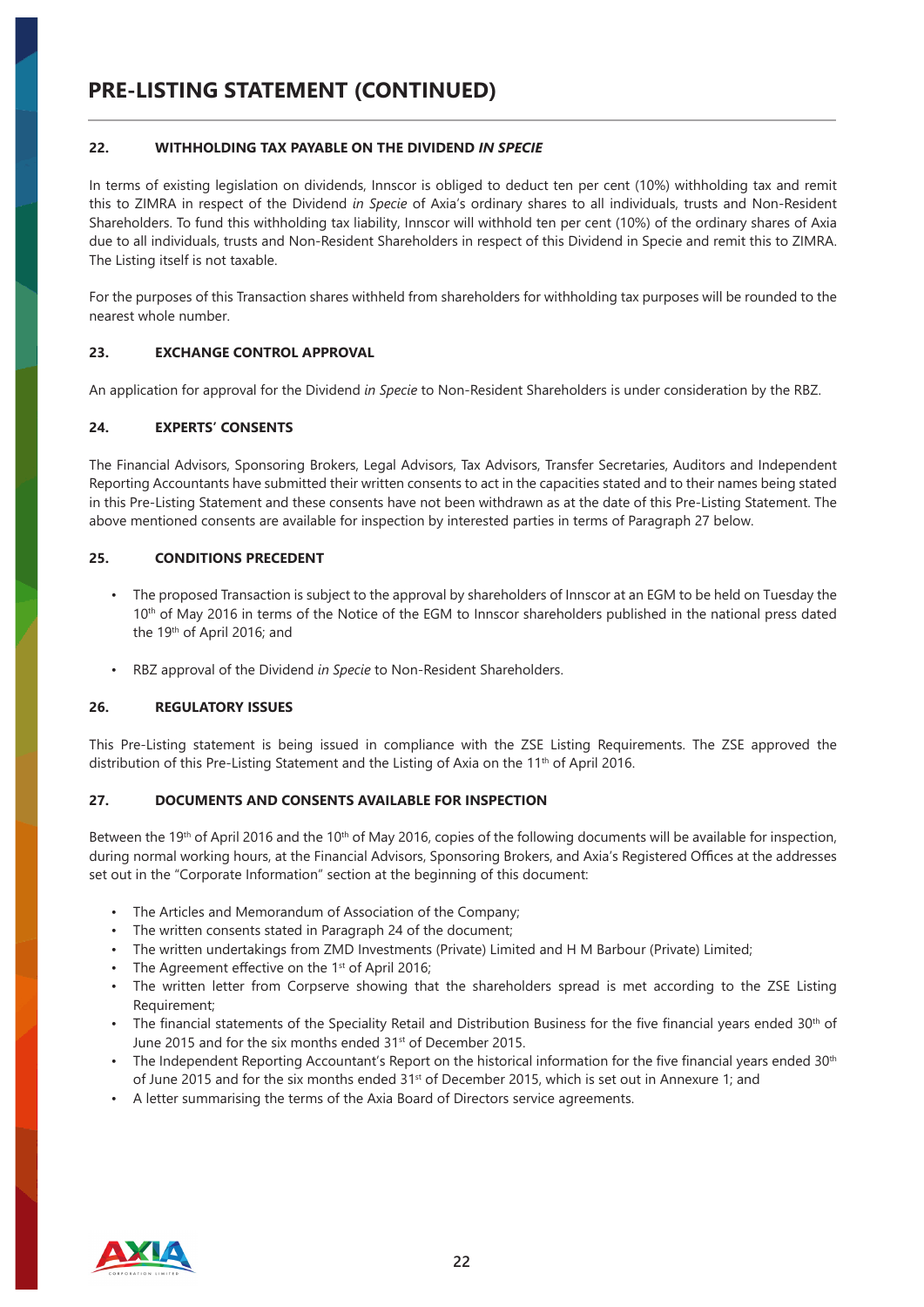# **28. DIRECTORS' RESPONSIBILITY STATEMENT**

The Directors, whose names appear below, collectively and individually accept full responsibility for the accuracy of the information provided in this Pre-Listing Statement, and certify that to the best of their knowledge and belief, there are no other facts the omission of which would make any statement false or misleading. They have made all reasonable enquiries to ascertain such facts, and that this Pre-Listing Statement contains all information required by law.

The Directors confirm that these Pre-Listing particulars include all such information within their knowledge (or which it would be reasonable for them to obtain by making enquires) that investors and their professional advisors would reasonably expect to find for the purpose of making an informed assessment of the assets and liabilities, financial position, profits or losses and prospects of the issuer, and of the rights attaching to the securities to which the listing particulars relate.

| <b>Director's Name</b>   | <b>Position</b>               | <b>Signature</b>     |
|--------------------------|-------------------------------|----------------------|
| Luke Ngwerume            | Non-Executive Chairman        | [Signed on original] |
| John Koumides            | Group Chief Executive Officer | [Signed on original] |
| Ray Rambanapasi          | Group Finance Director        | [Signed on original] |
| Zinona (Zed) Koudounaris | Non-Executive Director        | [Signed on original] |
| Thembiwe Mazingi         | Non-Executive Director        | [Signed on original] |
| Thembinkosi Sibanda      | Non-Executive Director        | [Signed on original] |

#### **Signed on the 19th of April 2016:**

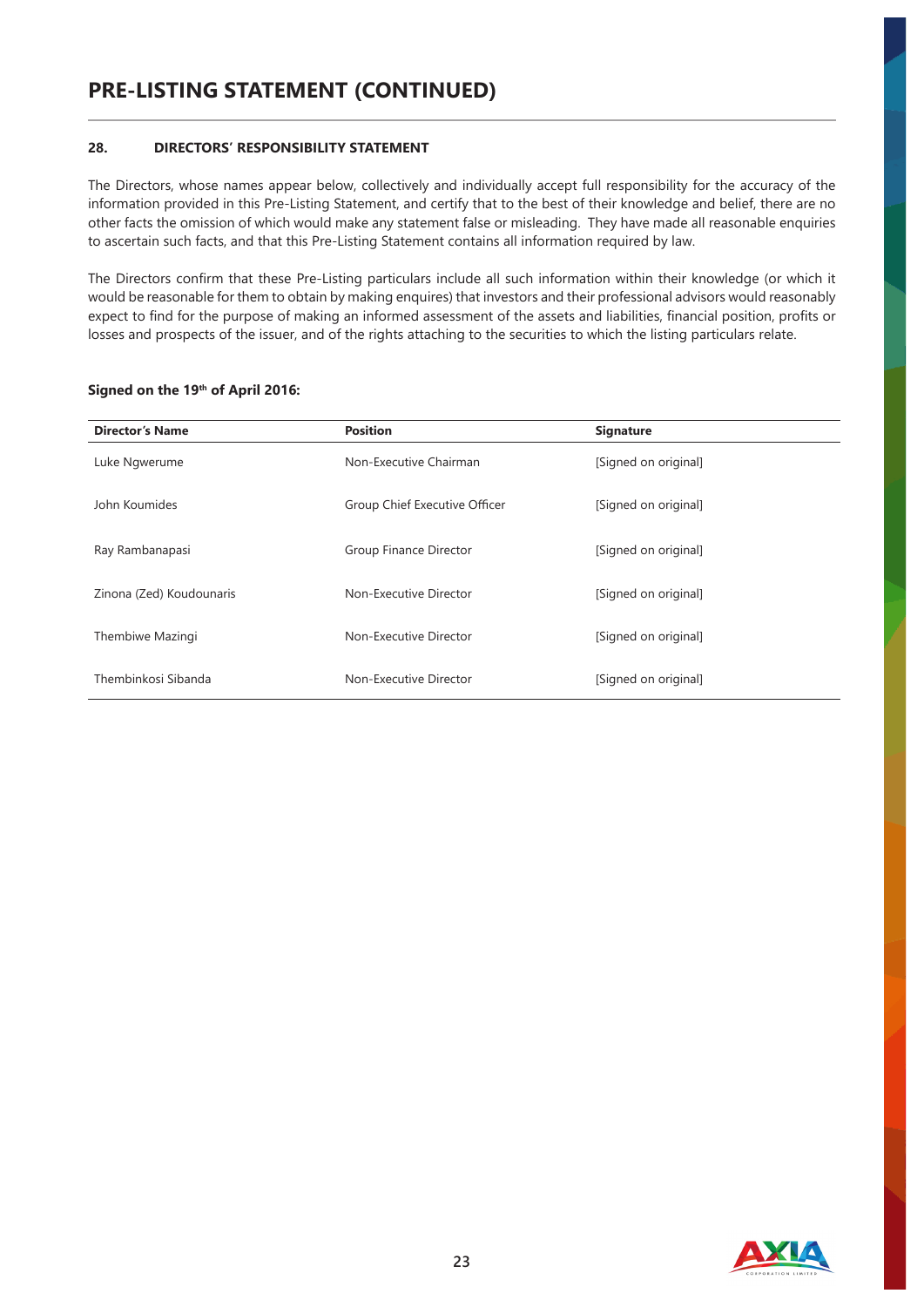# **ANNEXURE 1 – INDEPENDENT REPORTING ACCOUNTANTS' REPORT ON THE HISTORICAL FINANCIAL INFORMATION**



**Building a better** working world

**Ernst & Young** Chartered Accountants (Zimbabwe) Registered Public Auditors Angwa City Cnr Julius Nyerere Way/ Kwame Nkrumah Avenue P O Box 62 or 702 Harare Zimbabwe

Tel: +263 4 750905-14 or 750979-83 Fax: +263 4 750707 / 773842 Email: admin@zw.ey.com www.ey.com

19th April 2016

**The Directors** Axia Corporation Limited Edward Building Corner 1st Street /Nelson Mandela Avenue **HARARE**

Dear Sirs,

**INDEPENDENT REPORTING ACCOUNTANTS' REPORT ON THE HISTORICAL FINANCIAL INFORMATION OF THE SPECIALITY RETAIL AND DISTRIBUTION BUSINESS OF INNSCOR AFRICA LIMITED FOR THE FIVE FINANCIAL PERIODS TO 30 JUNE 2015 AND FOR THE HALF YEAR ENDED 31 DECEMBER 2015.** 

(Axia Corporation Limited ("Axia") was incorporated in the Republic of Zimbabwe in 2016 under company registration number 1344/2016).

### **1. Introduction**

At your request and for the purposes of the Pre-Listing Statement to Axia Corporation Limited ("Axia") shareholders, to be dated the 19<sup>th</sup> of April 2016, we present our report on the historical Statement of Financial Position, Statement of Comprehensive Income, Statement of Cash Flows and Statement of Changes in Equity (collectively referred to as "The historical financial information") as set out on pages 27 to 30 of the Pre-Listing Statement, issued in compliance with the Listing Requirements of the Zimbabwe Stock Exchange. Axia was incorporated as a wholly-owned subsidiary of Innscor Africa Limited ("Innscor") on the 24<sup>th</sup> of February 2016.

Axia acquired through a scheme of reconstruction the issued share capital of the companies comprising the Speciality Retail and Distribution Business together with relevant subsidiaries from Innscor under the terms of the Agreement effective on the 1st of April 2016, in exchange for issuing 541,593,440 shares in Axia to Innscor. The Directors are proposing a listing by introduction of the entire issued share capital of Axia of 541,593,440 ordinary shares of US\$ 0.0001 nominal value on the Zimbabwe Stock Exchange.

This report is prepared in terms of the Listing Requirements of the Zimbabwe Stock Exchange.

In accordance with Section 8.2 of the Zimbabwe Stock Exchange Listing Requirements, we confirm that the engagement partner is a registered accountant and auditor, and, together with the firm, is independent of Axia, the issuer of the Pre-Listing Statement containing the historical financial information.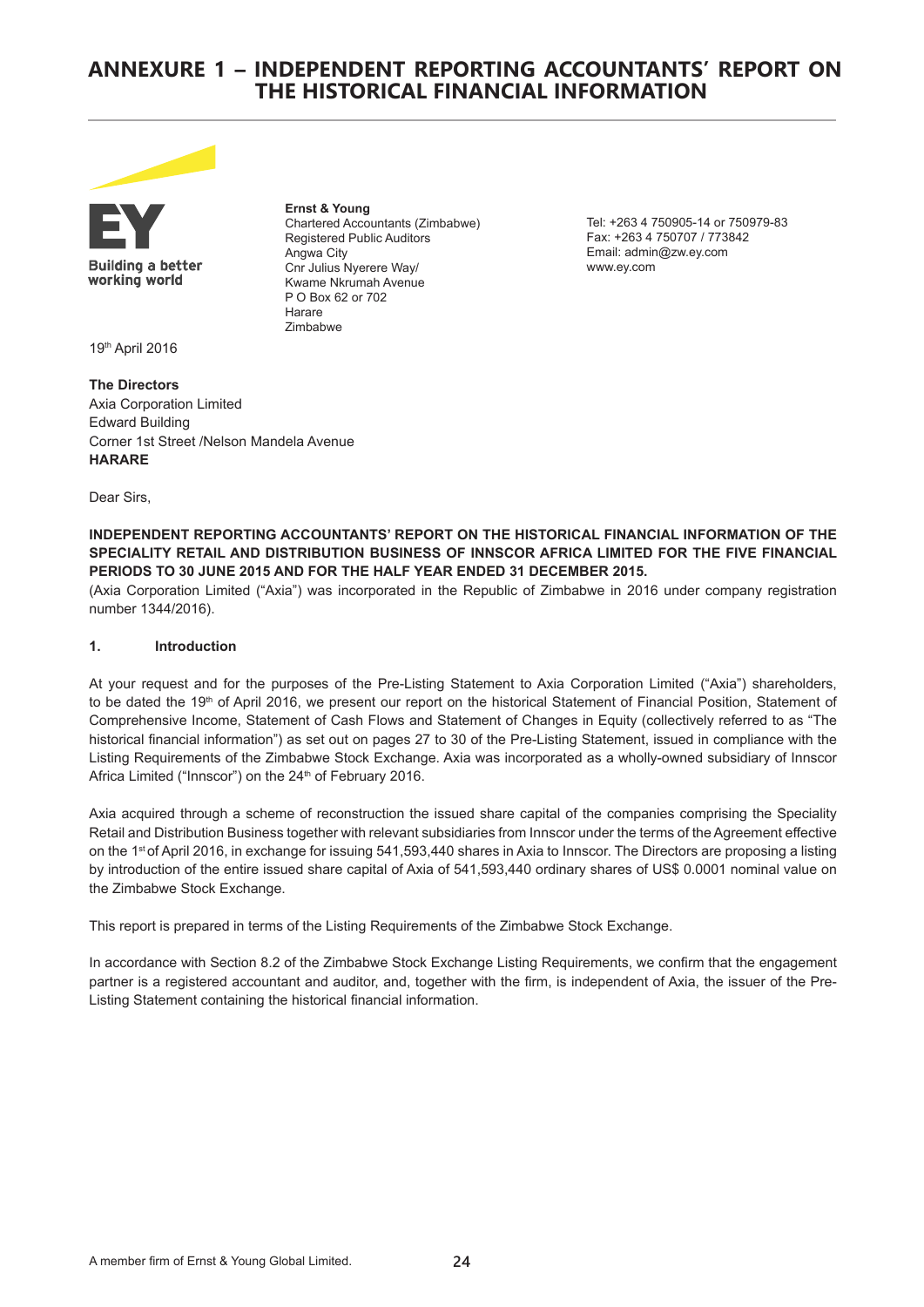# **2. Responsibilities**

The Directors are solely responsible for the preparation of the Pre-Listing Statement to which this report relates and the information contained therein. Our responsibility is to express an opinion on the historical financial information set out on pages 27 to 30 of the Pre-Listing Statement.

It is our responsibility to form an opinion on the basis used for the compilation of the statement of comprehensive income, the statement of financial position, the statement of cash flows, the statement of changes in equity and to report our opinion to you. We do not accept any responsibility for any reports previously given by us on any financial information used in the compilation of the financial information beyond that owed to those to whom those reports were addressed at their dates of issue.

# **3. Scope – Historical Financial Information**

Previously the Speciality Retail and Distribution Business (transferred to Axia) was not consolidated as a division. The financial information included in this report was that compiled by management basing on the historical performance of the units transferred to Axia. Our work involved agreeing the historical financial statements prepared by management to the underlying Innscor divisional reporting packs as well as verifying the accuracy of the aggregation computations. The underlying financial information from which the historical financial information was prepared is based on accounting policies that comply with International Financial Reporting Standards. The entities that were part of the Speciality Retail and Distribution Business and were transferred to Axia are:

- i. Distribution Group Africa (Private) Limited
- ii. Innscor Credit Retail (Private) Limited t/a TV Sales & Home
- iii. Moregrow Enterprises (Private) Limited

We audited the divisional historical financial information of Distribution Group Africa and Innscor Credit Retail t/a TV Sales & Home for the years ended 30<sup>th</sup> June 2011 to 30<sup>th</sup> June 2015 while they were under Innscor.

We conducted our audits in accordance with International Standards on Auditing. Those Standards require that we comply with ethical requirements and plan and perform that audit to obtain reasonable assurance whether the historical financial information relating to the financial years ended  $30<sup>th</sup>$  June  $2011$  to  $30<sup>th</sup>$  June  $2015$  are free from material misstatement.

An audit involves performing procedures to obtain audit evidence about the amounts and disclosures in the financial statements. The procedures selected depend on the auditor's judgment, including the assessment of the risks of material misstatement of the financial statements, whether due to fraud or error. In making those risk assessments, the auditor considers internal controls relevant to the entity's preparation and fair presentation of the financial statements in order to design audit procedures that are appropriate in the circumstances, but not for the purpose of expressing an opinion on the effectiveness of the entity's internal control. An audit also includes evaluating the appropriateness of accounting policies used and the reasonableness of accounting estimates made by management, as well as evaluating the overall presentation of the financial statements.

From our enquiries of Axia management, we understand that:

- i. There are no material assets included in the financial information that are not owned by Axia
- ii. There are no material contingent liabilities and commitments relating to Axia, and
- iii. There have been no material subsequent events arising which have, or that could reasonably be expected to have a material impact on the statement of financial position as at  $30<sup>th</sup>$  June 2015.

We believe that the audit evidence we have obtained is sufficient and appropriate to provide a basis for our opinion.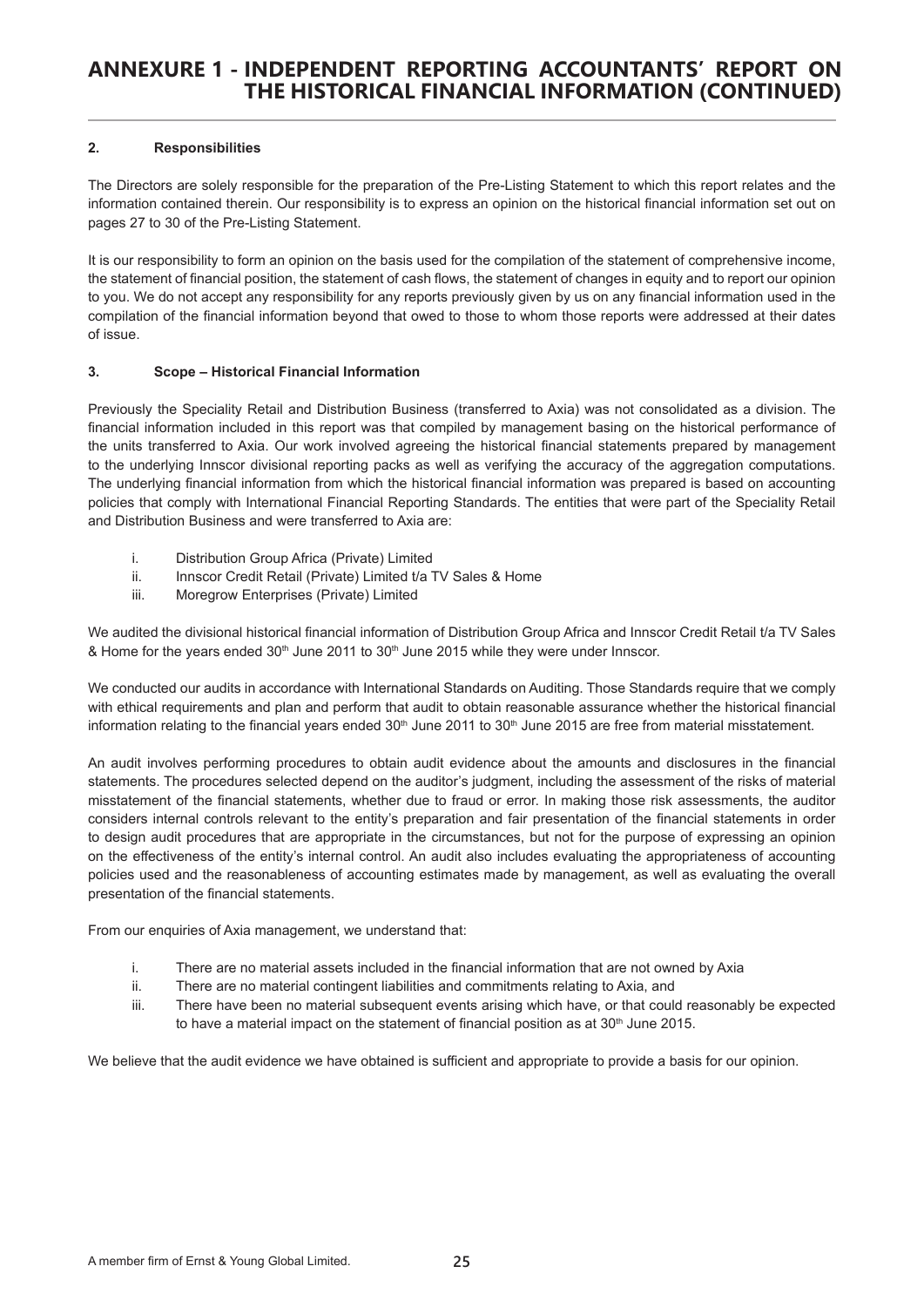#### **4. Opinion – Historical Financial Information**

The financial statements for Innscor Africa Limited for the years ended  $30<sup>th</sup>$  June 2011 to  $30<sup>th</sup>$  of June 2015 from which the financial information for Axia was compiled were issued without qualification.

In our opinion the aggregation of the historical results of the Speciality Retail and Distribution business was based on audited financial information and is appropriate for purposes of the historical financial information of Axia.

# **5. Scope – Interim Financial Information**

This report also includes unaudited interim financial information for the Speciality and Distribution Business as at 31st of December 2015. The financial information used to prepare the interim financial information was previously not consolidated and was compiled by management basing on the performance of the units transferred to Axia as at 31<sup>st</sup> of December 2015. Our work involved agreeing the interim financial statements prepared by management to the underlying Innscor divisional reporting packs as well as verifying the accuracy of the aggregation computations. The underlying financial information from which the interim financial information was prepared is based on accounting policies that comply with International Financial Reporting Standards.

The financial information for the half year ended 31<sup>st</sup> of December 2015 has not been audited in accordance with International Standards on Auditing. We conducted a review of the financial information in accordance with the International Auditing Standard on Review Engagements 2400. This Standard requires that we plan and perform the review to obtain moderate assurance as to whether the financial statements are free of material misstatement. A review is limited primarily to inquiries of company personnel and analytical procedures applied to financial data and thus provide less assurance than an audit. We have not performed an audit and, accordingly, we do not express an audit opinion.

# **6. Distribution and Assurances**

This report is prepared solely for the Directors of Axia Corporation Limited. Any uses that a third party makes of this report, or any reliance or decisions made based on it, are the responsibility of such third parties. We accept no responsibility for loss or damages, if any, suffered by any third party as a result of decisions made or actions taken based on this report.

Yours faithfully,

A Jours

**ERNST & YOUNG Chartered Accountants (Zimbabwe) Harare**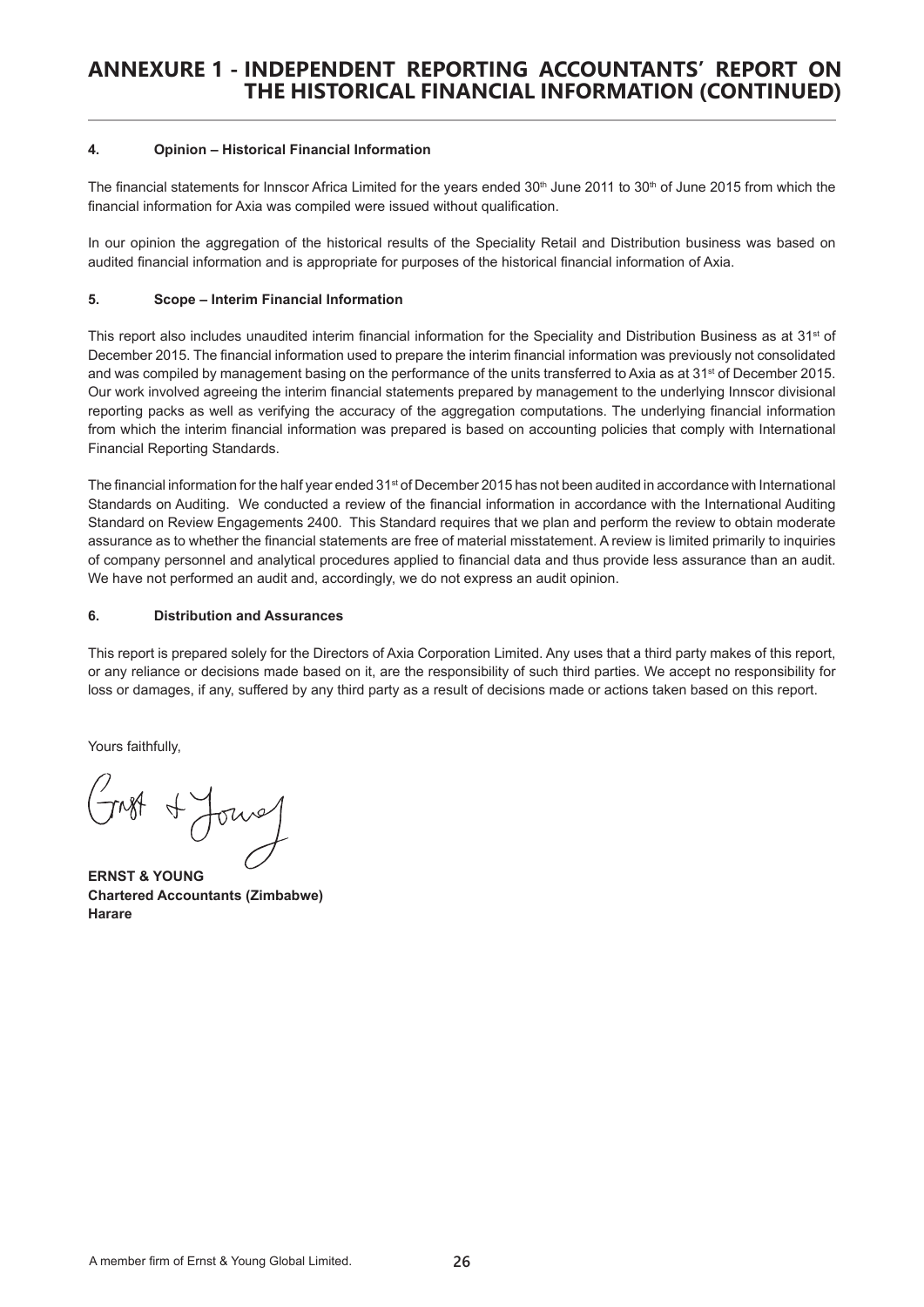Statement of Comprehensive Income of the Speciality Retail and Distribution Business extracted from Innscor Audited and Reviewed Financial Statements

|                                                                          | <b>Reviewed</b><br>6 months<br>31-Dec-15<br>US\$ | <b>Audited</b><br>12 months<br>30-Jun-15<br>US\$ | <b>Audited</b><br>12 months<br>30-Jun-14<br>US\$ | <b>Audited</b><br>12 months<br>30-Jun-13<br>US\$ | <b>Audited</b><br>12 months<br>30-Jun-12<br>US\$ | <b>Audited</b><br>12 months<br>30-Jun-11<br>US\$ |
|--------------------------------------------------------------------------|--------------------------------------------------|--------------------------------------------------|--------------------------------------------------|--------------------------------------------------|--------------------------------------------------|--------------------------------------------------|
| <b>Revenue</b>                                                           | 104,455,611                                      |                                                  | 154,854,577 132,497,700                          | 131,016,579                                      | 124,721,901                                      | 90,953,981                                       |
| <b>Operating profit before</b><br>depreciation and<br>amortisation       | 13,494,398                                       | 15,918,406                                       | 15,825,831                                       | 17,447,338                                       | 16,336,836                                       | 8,901,647                                        |
| Depreciation and amortisation                                            | (726, 400)                                       | (951, 242)                                       | (1,230,994)                                      | (1, 110, 471)                                    | (903, 613)                                       | (967, 019)                                       |
| <b>Operating profit before</b><br>interest and fair value<br>adjustments | 12,767,998                                       | 14,967,164                                       | 14,594,837                                       | 16,336,867                                       | 15,433,223                                       | 7,934,628                                        |
| Impairment of motor vehicles                                             |                                                  |                                                  | (16, 767)                                        |                                                  |                                                  |                                                  |
| Fair value adjustments -<br>listed equities                              | (29, 406)                                        | (654)                                            | 16,501                                           | (22, 383)                                        | (5,389)                                          | 12,500                                           |
| <b>Operating profit before</b><br>interest and tax                       | 12,738,592                                       | 14,966,510                                       | 14,594,571                                       | 16,314,484                                       | 15,427,834                                       | 7,947,128                                        |
| Net interest                                                             | (135, 486)                                       | (181, 410)                                       | (377, 746)                                       | (436, 468)                                       | (916, 152)                                       | (798, 664)                                       |
| Equity accounted earnings                                                | 28,036                                           | (126, 940)                                       | 14,260                                           |                                                  |                                                  |                                                  |
| Profit before tax                                                        | 12,631,142                                       | 14,658,160                                       | 14,231,085                                       | 15,878,016                                       | 14,511,682                                       | 7,148,464                                        |
| Tax expense                                                              | (3,233,259)                                      | (4,048,778)                                      | (3,588,332)                                      | (4,006,928)                                      | (3,367,256)                                      | (1,862,834)                                      |
| Profit after tax                                                         | 9,397,883                                        | 10,609,382                                       | 10,642,753                                       | 11,871,088                                       | 11,144,426                                       | 5,285,630                                        |
| Non-controlling interests                                                | (4,877,930)                                      | (4,439,662)                                      | (4,398,144)                                      | (5,015,750)                                      | (4,695,391)                                      | (2, 190, 730)                                    |
| Net profit attributable to<br>shareholders                               | 4,519,953                                        | 6,169,720                                        | 6,244,609                                        | 6,855,338                                        | 6,449,035                                        | 3,094,900                                        |
| Dividends                                                                | (1,744,465)                                      | (2,842,038)                                      | (2, 175, 779)                                    | (1, 122, 248)                                    | (1,093,679)                                      | (529, 494)                                       |
| <b>Profit retained for</b><br>the period                                 | 2,775,488                                        | 3,327,682                                        | 4,068,830                                        | 5,733,090                                        | 5,355,356                                        | 2,565,406                                        |

*Note: Historical financials (June 2011 – June 2015) exclude Transerv. Transerv was acquired effective 1st July 2015.*

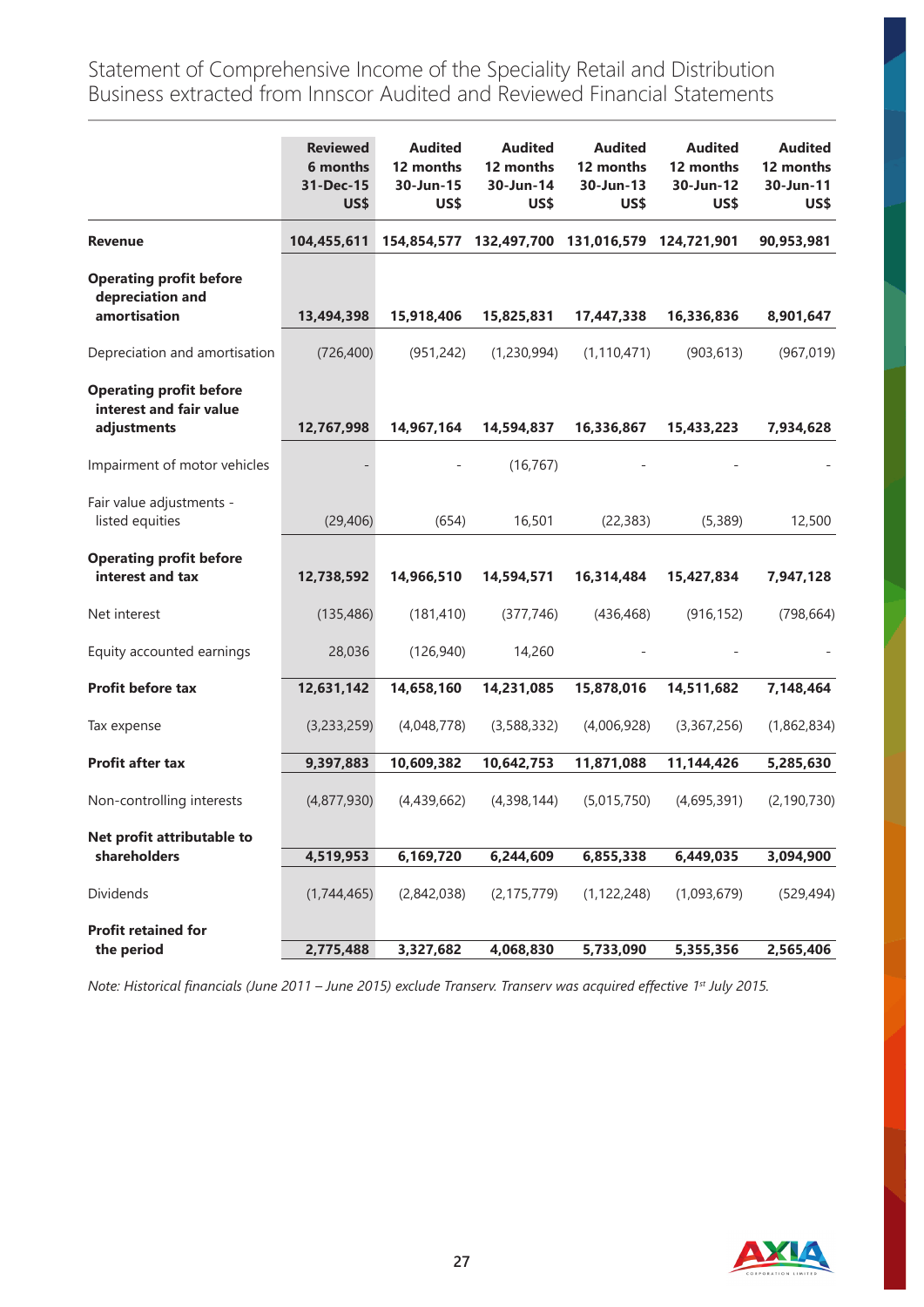Statement of Financial Position of the Speciality Retail and Distribution Business extracted from Innscor Audited and Reviewed Financial Statements

|                                     | <b>Reviewed</b><br>31-Dec-15<br>US\$ | <b>Audited</b><br>30-Jun-15<br>US\$ | <b>Audited</b><br>30-Jun-14<br>US\$ | <b>Audited</b><br>30-Jun-13<br>US\$ | <b>Audited</b><br>30-Jun-12<br>US\$ | <b>Audited</b><br>30-Jun-11<br>US\$ |
|-------------------------------------|--------------------------------------|-------------------------------------|-------------------------------------|-------------------------------------|-------------------------------------|-------------------------------------|
| <b>ASSETS</b>                       |                                      |                                     |                                     |                                     |                                     |                                     |
| <b>Non-current assets</b>           |                                      |                                     |                                     |                                     |                                     |                                     |
| Property, plant and equipment       | 8,012,409                            | 6,939,207                           | 6,152,745                           | 5,570,127                           | 4,554,075                           | 5,127,254                           |
| Intangible assets                   | 4,171,858                            | 101,635                             | 101,635                             | 101,635                             | 101,635                             | 101,635                             |
| Investment in associates            | 2,470,400                            | 2,364,379                           | 1,750,958                           |                                     |                                     |                                     |
| Financial assets                    |                                      |                                     | 103,140                             | 93,923                              | 74,611                              | 80,000                              |
| Deferred tax assets                 | 558,849                              | 501,406                             | 501,021                             | 305,323                             | 598,932                             |                                     |
|                                     | 15,213,516                           | 9,906,627                           | 8,609,499                           | 6,071,008                           | 5,329,253                           | 5,308,889                           |
| <b>Current assets</b>               |                                      |                                     |                                     |                                     |                                     |                                     |
| Financial assets                    | 122,450                              | 253,820                             | 111,088                             | 83,434                              | 83,391                              |                                     |
| Inventories                         | 30,484,145                           | 25,091,469                          | 21,945,027                          | 22,323,900                          | 21,138,479                          | 12,851,241                          |
| Trade and other receivables         | 46,819,819                           | 37,503,062                          | 30,717,131                          | 29,514,722                          | 23,962,201                          | 18,270,381                          |
| Cash and cash equivalents           | 11,073,366                           | 8,689,039<br>71,537,390             | 8,497,468<br>61,270,714             | 4,321,203<br>56,243,259             | 2,838,638                           | 2,584,034<br>33,705,656             |
|                                     | 88,499,780                           |                                     |                                     |                                     | 48,022,709                          |                                     |
| <b>Total assets</b>                 | 103,713,296                          | 81,444,017                          | 69,880,213                          | 62,314,267                          | 53,351,962                          | 39,014,545                          |
| <b>EQUITY AND LIABILITIES</b>       |                                      |                                     |                                     |                                     |                                     |                                     |
| <b>Capital and reserves</b>         |                                      |                                     |                                     |                                     |                                     |                                     |
| Ordinary share capital              |                                      |                                     |                                     |                                     |                                     |                                     |
| Non-distributable reserves          | (2,825,521)                          | (2,056,090)                         | (1,596,629)                         | 641,181                             | 899,336                             | 1,603,680                           |
| Distributable reserves              | 34,676,055                           | 27,702,888                          | 24,375,206                          | 18,447,182                          | 12,714,092                          | 7,358,736                           |
|                                     | 31,850,534                           | 25,646,798                          | 22,778,577                          | 19,088,363                          | 13,613,428                          | 8,962,416                           |
| Non-controlling interests           | 20,614,233                           | 18,590,607                          | 16,506,256                          | 13,455,779                          | 9,722,005                           | 7,000,590                           |
| <b>Total equity</b>                 | 52,464,767                           | 44,237,405                          | 39,284,833                          | 32,544,142                          | 23,335,433                          | 15,963,006                          |
| <b>Non-current liabilities</b>      |                                      |                                     |                                     |                                     |                                     |                                     |
| Deferred tax liabilities            | 3,228,043                            | 2,777,348                           | 3,112,400                           | 2,942,735                           | 2,203,934                           | 1,208,757                           |
| Interest bearing borrowings         | 170,863                              | 3,008,938                           | 3,224,394                           | 3,966,212                           | 4,653,148                           | 3,232,346                           |
|                                     | 3,398,906                            | 5,786,286                           | 6,336,794                           | 6,908,947                           | 6,857,082                           | 4,441,103                           |
|                                     |                                      |                                     |                                     |                                     |                                     |                                     |
| <b>Current liabilities</b>          |                                      |                                     |                                     |                                     |                                     |                                     |
| Interest bearing borrowings         | 13,037,735                           | 3,692,012                           | 2,042,181                           | 2,474,699                           | 2,936,015                           | 2,374,763                           |
| Trade and other payables            | 31,693,613                           | 26,679,353                          | 20,521,534                          | 20,007,987                          | 18,781,194                          | 16,258,000                          |
| Provisions and other liabilities    | 2,224,700                            | 710,382                             | 623,000                             | 548,889                             | 468,472                             | 424,909                             |
| Current tax liabilities             | 893,575                              | 338,579                             | 1,071,871                           | (170, 397)                          | 973,766                             | (447, 236)                          |
|                                     | 47,849,623                           | 31,420,326                          | 24,258,586                          | 22,861,178                          | 23,159,447                          | 18,610,436                          |
| <b>Total liabilities</b>            | 51,248,529                           | 37,206,612                          | 30,595,380                          | 29,770,125                          | 30,016,529                          | 23,051,539                          |
| <b>Total equity and liabilities</b> | 103,713,296                          | 81,444,017                          | 69,880,213                          | 62,314,267                          | 53,351,962                          | 39,014,545                          |
|                                     |                                      |                                     |                                     |                                     |                                     |                                     |

*Note: Historical financials (June 2011 – June 2015) exclude Transerv. Transerv was acquired effective 1st July 2015***.** 

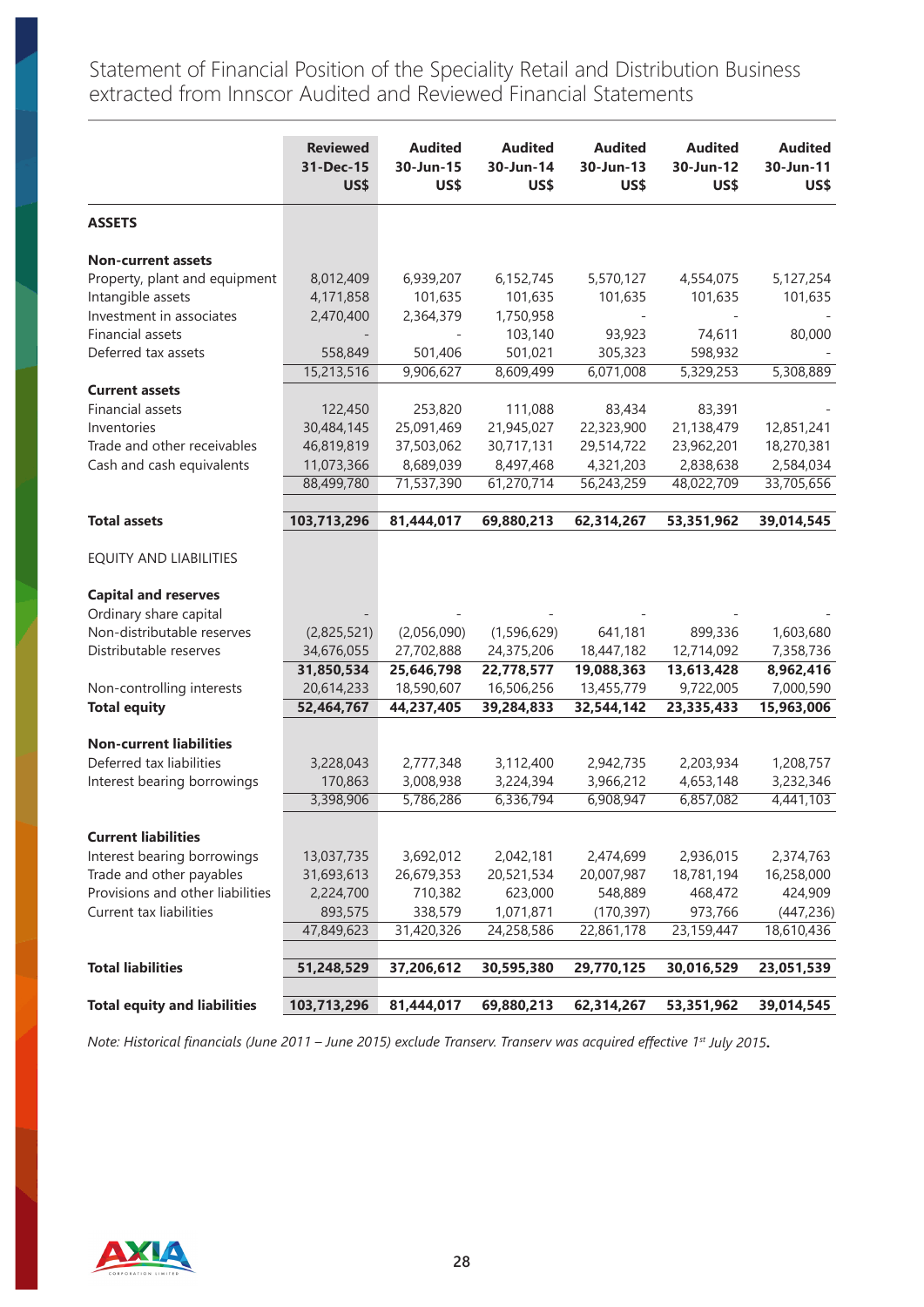|                                                      | Attributable to equity holders of the parent |                                   |                 |               |                    |                       |
|------------------------------------------------------|----------------------------------------------|-----------------------------------|-----------------|---------------|--------------------|-----------------------|
|                                                      |                                              | Non                               |                 |               | Non                |                       |
|                                                      |                                              | Share Distributable Distributable |                 |               | <b>Controlling</b> |                       |
|                                                      | Capital                                      | <b>Reserves</b>                   | <b>Reserves</b> | <b>Total</b>  | <b>Interest</b>    | <b>Total</b>          |
|                                                      | US\$                                         | US\$                              | US\$            | US\$          | US\$               | US\$                  |
| Balance at 30 June 2011                              |                                              | 1,603,680                         | 7,358,736       | 8,962,416     | 7,000,590          | 15,963,006            |
| Profit for the year                                  |                                              |                                   | 6,449,035       | 6,449,035     | 4,695,391          | 11,144,426            |
| Other comprehensive income                           |                                              | (704, 344)                        |                 | (704, 344)    | (704, 344)         | (1,408,688)           |
| Total comprehensive income                           |                                              | (704, 344)                        | 6,449,035       | 5,744,691     | 3,991,047          | 9,735,738             |
| <b>Dividends</b>                                     |                                              |                                   | (1,093,679)     | (1,093,679)   | (974, 321)         | (2,068,000)           |
| Transactions with owners in their capacity as owners |                                              |                                   |                 |               | (295, 311)         | (295, 311)            |
| <b>Balance at 30 June 2012</b>                       | ÷.                                           | 899,336                           | 12,714,092      | 13,613,428    | 9,722,005          | 23,335,433            |
|                                                      |                                              |                                   |                 |               |                    |                       |
| Profit for the year                                  |                                              | $\overline{\phantom{a}}$          | 6,855,338       | 6,855,338     | 5,015,750          | 11,871,088            |
| Other comprehensive income                           |                                              | (258, 155)                        |                 | (258, 155)    | (258, 155)         | (516, 310)            |
| Total comprehensive income                           |                                              | (258, 155)                        | 6,855,338       | 6,597,183     | 4,757,595          | 11,354,778            |
| <b>Dividends</b>                                     |                                              |                                   | (1, 122, 248)   | (1, 122, 248) | (840, 944)         | (1,963,192)           |
| Transactions with owners in their capacity as owners |                                              |                                   |                 |               | (182, 877)         | (182, 877)            |
| Balance at 30 June 2013                              | ٠                                            | 641,181                           | 18,447,182      | 19,088,363    |                    | 13,455,779 32,544,142 |
| Profit for the year                                  |                                              |                                   | 6,244,609       | 6,244,609     | 4,398,144          | 10,642,753            |
| Other comprehensive income                           |                                              | (322, 627)                        |                 | (322, 627)    | (322, 628)         | (645, 255)            |
| Total comprehensive income                           |                                              | (322, 627)                        | 6,244,609       | 5,921,982     | 4,075,516          | 9,997,498             |
| <b>Dividends</b>                                     |                                              | $\overline{a}$                    | (2, 175, 779)   | (2, 175, 779) | (1,800,763)        | (3,976,542)           |
| Transactions with owners in their capacity as owners |                                              |                                   | (55,989)        | (55,989)      | 775,724            | 719,735               |
| Transfers of foreign currency conversion reserves    |                                              | (1, 915, 183)                     | 1,915,183       |               |                    |                       |
|                                                      |                                              |                                   |                 |               |                    |                       |
| <b>Balance at 30 June 2014</b>                       |                                              | (1,596,629)                       | 24,375,206      | 22,778,577    | 16,506,256         | 39,284,833            |
| Profit for the year                                  |                                              | $\frac{1}{2}$                     | 6,169,720       | 6,169,720     | 4,439,662          | 10,609,382            |
| Other comprehensive income                           |                                              | (459, 461)                        | $\sim$          | (459, 461)    | (459, 461)         | (918, 922)            |
| Total comprehensive income                           |                                              | (459, 461)                        | 6,169,720       | 5,710,259     | 3,980,201          | 9,690,460             |
| <b>Dividends</b>                                     |                                              |                                   | (2,842,038)     | (2,842,038)   | (1,670,694)        | (4, 512, 732)         |
| Transactions with owners in their capacity as owners |                                              |                                   |                 |               | (225, 156)         | (225, 156)            |
| <b>Balance at 30 June 2015</b>                       | ٠                                            | (2,056,090)                       | 27,702,888      | 25,646,798    | 18,590,607         | 44,237,405            |
| Profit for the year                                  |                                              | $\overline{\phantom{a}}$          |                 |               | 4,877,930          | 9,397,883             |
|                                                      |                                              |                                   | 4,519,953       | 4,519,953     |                    |                       |
| Other comprehensive income                           |                                              | (769, 431)                        |                 | (769, 431)    | (785, 502)         | 1,554,933)            |
| Total comprehensive income                           |                                              | (769, 431)                        | 4,519,953       | 3,750,522     | 4,092,428          | 7,842,950             |
| <b>Dividends</b>                                     |                                              |                                   | (1,744,465)     | (1,744,465)   | (2, 218, 939)      | (3,963,404)           |
| Transactions with owners in their capacity as owners |                                              |                                   | 4,197,679       | 4,197,679     | 150,137            | 4,347,816             |
| <b>Balance at 31 December 2015</b>                   | ٠                                            | (2,825,521)                       | 34,676,055      | 31,850,534    | 20,614,233         | 52,464,767            |

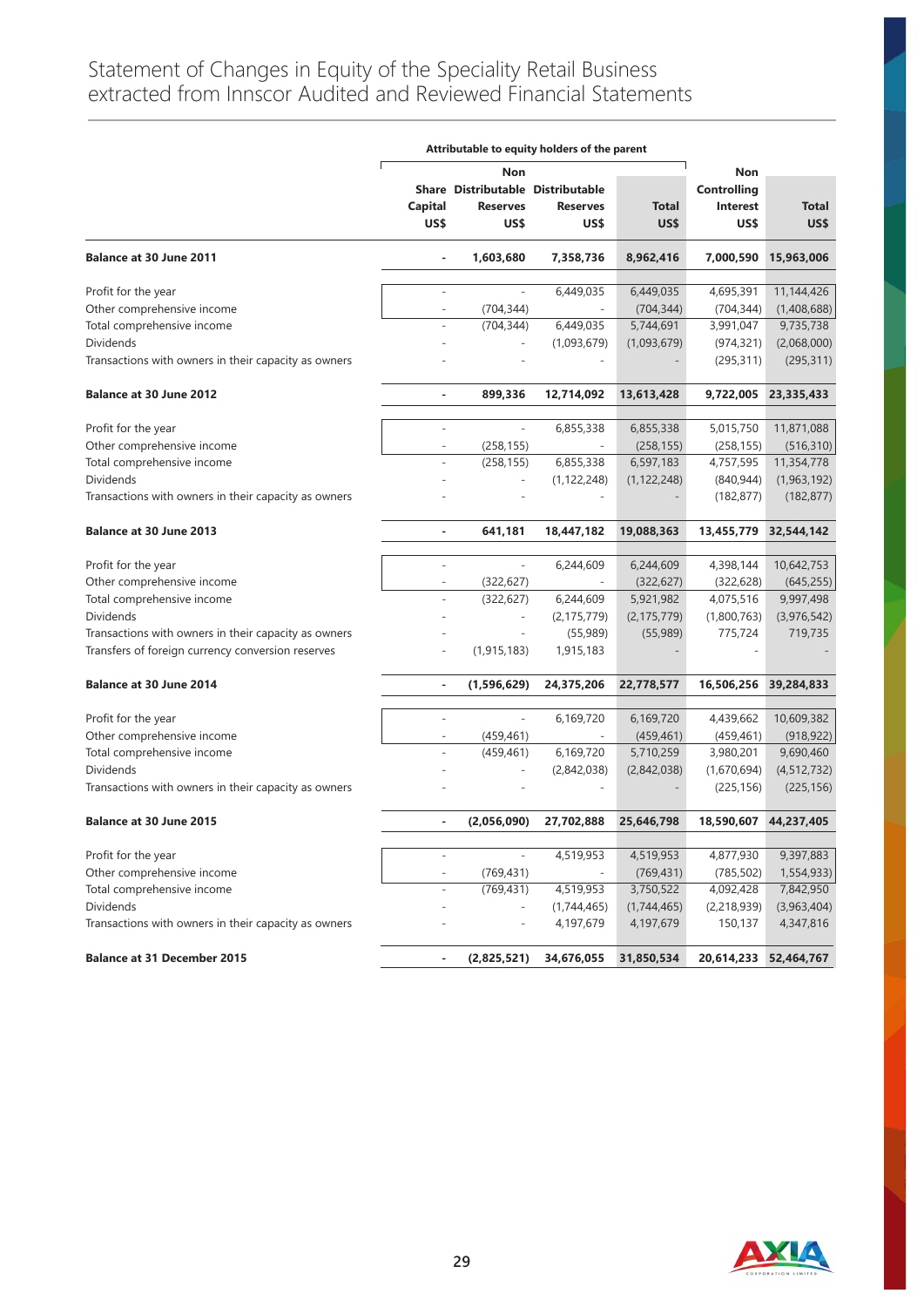Statement of Cash Flows of the Speciality Retail Business extracted from Innscor Audited and Reviewed Financial Statements

|                                                                        | <b>Reviewed</b><br>6 months<br>31-Dec-15<br>US\$ | <b>Audited</b><br>12 months<br>30-Jun-15<br>US\$ | <b>Audited</b><br>12 months<br>30-Jun-14<br>US\$ | <b>Audited</b><br>12 months<br>30-Jun-13<br>US\$ | <b>Audited</b><br>12 months<br>30-Jun-12<br>US\$ | <b>Audited</b><br>12 months<br>30-Jun-11<br>US\$ |
|------------------------------------------------------------------------|--------------------------------------------------|--------------------------------------------------|--------------------------------------------------|--------------------------------------------------|--------------------------------------------------|--------------------------------------------------|
| <b>Cash generated from</b><br>operating activities                     | 4,642,400                                        | 11,749,051                                       | 14,954,359                                       | 11,592,326                                       | 3,827,498                                        | 5,858,931                                        |
| Net interest paid<br>Taxation paid                                     | (135, 486)<br>(2,305,009)                        | (181, 410)<br>(5,030,334)                        | (377, 746)<br>(2,539,529)                        | (436, 468)<br>(4, 139, 340)                      | (916, 152)<br>(1,786,318)                        | (798, 664)<br>(1,812,979)                        |
| <b>Total cash generated</b><br>from operations                         | 2,201,905                                        | 6,537,307                                        | 12,037,084                                       | 7,016,518                                        | 1,125,028                                        | 3,247,288                                        |
| <b>Investing activities</b>                                            | 1,078,164                                        | (3,068,246)                                      | (3, 196, 737)                                    | (2, 225, 728)                                    | (553, 442)                                       | (2,361,291)                                      |
| Net cash flow before<br>financing activities                           | 3,280,069                                        | 3,469,061                                        | 8,840,347                                        | 4,790,790                                        | 571,586                                          | 885,997                                          |
| <b>Financing activities</b>                                            | (895, 742)                                       | (3,277,490)                                      | (4,664,082)                                      | (3,308,225)                                      | (316,982)                                        | 822,717                                          |
| Dividends paid to holding<br>company<br>Dividends paid by subsidiaries | (1,744,465)                                      | (2,842,038)                                      | (2, 175, 779)                                    | (1, 122, 248)                                    | (1,093,679)                                      | (529, 494)                                       |
| to non-controlling interests<br>Increase/(decrease) in<br>borrowings   | (2, 218, 939)<br>3,318,253                       | (1,670,694)<br>1,455,398                         | (1,800,763)<br>(1, 151, 182)                     | (840, 944)<br>(1, 162, 156)                      | (974, 321)<br>1,995,853                          | (482,098)<br>1,444,309                           |
| Cash (paid to)/received<br>from non-controlling interests              | (250, 591)                                       | (220, 156)                                       | 463,642                                          | (182, 877)                                       | (244, 835)                                       | 390,000                                          |
| Net increase in cash and<br>cash equivalents                           | 2,384,327                                        | 191,571                                          | 4,176,265                                        | 1,482,565                                        | 254,604                                          | 1,708,714                                        |
| Cash and cash equivalents at<br>the beginning of the year              | 8,689,039                                        | 8,497,468                                        | 4,321,203                                        | 2,838,638                                        | 2,584,034                                        | 875,320                                          |
| Cash and cash equivalents at<br>the end of the period                  | 11,073,366                                       | 8,689,039                                        | 8,497,468                                        | 4,321,203                                        | 2,838,638                                        | 2,584,034                                        |